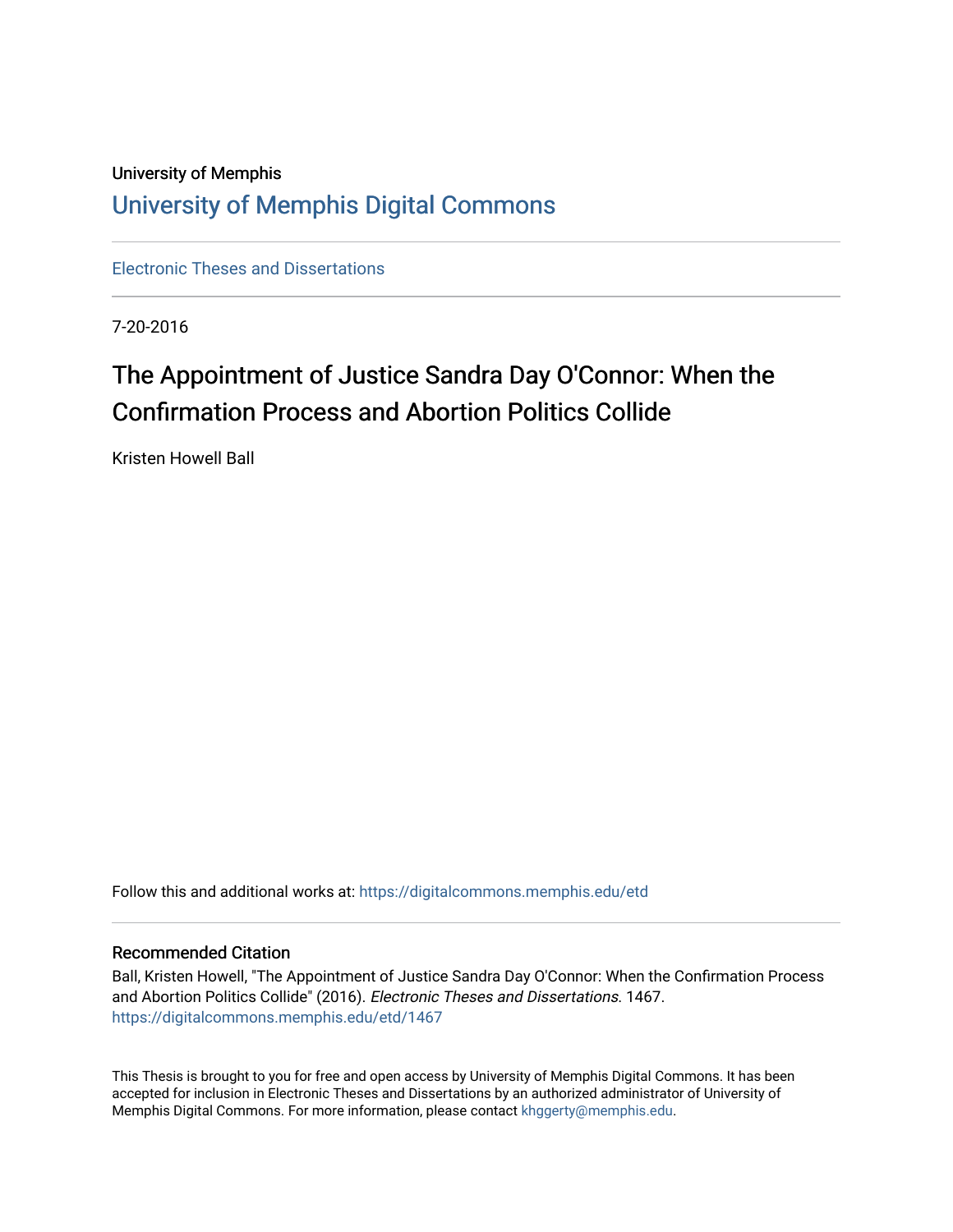## THE APPOINTMENT OF JUSTICE SANDRA DAY O'CONNOR: WHEN THE CONFIRMATION PROCESS AND ABORTION POLITICS COLLIDE

by

Kristen Howell Ball

A Thesis

Submitted in Partial Fulfillment of the

Requirements for the Degree of

Master of Arts

Major: Communication

The University of Memphis

August 2016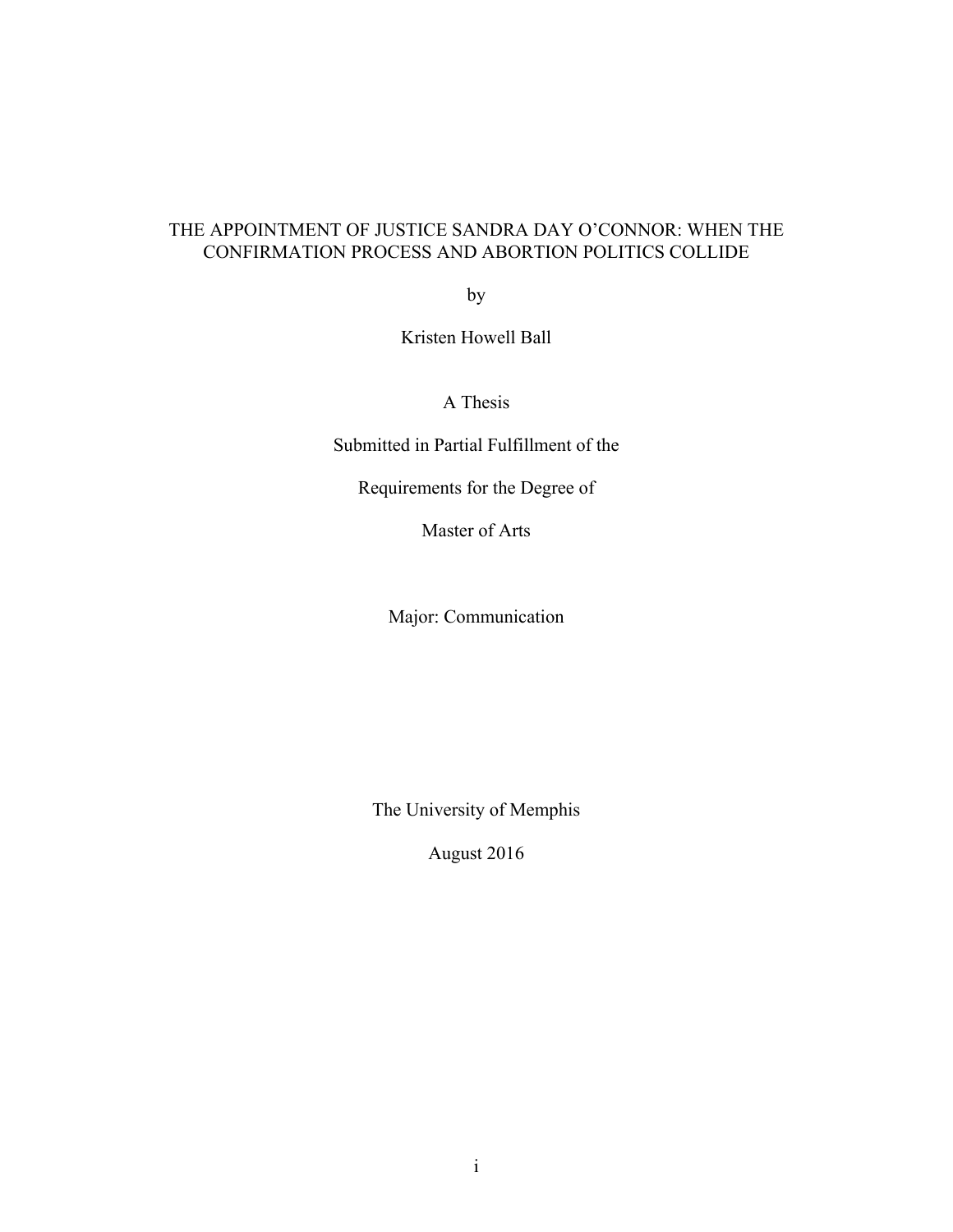## ABSTRACT

Despite unanimous confirmation by the Senate, President Reagan's 1981 nomination of Sandra Day O'Connor to the United States Supreme Court was not without controversy. As a rhetorical form, any confirmation process is fundamentally about determining whether a candidate will protect liberty. The study of O'Connor's confirmation not only increases scholarly understanding of the confirmation process as a rhetorical form but it also complicates the historical narratives of both the women's and conservative movements. While her nomination was groundbreaking for women, it would also become a battle to define the future of political conservatism, specifically the emerging controversy around abortion rights. Although her gender cannot be discounted for its effect on the narrative, through a rhetorical analysis of articles published about O'Connor's nomination, as well as testimonies to the Senate Judiciary Committee, this research finds that social conservatives questioned O'Connor's position on abortion to judge her ability to protect liberty.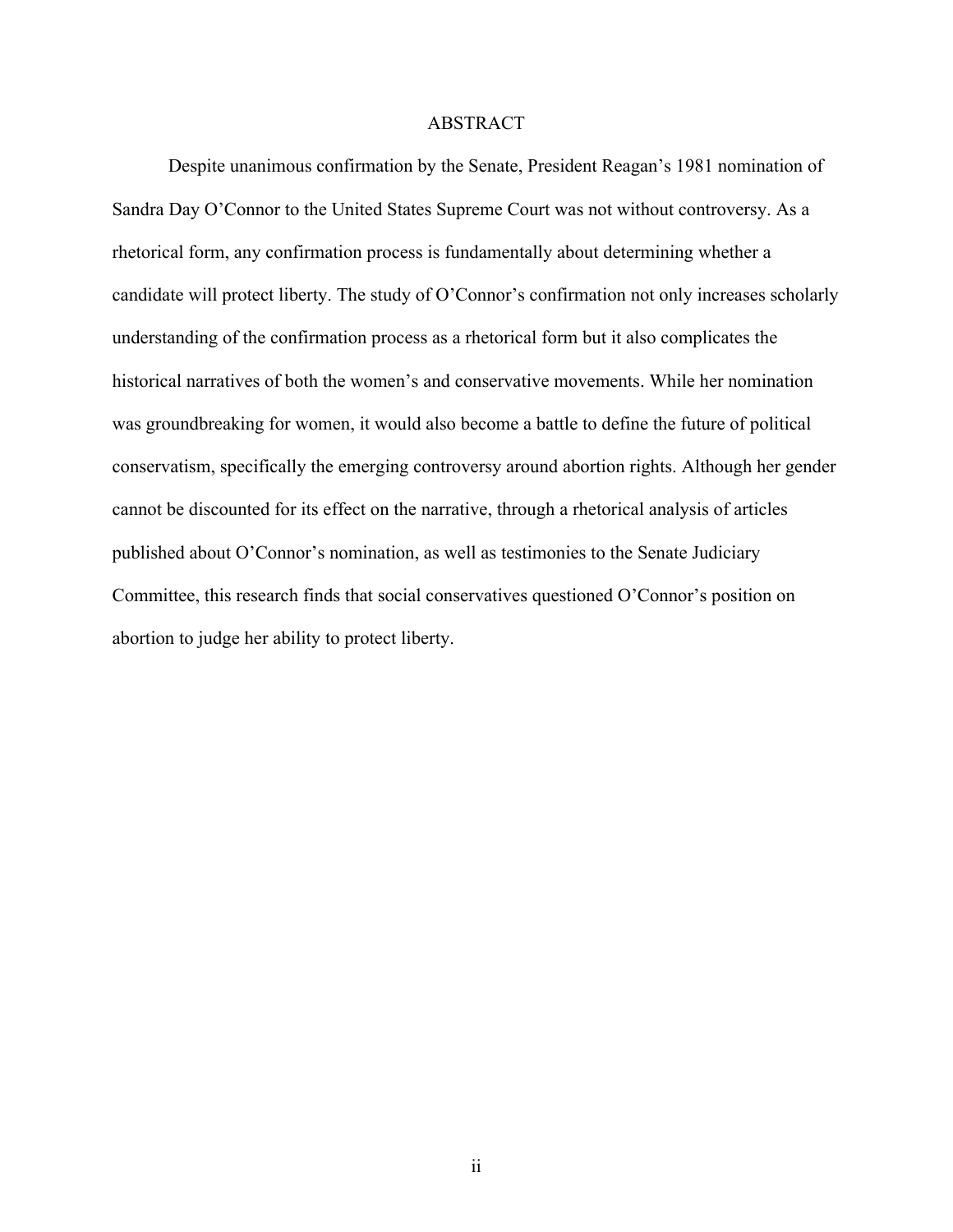|  | <b>TABLE OF CONTENTS</b> |
|--|--------------------------|
|--|--------------------------|

Page

| 1              | Introduction<br>Literature Review<br><b>Analytical Framework</b>                                                                                                                                                                                                                                                                                                         | 4<br>7                                                   |
|----------------|--------------------------------------------------------------------------------------------------------------------------------------------------------------------------------------------------------------------------------------------------------------------------------------------------------------------------------------------------------------------------|----------------------------------------------------------|
| $\overline{2}$ | The Confirmation Process as a Rhetorical Form                                                                                                                                                                                                                                                                                                                            | 9                                                        |
| 3              | The Confirmation Process and Abortion Politics Collide<br>Stage 1: Origin<br>Sandra Day O'Connor<br>The Constraint of Being a Republican Woman<br>Abortion Politics in the Conservative Movement<br>Before the Storm<br>Stage 2: Maturity<br>Reagan's Promise Kept: A Woman for the Court<br>Reagan's Promise Broken: A 'Pro-Abortion' Nominee<br>Stage 3: Deterioration | 15<br>17<br>18<br>22<br>28<br>31<br>34<br>35<br>40<br>45 |
| 4              | Conclusion                                                                                                                                                                                                                                                                                                                                                               | 48                                                       |
|                | References                                                                                                                                                                                                                                                                                                                                                               | 51                                                       |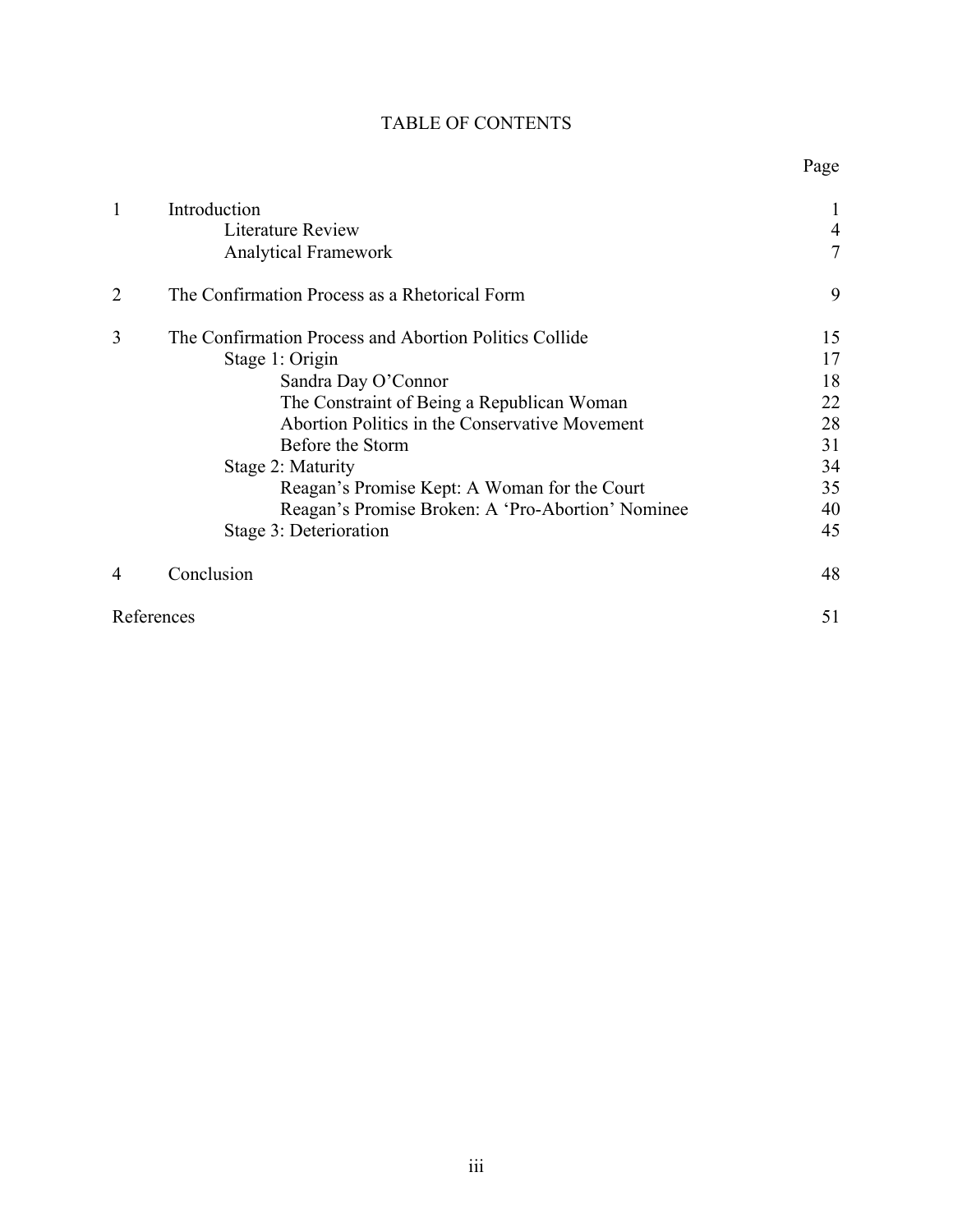## INTRODUCTION

When President Ronald Reagan announced the nomination of unknown Arizona state judge Sandra Day O'Connor to the Supreme Court, anti-abortion groups immediately protested. However, for those who knew O'Connor, the backlash seemed unwarranted. "I don't know what they're upset about," Arizona Senate colleague and self-proclaimed 'pro-life legislator' Donna West told the *New York Times* less than a week after the July 7, 1981 announcement, "I have known her for 15 years, and I've never seen anything that would lead me to believe she's proabortion" (Crewdson 22). Even Reagan's personal assurances that lifelong Republican O'Connor found abortion "personally abhorrent" did little to quell the controversy ("Honored by Post" A12). Anti-abortion groups keyed in on fewer than a dozen votes O'Connor made in the early 1970s as an Arizona state senator, which they interpreted as pro-abortion. In light of a campaign promise to nominate only anti-abortion candidates to the Court, Reagan's nomination was seen as a betrayal. Thus, O'Connor's confirmation process was set to become a battleground over defining the future of political conservatism, with the Republican Party's commitment to outlawing abortion at the heart of the struggle between traditional political conservatives and an increasingly powerful social conservative movement.

 While the majority of media coverage focused on the abortion controversy, O'Connor's nomination and eventual confirmation was groundbreaking in another way: she would be the first woman to sit on the Supreme Court. In 1981, no woman prior had even been nominated for the prestigious position. Certainly, as with any woman in an almost exclusively male public sphere, both her opponents and her supporters discussed her with sexist language. Further, O'Connor had to act in ways that no male candidate would ever have to, literally serving Reagan's advisors food and drinks in her Arizona kitchen, as if she were the wife of a candidate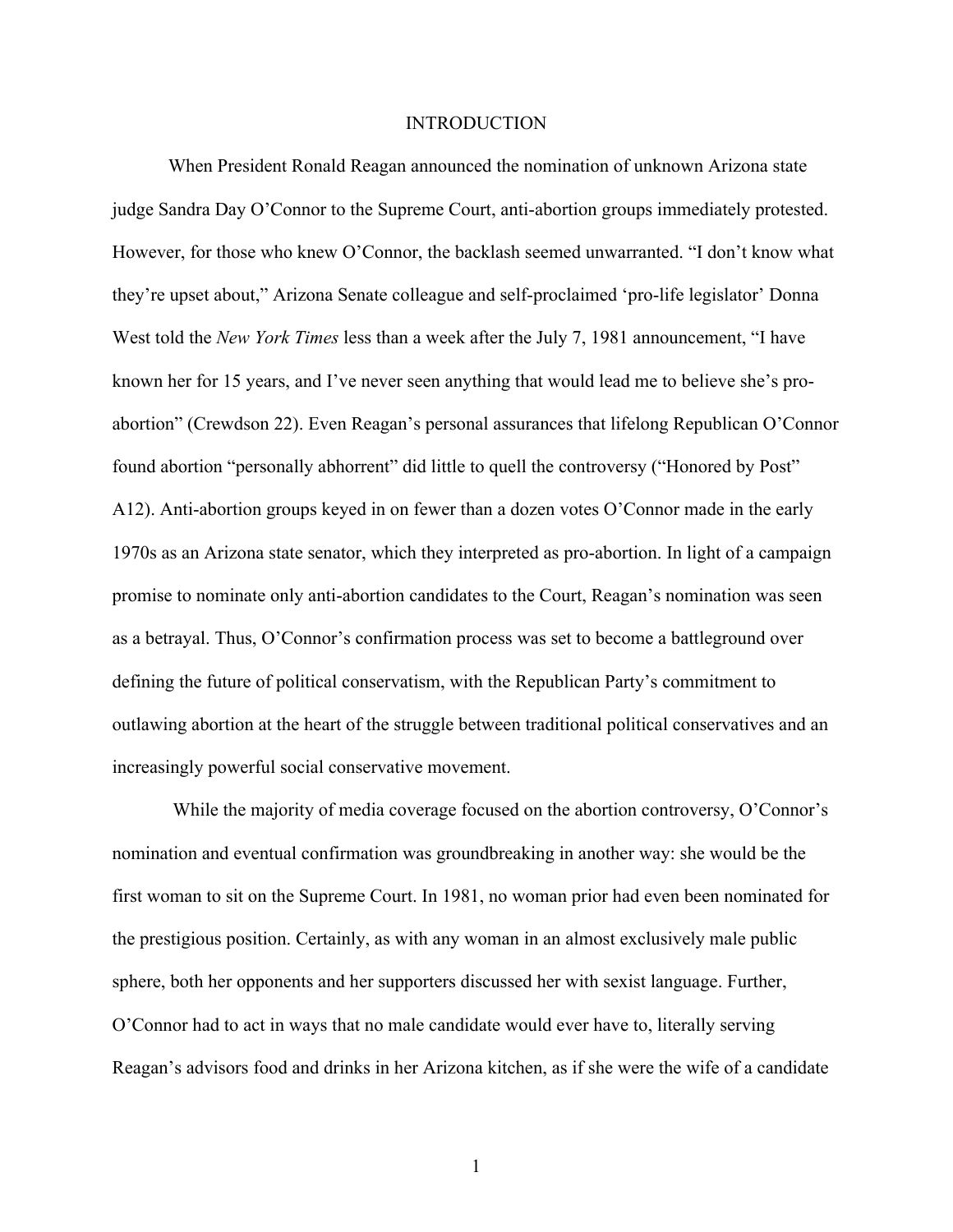and not the candidate herself (Hirshman 132). However, O'Connor never publically complained that the paradoxical requirements that she maintain a feminine front and meet the standards of traditionally masculine judicial competence were sexist.

Furthermore, O'Connor's political conservatism seemingly worked in her favor. The articles written during her confirmation process suggest that many senators, all but two of whom were male, were not going to vote against the first female Supreme Court justice. Democratic senators supported her nomination exclusively, with many issuing statements commending the milestone in women's history. Thus, all controversy remained within her party, but none of it seemed to assert that O'Connor should be disqualified based on gender. Yet, the sexist language spoken about her, combined with Reagan's insistence that he fulfill a campaign promise to appoint the first woman to the Court, reeks of tokenism, even if the end result was positive for women's rights. With the 1970s feminist movement lingering in the political atmosphere, even on its last legs, no man would dare vote against a competent female candidate, especially one nominated by the harbinger of modern conservatism.

Yet, the form of the process itself also affected O'Connor's confirmation. The confirmation process has developed since the writing of the Constitution into a form with its own rhetorical requirements, including public vetting and Senate hearings. O'Connor necessarily had to conform to requirements that had been crafted rhetorically over time; otherwise, she would not be successful. This form, through tradition, has largely been concerned with the preservation of liberty, due to the 'apolitical' nature of the judicial branch. Thus, not only did O'Connor have to act within the procedural requirements of the confirmation process as a rhetorical form but she also had to craft a rhetorical response that assured her confirmation would conform to the ideals of protecting liberty.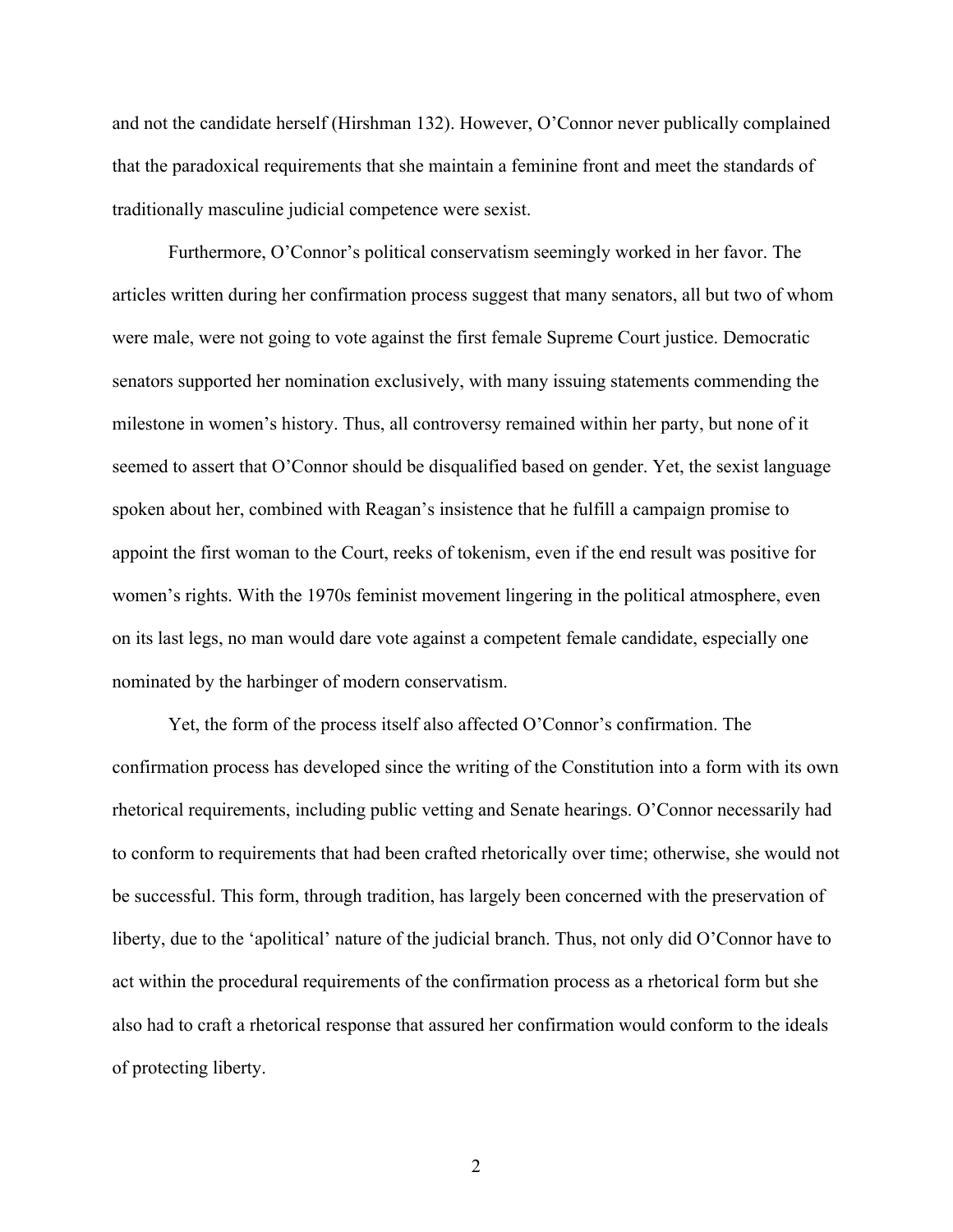The confirmation process of Sandra Day O'Connor is caught in the storm of political and cultural change. As a constitutional prerogative, the confirmation process is a rhetorical form dedicated to the assessment candidate's ability to protect liberty; the rhetorical form necessarily complicates the life of the controversy surrounding her. Study of this process not only increases scholarly understanding of the rhetorical form, but it also complicates the historical narratives of both the women's and conservative movements. Through a rhetorical analysis of articles published about O'Connor's nomination in the *New York Times* from July 2, 1981 to September 29, 1981, as well as testimonies to the Senate Judiciary Committee from September 9, 1981 to September 11, 1981, this research finds that O'Connor's position on abortion was the issue through which social conservatives judged her ability to protect liberty as they defined it. Although her gender cannot be discounted for its effect on narrative, ultimately, O'Connor's nomination is profoundly shaped by disagreement between traditional Republicans and an increasingly powerful social conservative faction over the future focus of political conservatism, with abortion as the issue driving the conflict forward.

Before moving to analysis, this paper offers a literature review of the scant research previously conducted on the confirmation process, as well as O'Connor's specifically, followed by an explanation of the analytical framework for this study—based on Lloyd Bitzer's rhetorical situation and rhetorical form. Chapter 2 argues that the confirmation process is a rhetorical form; thus, arguing that predetermined rhetorical requirements cannot be ignored by any scholarship concerning the confirmation process. Chapter 3 analyzes the media attention and language about the O'Connor nomination specifically, illuminating what occurred when the rhetorical form and abortion politics of the conservative movement collided, giving attention to the representation of her gender and ideological positions. Chapter 4 concludes the paper, arguing that despite an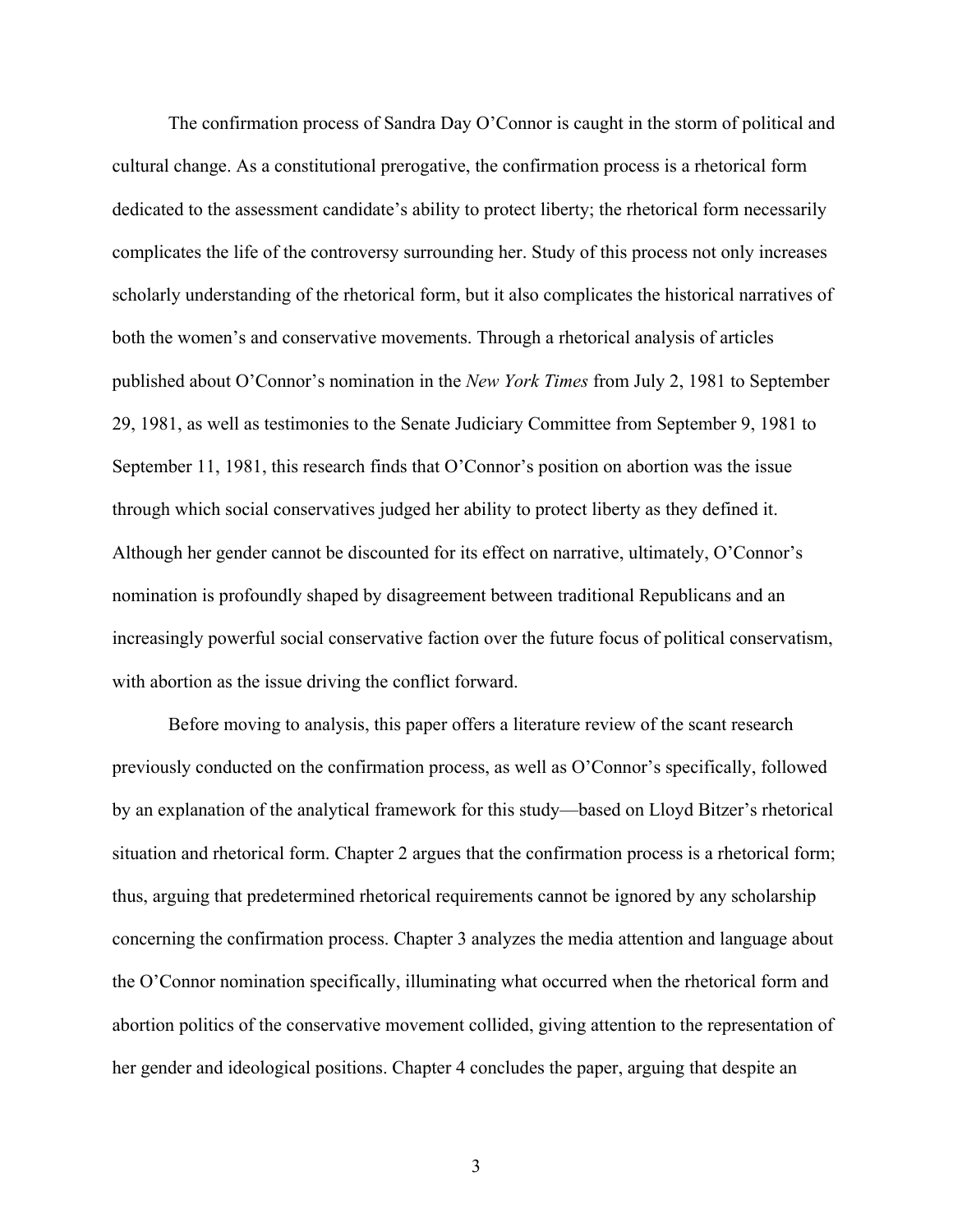ultimately unanimous approval, O'Connor's position on abortion became the standard by which her ability to potentially protect liberty on the Court would be judged, because her nomination occurred at a critical historical and cultural moment in which Republicans were attempting to define the future of political conservatism, with abortion politics at the epicenter.

## *Literature Review*

Research about the confirmation process, the time between the president's nomination of a candidate to the full Senate vote to confirm or deny, is scarce but it does exist; rhetorical analysis of the process is even more difficult to find. Legal scholars have focused on the history of the process as a whole, as well as its component parts. Rhetorical scholars have focused on the most controversial processes, mostly failed nominations with great public controversy. Successful, or perceived as uncontroversial, processes are sidelined by most scholarship. Those researchers who deal with O'Connor usually relegate her confirmation to a few sentences or a footnote, if they even mention her at all. Up to this point, any research that mentions O'Connor does so to discount the importance of her nomination, usually arguing that there is nothing to be gained from further research.

While the confirmation process is an essential aspect of choosing members of the judiciary, legal scholars have given it only some focus; instead, the bulk of legal research concerns itself with legal interpretation. Legal scholars prefer substance to process. However, the scholars who have researched the process should be mentioned. In the 2011 article, "Choosing Justices: How Presidents Decide," Joel Goldstein gives the most expansive explanation of how and why confirmation process work, arguing "that Supreme Court nominations are best understood as the product of the interaction between three interrelated and dynamic variables the pool of potential candidates, the context in which the nomination is made, and presidential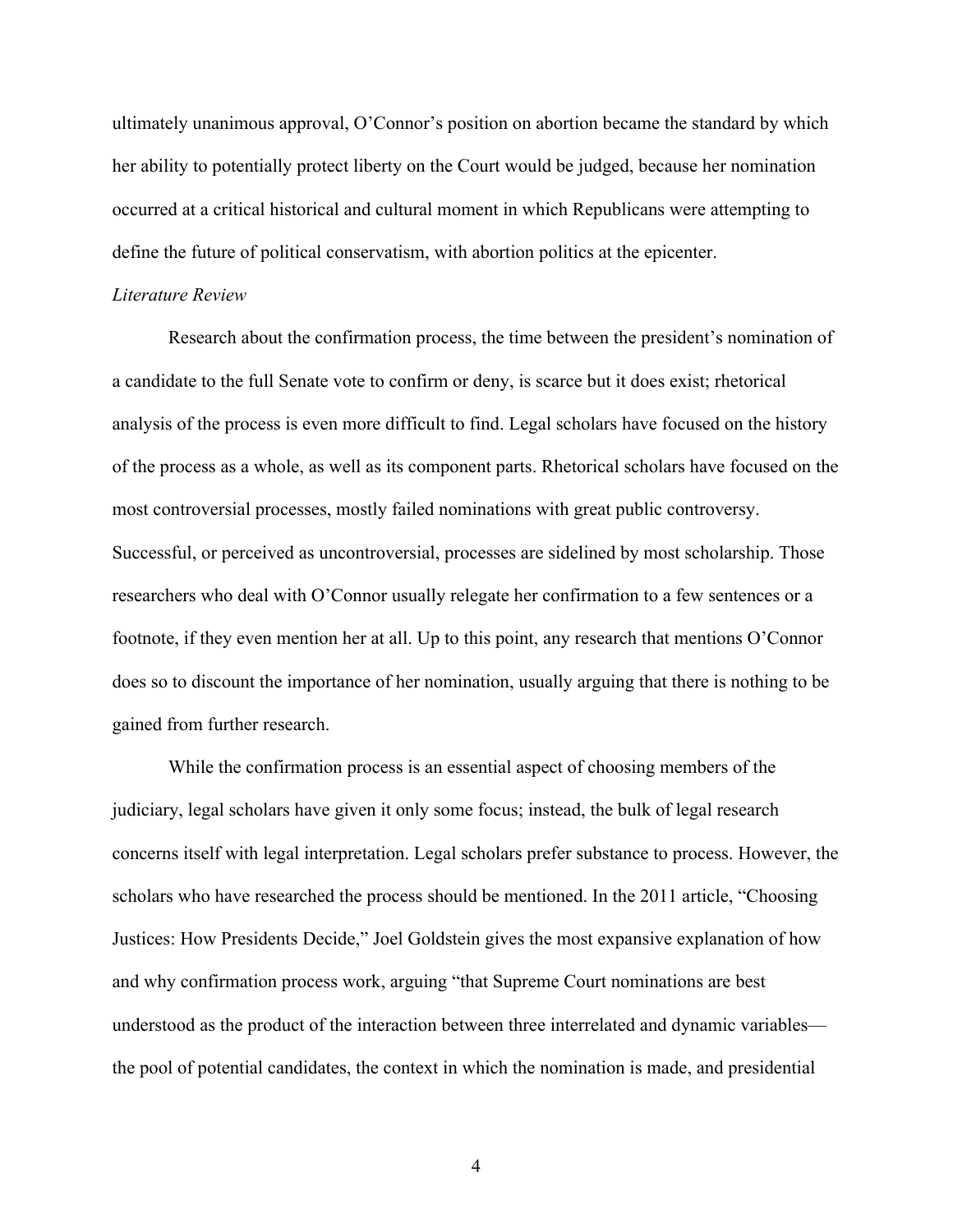idiosyncrasy" (427). In terms of understanding the process as a rhetorical form, Goldstein's work is a critical piece for its explanation of the history and the requirements of the process, going back to 1900.

Aside from Goldstein, legal research tends to focus on specific aspects of the process. In the 1993 article, "Confirming the Constitution: The Role of the Senate Judiciary Committee," Stephen Wermiel argues that since the nomination and defeat of Judge Robert Bork in 1987, the Senate Judiciary Committee has used its hearings, a requirement of the form, to "influence constitutional interpretation" (122). While his argument about Senate influence is convincing, the dividing line of a pre- and post-Bork era is less so, especially in light of more current research. On the other hand, Joel Aberbach and Bert Rockman turn attention to the president's role, in the 2009 article, "The Appointments Process and the Administrative Presidency." Aberbach and Rockman use the Richard Nathan-coined concept, the 'administrative presidency,' to explain how presidents since Richard Nixon have used the appointments process, which includes but is not limited to Supreme Court nominees, to assert control over the legislative process (40). Taking into consideration the Reagan promise to nominate only those opposed to abortion to the Court, a key aspect of the O'Connor controversy and clearly an attempt to influence policy, their argument that the administrative presidency is an ongoing concept is persuasive.

Analysis of specific nominees has largely focused on the more controversial. In the 1994 mass-market publication and arguably the most successful analysis of any confirmation process, "Strange Justice: The Selling of Clarence Thomas," Jane Mayer and Jill Abramson argue that the Thomas nomination, especially the hearings, was plagued by falsehoods. However, aside from the fact that they were both successful Republican-president nominees, there is little comparison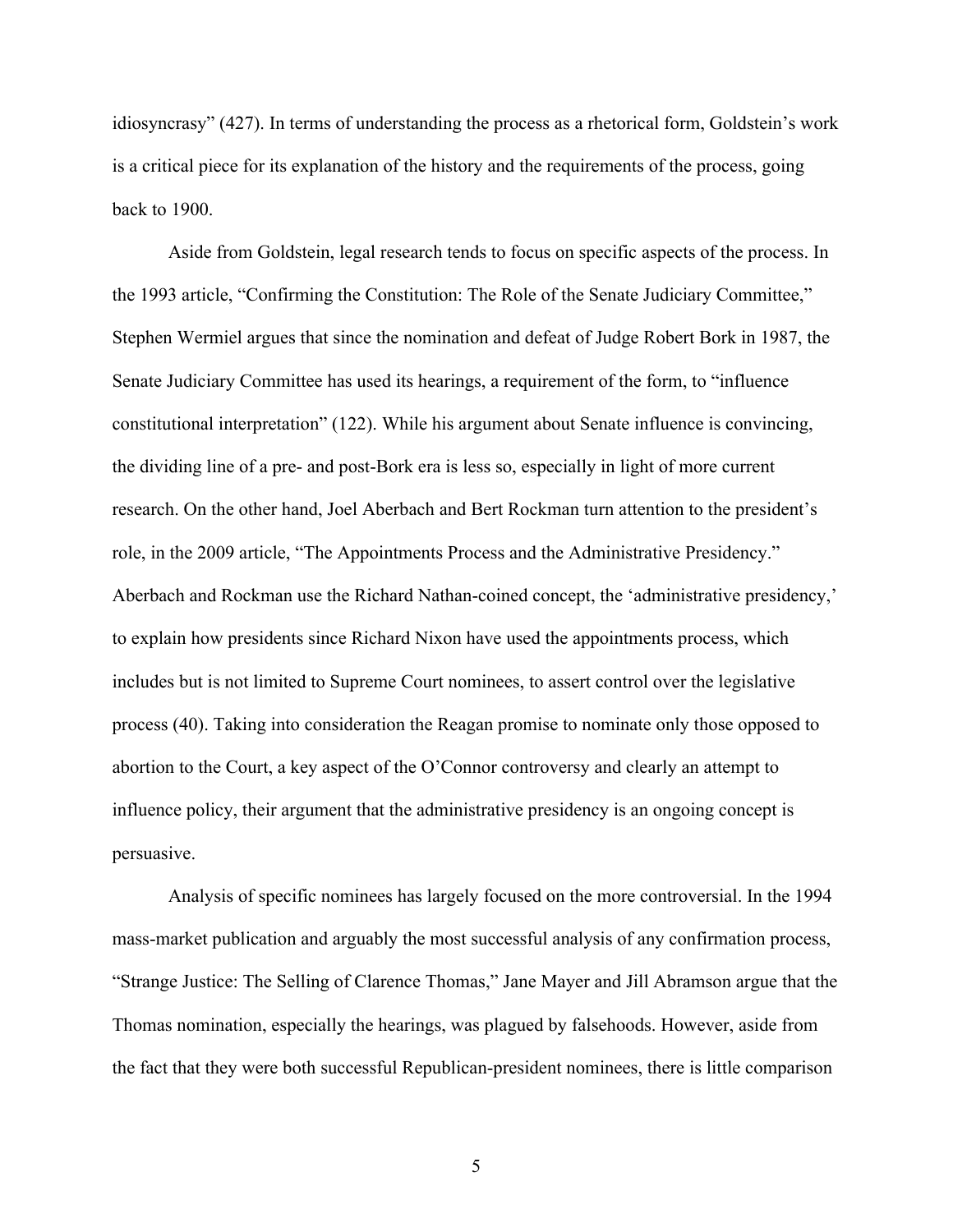between the O'Connor and Thomas nominations. Focusing solely on failed nominations, John Massaro argues that since the unsuccessful nomination of Justice Abe Fortas to Chief Justice by President Lyndon Johnson, fitness for the Court has largely focused on a candidate's ideology, which undercuts Wermiel's argument that this has only happened in a post-Bork era (6). The controversy surrounding O'Connor's ideological position on abortion seems indicative of Massaro's argument.

In terms of rhetorical analysis, focus on the confirmation process has been bleak in terms of volume. In a 1974 article for the *Quarterly Journal of Speech*, Richard Vatz and Theodore Windt, Jr. analyze the defeats of Nixon nominees, Clement Haynesworth and G. Harrold Carswell. While they convincingly argue that nominees generally fail on the grounds of philosophy, ethics, and/or competence, their focus on failed nominees sheds little light on how to analyze a successful, albeit controversial, nomination. Most closely aligned with the research at hand is Trevor Parry-Giles's 2006 book, *The Character of Justice: Rhetoric, Law, and Politics in the Supreme Court Confirmation Process*. Within this research, Parry-Giles draws on Alexander Hamilton's contributions to the *Federalist Papers* to argue that the essential function of the confirmation process is to protect liberty, which informs a crucial aspect of what this paper argues is the rhetorical form (12). Parry-Giles's thesis that confirmation processes as public debates "are moments of constitutive formation for American conceptions of law, justice, and democracy" aligns quite well with this scholarship (3). However, Parry-Giles's treatment of the O'Connor nomination leaves much to be desired.

Parry-Giles does not limit his research to unsuccessful processes, like Vatz and Windt, Jr.; arguably, he would agree that successful nominations could be just as enlightening as unsuccessful nominations, in terms of understanding the historical and cultural implications of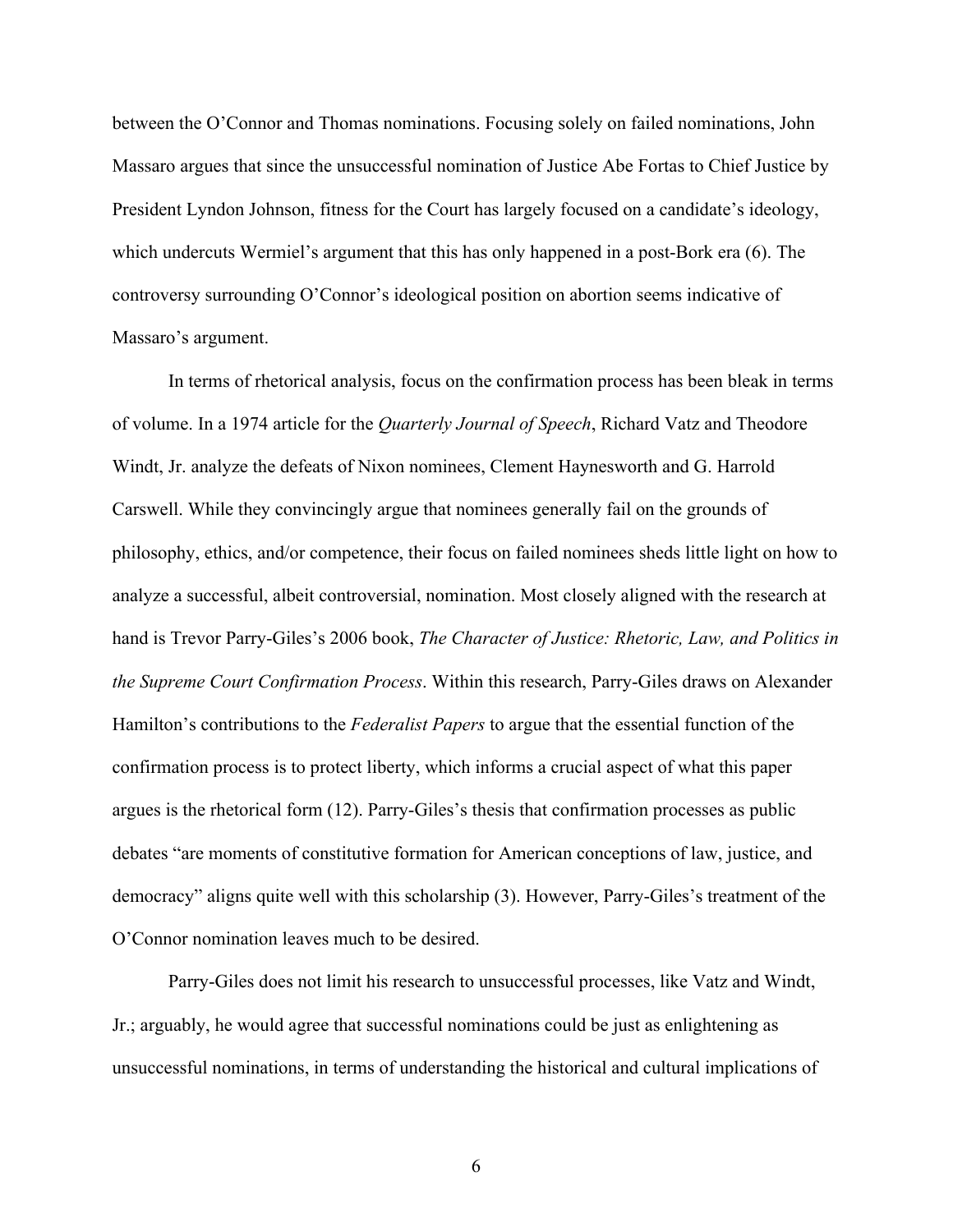such important public debates. However, buried in a chapter about Bork's nomination as political spectacle, he throws away O'Connor's process as "relatively trouble free" (118). At best, Parry-Giles at least finds her groundbreaking nomination worth mentioning, unlike most confirmation process scholars. At worst, the statement is startlingly naïve, perhaps looking only to the unanimity of her eventual nomination or, as Wermiel suggests, interpreting her confirmation as inevitable (Wermiel 129). Yet, if processes can inform understanding of historically and culturally defined concepts, such as Parry-Giles's suggested 'liberty,' then the O'Connor nomination, with its incredible controversy surrounding abortion—itself an issue dealing fundamentally with liberty—and alarmingly sexist rhetoric, seems ripe for further research. *Analytical Framework*

For purposes of framing the analysis, this research relies heavily on Lloyd Bitzer's 1968 concept, the 'rhetorical situation,' as well as a more specific type of rhetorical situation, the 'rhetorical form,' as defined by Bitzer in 1980. Specifically, the rhetorical situation is defined as "a complex of persons, events, objects, and relations presenting an actual or potential exigence that can be completely or partially removed if discourse, introduced into the situation, can so constrain human decision or action as to bring about the significant modification of the exigence" (Bitzer, "Rhetorical Situation" 6). On the one hand, Bitzer's terminology explains the constraints placed upon the discourse of any confirmation process, through understanding the confirmation process as a rhetorical form. On the other hand, it helps to organize the life of the controversy surrounding O'Connor's nomination, by utilizing Bitzer's stages of a rhetorical situation.

Examination of a rhetorical situation's three constituents—exigence(s), audience(s), and constraints—is required for any analysis utilizing such framework. Bitzer defines exigence as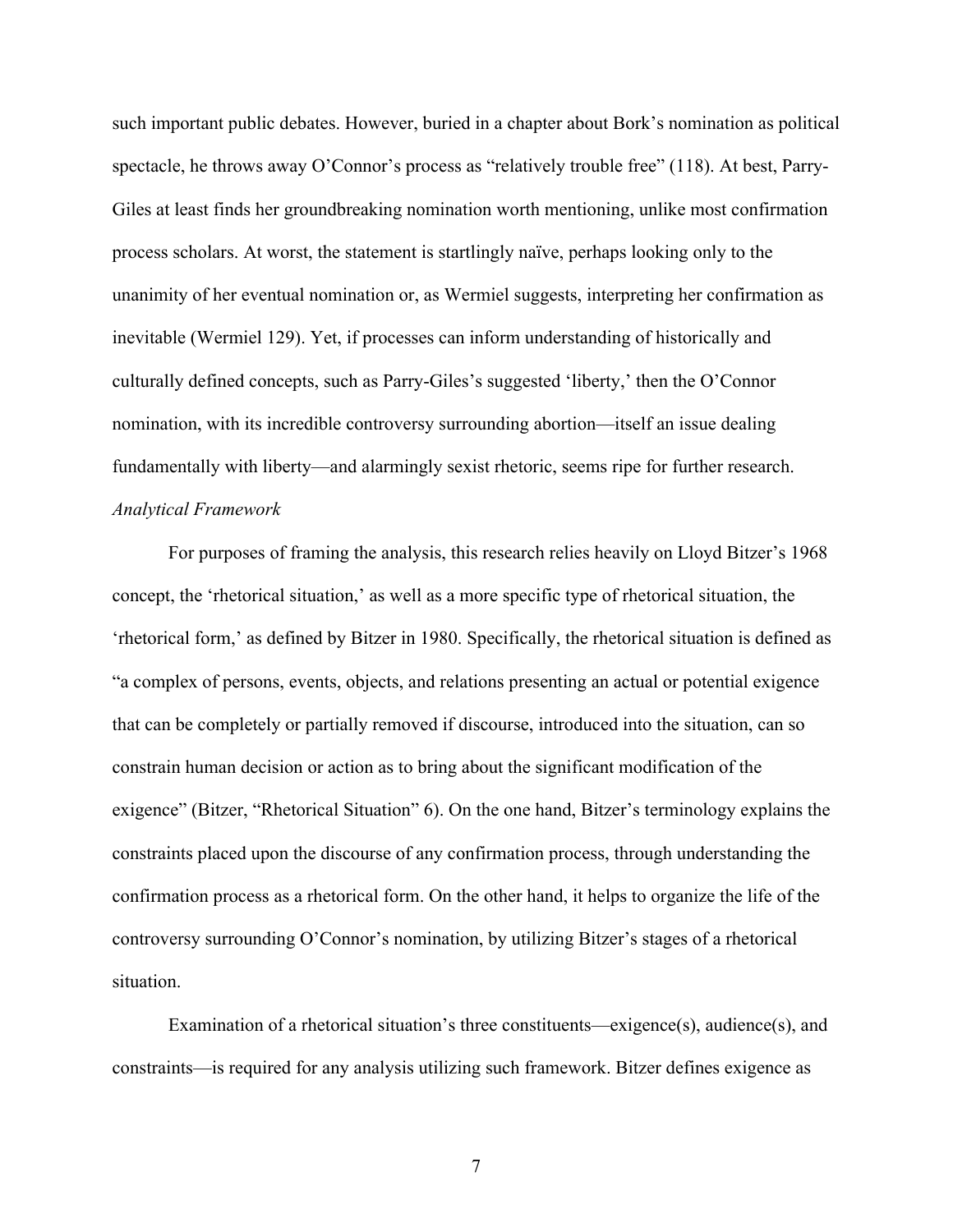"an imperfection marked by urgency; it is a defect, an obstacle, something waiting to be done, a thing which is other than it should be" (6). A situation might involve multiple exigences, but a rhetorical situation is only defined by the *rhetorical* exigence(s). Bitzer defines the audience in concrete terms, not as potential or actual hearers, but consisting "only of those persons who are capable of being influenced by discourse and of being mediators of change" (7). Therefore, any audience member must have agency. Lastly, Bitzer explains, "Every rhetorical situation contains some constraints such as persons, events, objects, relations, rules, principles, facts, laws, images, interests, emotions, arguments, and conventions. Having the power to influence decision and action needed to modify the exigence, these constraints are parts of the situation and influence both rhetor and audience" ("Functional Communication" 23). Constraints can limit the ability of a rhetor to effectively persuade, or they provide opportunities for the rhetor to overcome (24).

Sometimes, a rhetorical situation can emerge that is remarkably similar in exigence, audience, and/or constraint to a prior one; this situation is referred to as the rhetorical form:

From day to day, year to year, comparable situations occur, prompting comparable responses from speakers and writers. Rhetorical forms thus arise as natural responses to situations, and their contents, structural features, and strategies are answers to demands imposed by recurring situations…. A form, once established, tends to constrain a new instance of discourse in that form. Forms change in response to situational changes; commonly, however, changes in form lag behind changes in situation (36).

If a rhetorical situation can be identified as a rhetorical form, which a confirmation process arguably can be as argued in chapter 2, then wider-reaching trends can be established, making the rhetorical form an incredible analytical tool for research across situations that might usually have great historical and cultural differences.

Additionally, in specific analysis, whether dealing with a rhetorical form or not, Bitzer's stages provide a framework to view the evolution of any rhetorical situation, which is used to frame the analysis of O'Connor's confirmation process in chapter 3. Unless it decays or is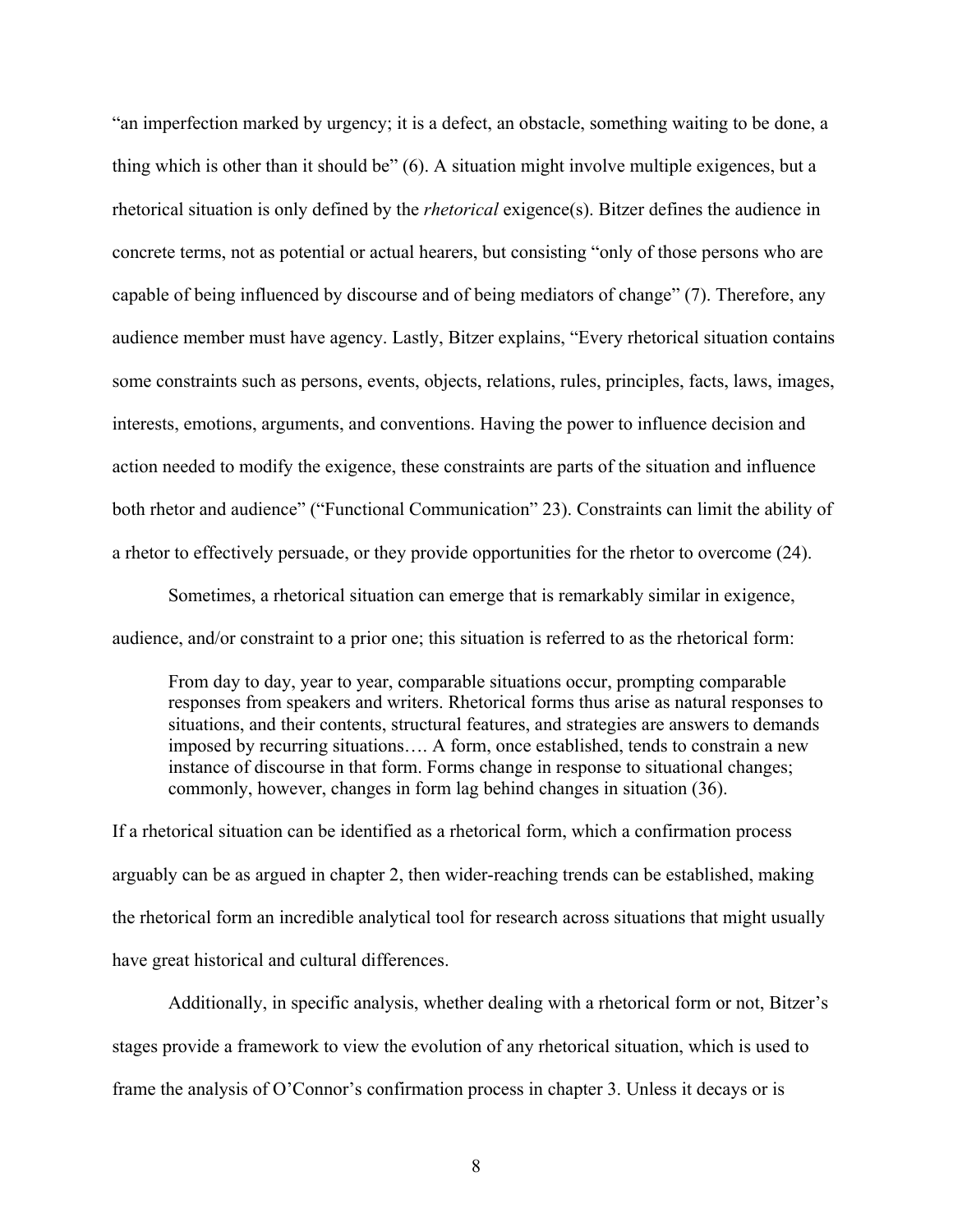resolved by the speaker's response, a rhetorical situation evolves in four stages (34). The first stage is 'Origin and Development of Constituents,' during which time the exigence is noticed, but the audience or constraints are not actualized (34). The second stage is 'Maturity,' during which time all the constituents are present and can be identified: exigence, audience, and constraints. Bitzer explains that this stage may last "no more than a moment" (34). However, it also has the capacity to last much longer and "may 'peak' one or more times during this stage" (35). The third stage is 'Deterioration,' during which time any one of the constituents makes "modification of the exigence significantly difficult" (35). The audience may no longer care for the exigence or the speaker, another situation might trump the one at hand, or constraints might disappear or be rendered moot (35). The fourth stage is 'Disintegration,' during which time the exigence can no longer be resolved, the audience has disappeared, or constraints are no longer present (35). Before analyzing the stages of O'Connor's confirmation process, first the confirmation process as a rhetorical form must be established.

## THE CONFIRMATION PROCESS AS A RHETORICAL FORM

A confirmation process is what Bitzer refers to as a rhetorical form, or a rhetorical situation that shares overwhelmingly similar exigence(s), audience(s), and/or constraints to previous situations. That form has developed over time to protect a fundamental tenet of American society: *liberty* (Parry-Giles 12). Of course, what liberty means is debatable. Liberty can mean something different to any given person. In particular, ideological camps ascribe different requirements to the protection of liberty. But Supreme Court justices have considerable power in affecting what liberty means and how liberty is protected. Thus, the controlling exigence of any confirmation process, as a rhetorical form, is the determination of the potential justice's ability to protect liberty, however it is historically and culturally defined.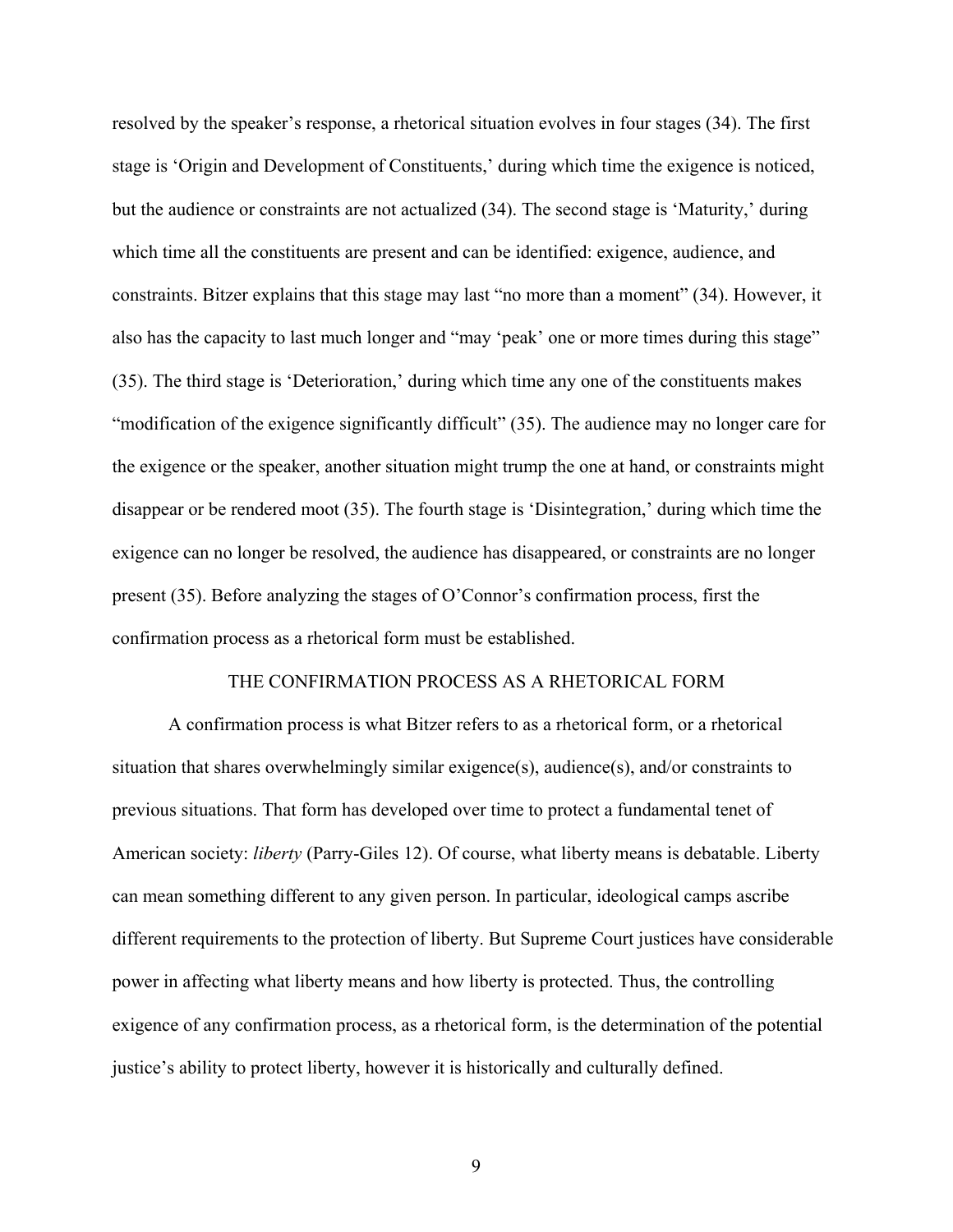Yet, justices have lifetime appointments and are meant to be apolitical. The only time that justices are vetted by the people is indirectly, through the elected representatives of the people: the President and the Senate. The confirmation process represents the sole time that the highest court of the judicial branch is held to the fire of political whim. Arguably, the confirmation process is the most political action of the judicial branch. With this in mind, looking at confirmation processes specifically—as opposed to any other event typical of the judicial branch—can yield information about how Americans define liberty at any given time. However, the confirmation process has an important constraint: the procedure outlined in the United States Constitution. While the constitutional procedure has never changed, it is ambiguous in its simplicity. This ambiguity, combined with over two hundred years of Supreme Court nominations in practice, have forced the form to change over time, albeit slowly.

In discussing the ambiguity of the Constitution, Kenneth Burke argues:

No human Constitution can constitute the whole scene, since it itself is an enactment made in a given scene and perpetuated through subsequent variously altered scenes. Since, by reason of the scene-act ratio, the quality of the Constitutional enactment must change *pari passu* with changes in the quality of the scene in which the Constitution is placed, it follows that a complete statement about motivation will require a wider circumference, as with reference to the social, natural, or supernatural environment in general, the 'Constitution behind the Constitution' (*Grammar of Motives* 362).

Burke makes a crucial point about constitutional essence. No Constitution can account for the minute details of every future scenario that it might be applied to because imperfect human action created the Constitution. Yet, the Constitution is meant to be the touchstone of all other law. Humans cannot see into the future; thus, a Constitution is designed to slowly adapt to changing conditions: to be both steadfast and progressive.

On a textual level, the Constitution is ambiguous. As such, interpretation of the Constitution must result in extra-Constitutional analysis. The minute details of every situation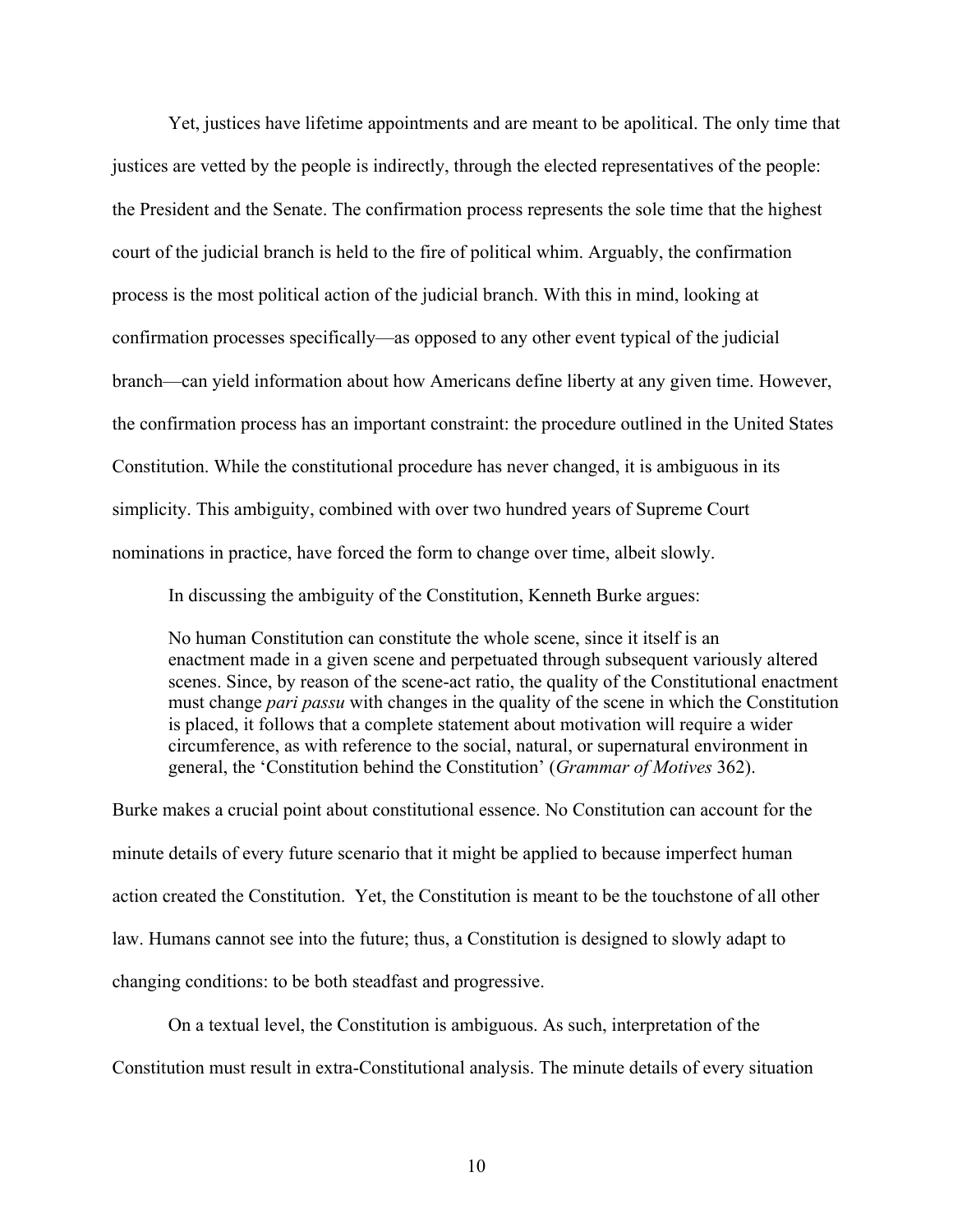must be accounted for and applied to constitution principles by *somebody*; the Constitution cannot speak for itself. While not every case or situation rises to this level, the justices of the Supreme Court have the power to arbitrate historically-situated social conflicts about issues of utmost public importance, be it 'liberty,' 'justice,' etc.—issues that are fundamentally ambiguous. While it would be easy to simply argue that the text of the Constitution governs, the arbiters of justice (justices or judges) apply the text in specific historical and cultural contexts. Public policy and social mores evolve and affect constitutional interpretation in real, observable time.

However, a researcher must look to the text before she can appreciate how constitutional principles constrain the exigence of vacancy. After all, the text does always govern. The first three articles outline the structure of the new government—each of the three articles create a separate branch of government, the legislative, executive, and the judicial, respectively. Each branch has a duty to carry out its own responsibilities yet each must also check that the other two branches are governing according to their own rules. This is the heart of the *separation of powers* doctrine, the idea that no one branch held all the power.

Article I of the Constitution gives Congress "all legislative powers," or the power to create law in concert with the Constitution (U.S. Const., art. I, sec. 1.). Yet, this power could not go unchecked—that would violate the heart of *separation of powers*. Thus, Article II gives the President "the executive power," essentially the power to enforce the law but veto those he felt unconstitutional (U.S. Const., art. II). Article III grants to the Supreme Court, and inferior courts created-as-necessary by Congress, "the judicial power" (U.S. Const., art. III, sec. 1.). In *The Federalist Papers* No. 78, Alexander Hamilton argues that the judiciary's duty "must be to declare all acts contrary to the manifest tenor of the Constitution void" (571). Thus, in the early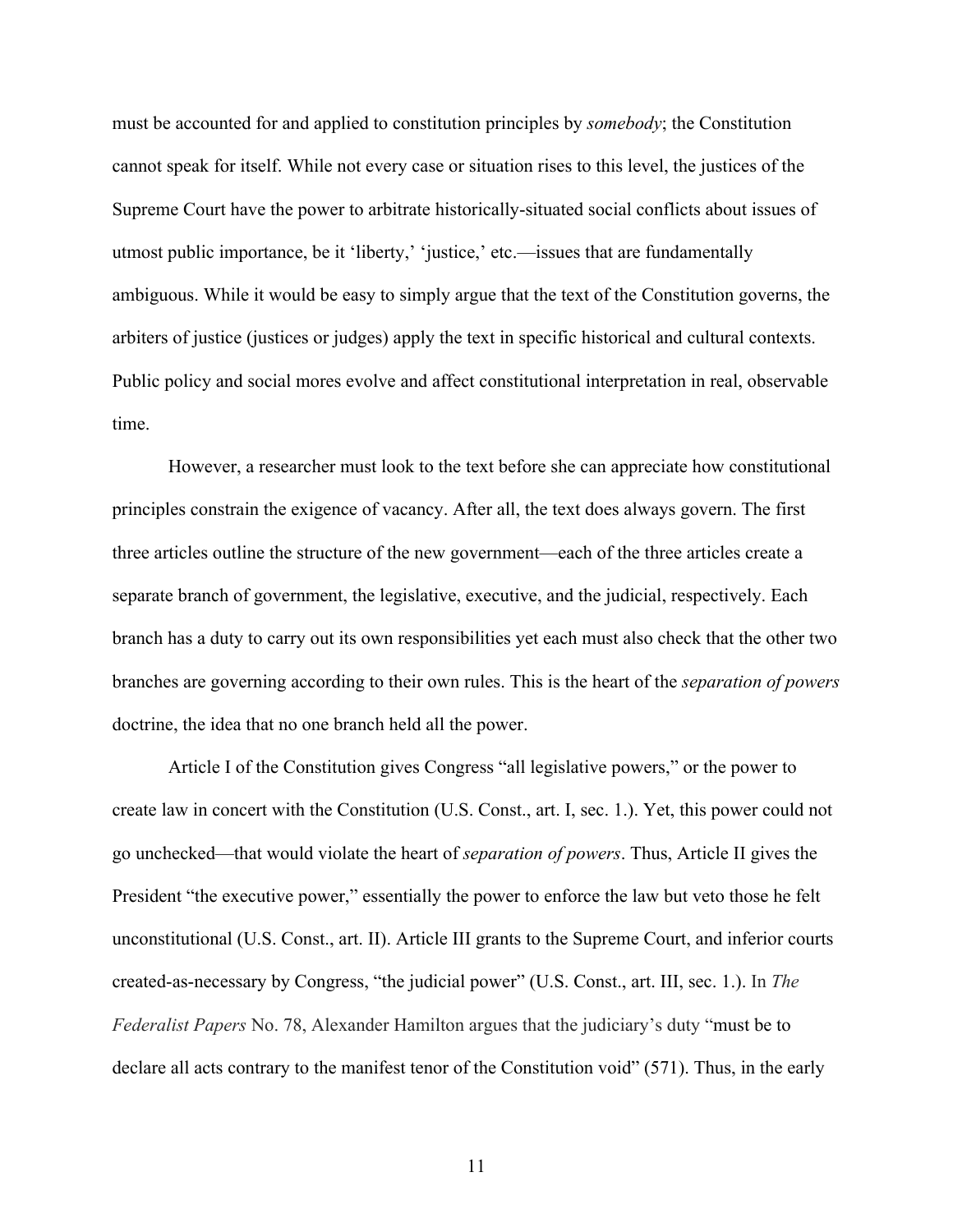Supreme Court ruling, *Marbury v. Madison* (1803), Chief Justice John Marshall established this power—*judicial review*, which explains the scope of the Court's power. Marshall opines:

It is emphatically the province and duty of the Judicial Department to say what the law is*.* Those who apply the rule to particular cases must, of necessity, expound and interpret that rule. If two laws conflict with each other the court must decide on the operation of each…. So, if a law be in opposition to the Constitution, if both the law and the Constitution apply to a particular case, so that the Court must either decide that case conformably to the law, disregarding the Constitution, or conformably to the Constitution, disregarding the law, the Court must determine which of these conflicting rules governs the case. This is of the very essence of judicial duty (*Marbury v. Madison* (1803) 177-178).

After this case, the Court has the power to interpret not just the text of the Constitution but also whether the laws created by the legislative branch and enforced by the executive branch conform to the meaning of the Constitution. This is a considerable power in a democracy, especially considering that the members of the judicial department, the justices of the Supreme Court and judges of the inferior courts, are not elected. Yet, this is by design, "liberty can have nothing to fear from the judiciary alone, but would have everything to fear from its union with either of the other departments" (Hamilton 570). The Founders feared the politicization of the judicial branch; ideally, the judiciary would remain a neutral arbiter.

Hamilton's words show that the Founders' greatest concern in designing the process for selecting members for the judicial branch was the preservation of liberty. Justices are not elected, i.e. are 'apolitical,' to preserve liberty. Yet, the judiciary cannot avoid the political sphere, albeit indirectly. Congress is elected by the people, and so too is the President.<sup>1</sup> On the other hand, the

 <sup>1.</sup> With this statement, we must take into consideration the fact that the Senate has only been directly elected since the Seventeenth Amendment's 1913 ratification. Furthermore, in *Bush v. Gore* (2000), the Court opined although the President is technically elected through the Electoral College, it may or may not conform to the popular vote. With the country progressing in viewing more of its citizens as citizens, we have opened up the election processes to these two branches to more diverse persons. Regardless, Hamilton cautions that the judiciary must remain outside the political, that a non-political selection process "may therefore be justly regarded as an indispensable ingredient in its constitution, and, in a great measure, as the citadel of the public justice and the public security" (570).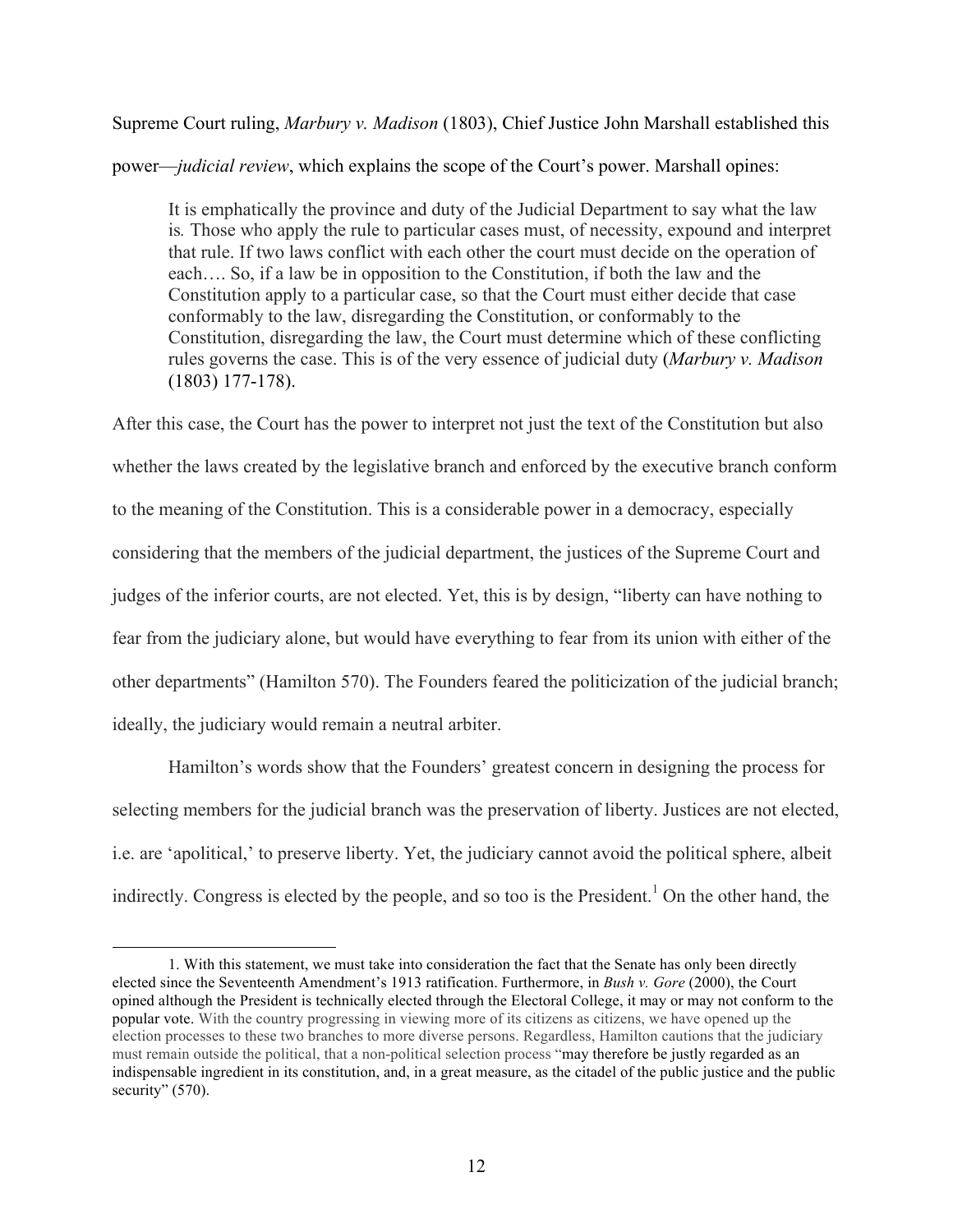justices and judges of the judicial branch are not elected; instead, the President, with "advice and consent of the Senate," appoints them (U.S. Constitution, art. II, sec. 2, cl. 2.). Thus, before any justice can take a seat on the bench, both the political legislative and executive branches must assess the neutral arbiter. Again, the concern is the protection of liberty. Parry-Giles argues that this assessment has largely been concerned with character—looking to the arbiter's character should preserve the constitutional ideal of liberty:

As it emerged from the Articles of Confederation, the Constitution sought to ensure that people of high caliber occupied its offices and that the selection procedures for those individuals protected and manifested that virtuous character. The system of government proposed by the Constitution depended upon that virtue for success, *The Federalist Papers* suggests, and the maintenance of that virtue allowed for the protection and expansion of republican liberty (12).

However, 'liberty' is ambiguous and subject to multiple meanings. In the case of the confirmation process, those in charge of protecting 'liberty' are not the justices or judges—the neutral arbiter; they are the President and the Senate—political beings who via the party system often disagree about the meaning of 'liberty.' Thus, the confirmation process is no neutral process in practice, despite best intentions.

Having established the confirmation process as a political debate about 'liberty,' the exigence of the confirmation process as a rhetorical form is clear: to fill a vacancy on the Supreme Court *to protect liberty*. Of course, the involved political actors' various interpretations of 'liberty' are an essential, historically situated constraint on how each process will play out. In addressing the audience, a political one in that it consists of the President and the Senate, the rhetor (or nominee) must address a composite audience who disagree on what 'liberty' means or how it should be protected. Yet, the process is also a rhetorical form—encompassing traditions that constrain any future process. Confirmation processes look strikingly similar on a macrolevel.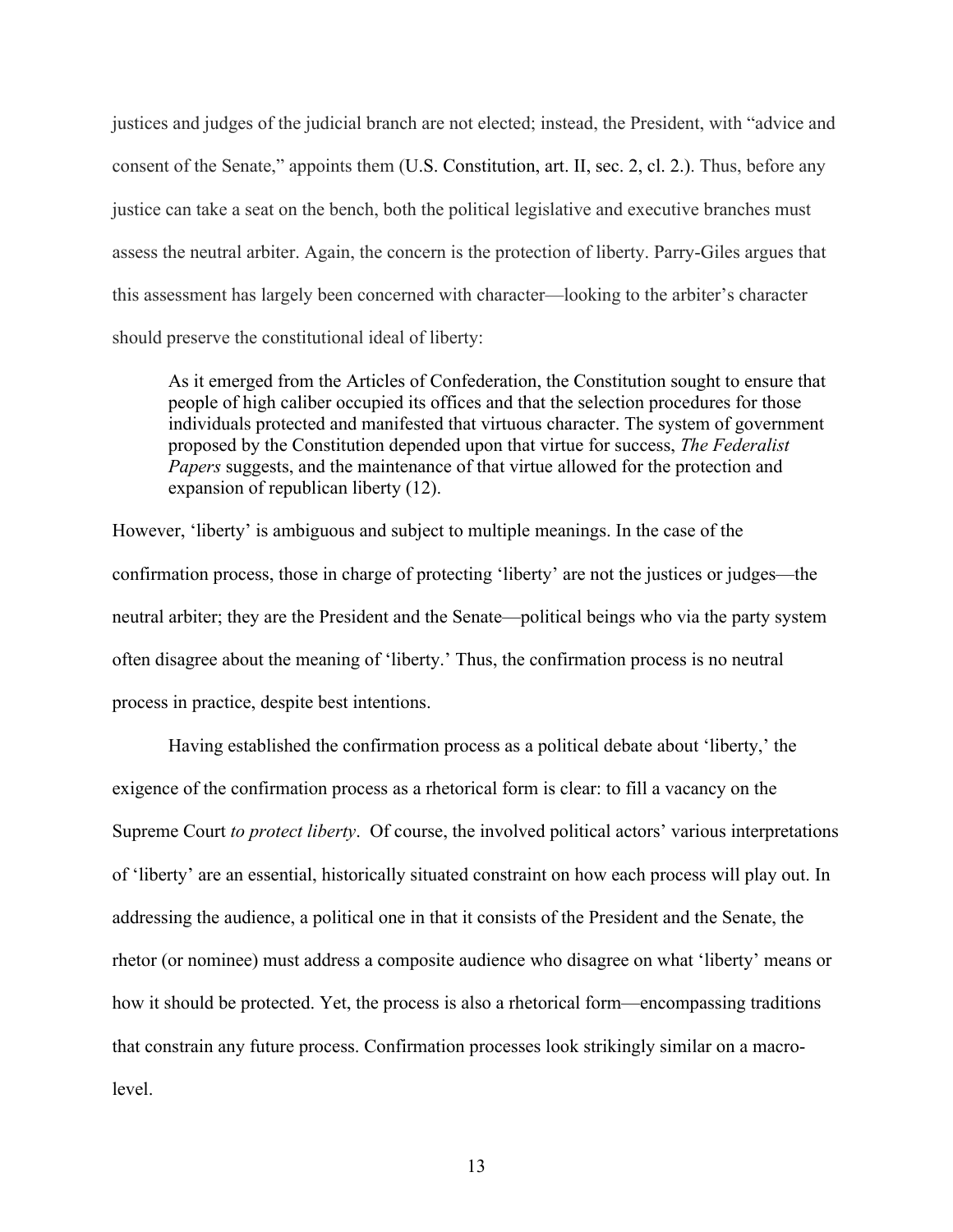The confirmation process has evolved over time, however slowly that might be, considering the constraints of rhetorical form. The role of the Senate has seen the most changes. Traditionally, after a justice on the Supreme Court decides to resign or dies, the President vets and then nominates a candidate. How a president chooses a nomination is often contextually situated, depending on a president's current options, political circumstances, and personality (Goldstein 428). Legal scholar Goldstein argues that the diversity of nominations over the years does not "lend itself to formulaic treatment;" however, there are patterns to president's nominations (427). These patterns are effects of the rhetorical form, e.g. presidents tend to choose candidates who identify with their own political party (437).

Regardless, once a President has nominated a candidate, the Senate's role—to provide 'consent'—begins. This process starts with the Senate Judiciary Committee, which begins inquiry into the candidate's background. Since 1916, when President Woodrow Wilson nominated Justice Louis Brandeis, the Senate Judiciary Committee has held "extensive hearings…concerning the suitability of a nominee to the Court" (Parry-Giles 21). Initially, nominees were not involved in these hearings. In 1925, Harlan Stone became the first nominee to testify; however, this remained a unique situation—the next six candidates would not appear before the committee (Goldstein 489). After this, only three of the next eleven candidates would testify (489). Only in 1955, with John Marshall Harlan's nomination, would nominees *always*  appear before the committee, making a nominee's testimony a required element of the rhetorical form (489).

After the Senate Judiciary Committee's hearings conclude, and if a majority of the Committee votes then votes in favor of the candidate, the nomination moves to the Senate at large for debate and a possible vote. If the candidate receives a majority vote in the Senate, i.e.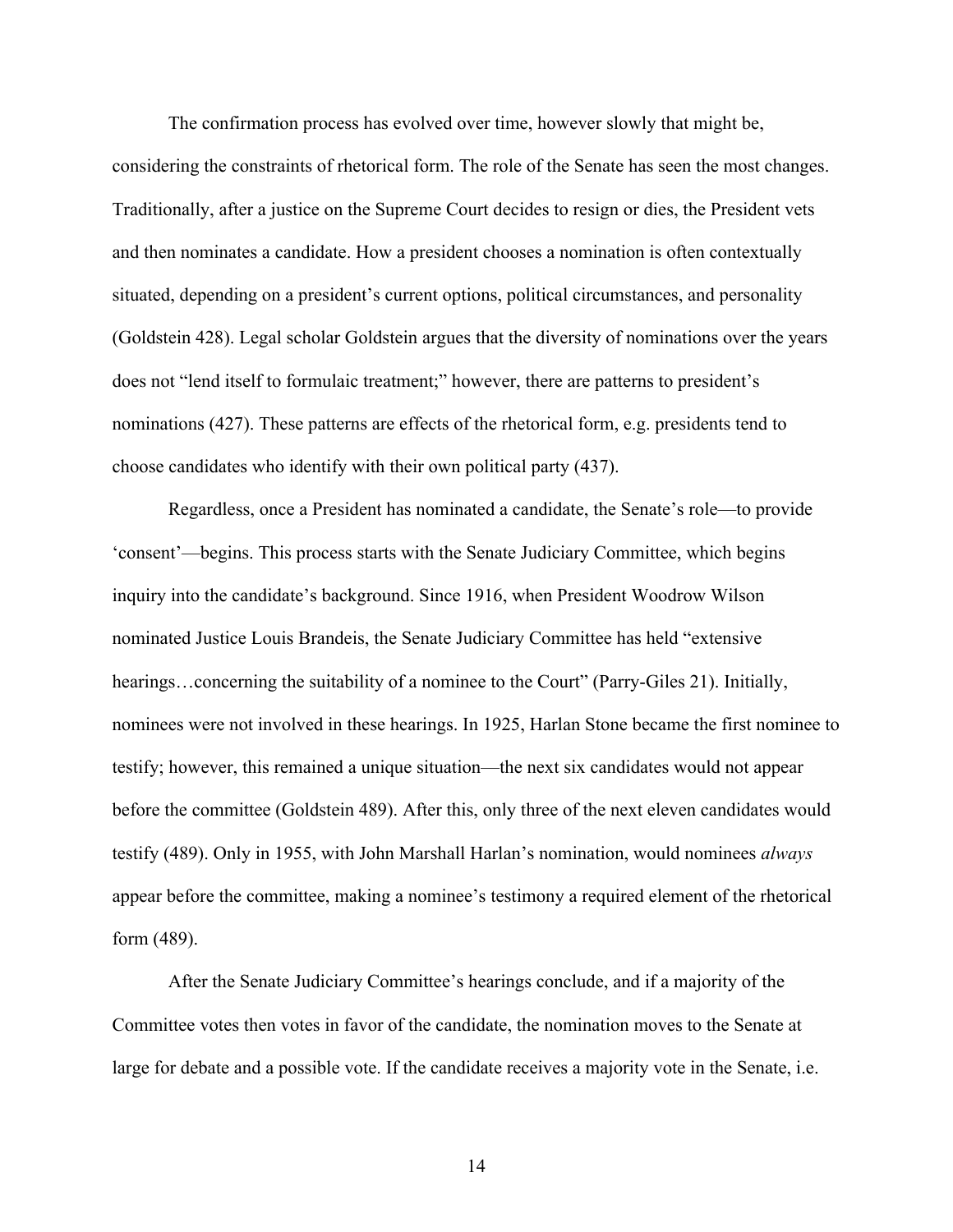the Senate officially consents, then the President can sign his or her commission—a lifetime appointment to the Supreme Court. A nominee is thus constrained by this situational form—from the President's nomination, to the Senate Judiciary's Committee's hearings, to the full Senate vote—adapted slowly over two centuries.

Because tradition constrains the nominee, he or she must adhere rather strictly to the confirmation process form. Were a nominee to ignore the constraints of the form, the audience "would think they suffered some mental lapse or failed their responsibilities" (Bitzer, "Functional Communication" 34). Thus, a nominee has no choice but to move through the process, subjecting oneself to public and Congressional debates about one's background. The form is not "deterministic," argues Bitzer, but it does "indicate that rhetors sometimes are involved in complicated ways with situations, roles, motives, causal forces, genres, and other factors which make their communication behavior highly predictable" (34). Bitzer makes clear that form does not account for the rhetor's agency: "There is no inherent contradiction between predictable communication behavior, on the one hand, and the presence of freedom and creativity on the other" (34). Freedom and creativity, for certain, can account for changes in the traditional form, but entirely new constraints—based on the rhetor or nominee—could have just as great an impact.

## WHEN THE CONFIRMATION PROCESS AND ABORTION POLITICS COLLIDE

In order to understand the controversies surrounding O'Connor's nomination, it is essential as a rhetorical researcher to define the texts for analysis. While a historical researcher might focus on events, here the focus must be on the language used to discuss O'Connor by the media and her critics, as well as her own language. To achieve this goal requires a look to the newspaper of record, *The New York Times*. A November 2015 search in the *ProQuest Historical*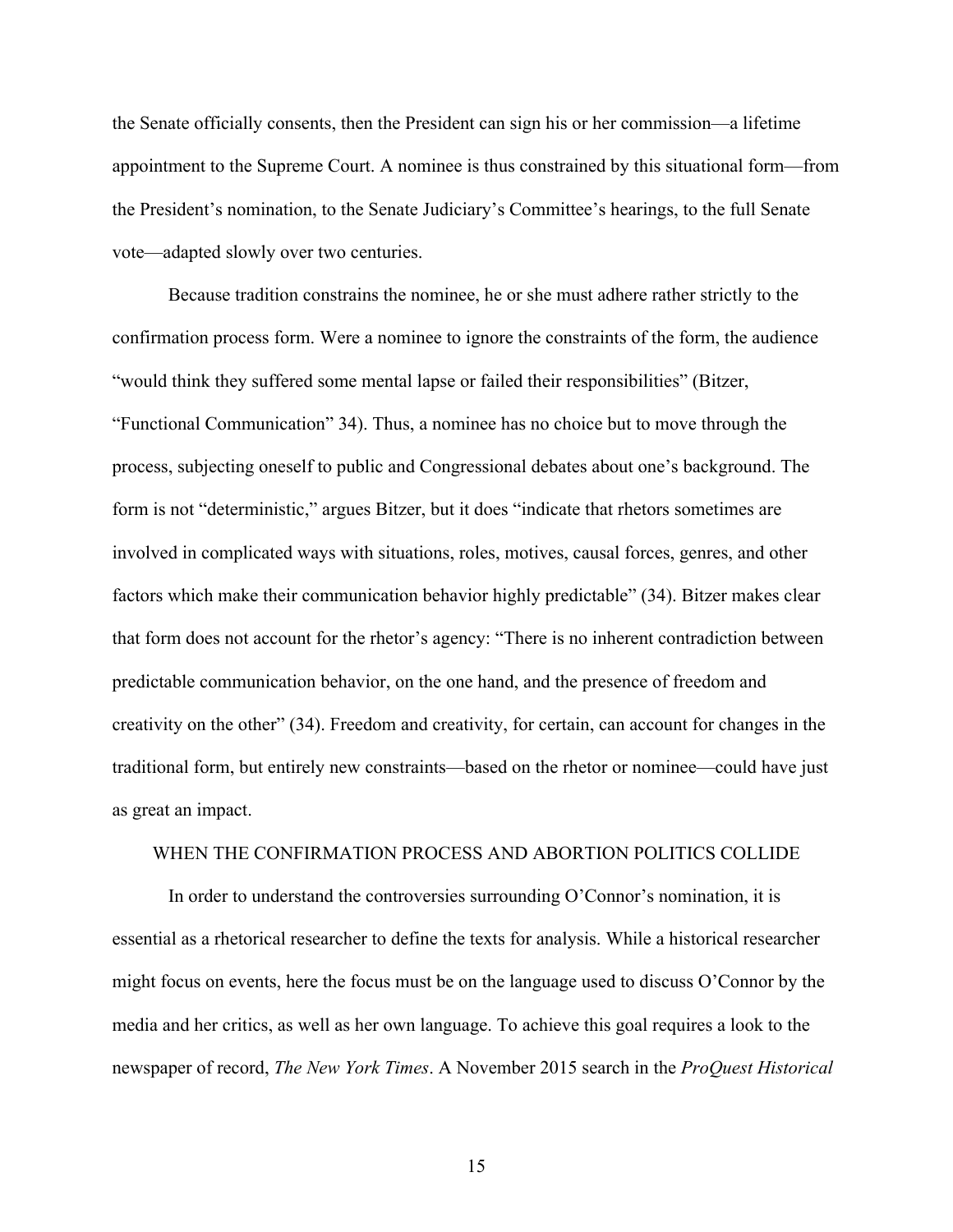*Newspapers* database for articles discussing O'Connor's nomination between July 2, 1981 and September 29, 1981 yielded approximately fifty-one articles of consequence, a great number of which have been utilized for analysis. Some, however, will not be analyzed due to repetition of quotes and/or ideas or lack of significant language. Analysis of key testimonies, as determined by the researcher, during the Senate Judiciary Confirmation Hearings, which were held between September 9, 1981 and September 11, 1981, has also been included.

To clarify the method with which items were chosen for analysis, the researcher used a subjective process to determine what was worthy of analysis. In an effort to not impart any motivation on actors that did not exist, the researcher chose statements from actors whose intentions were clear from their own words; i.e., if a person is discussed as expressing a positive view of O'Connor, it is because he spoke that positive viewpoint. The researcher took great care to not imply motivations or intentions. When a motivation was unclear, the researcher expresses that within the analysis. Furthermore, a lot of potential text for analysis is left untouched. Some text is impertinent to the discussion at hand but some is pertinent. The choice of specific moments for analysis was the researcher's best effort to include the most controversial statements or most important people. Especially in regards to analysis of the Senate testimony, the researcher was compelled to include testimony that had also been picked up by the *New York Times* coverage, because that testimony proved to be important in its own time.

Essential to the analysis is understanding both the confirmation process as a rhetorical form and the controversy surrounding O'Connor's nomination, specifically related to O'Connor's 1970s votes pertaining to abortion rights in the Arizona State Senate, as a rhetorical situation—with its own exigence and constraints. The formulaic requirements of the confirmation process as developed over time necessitate specific actions that must occur: the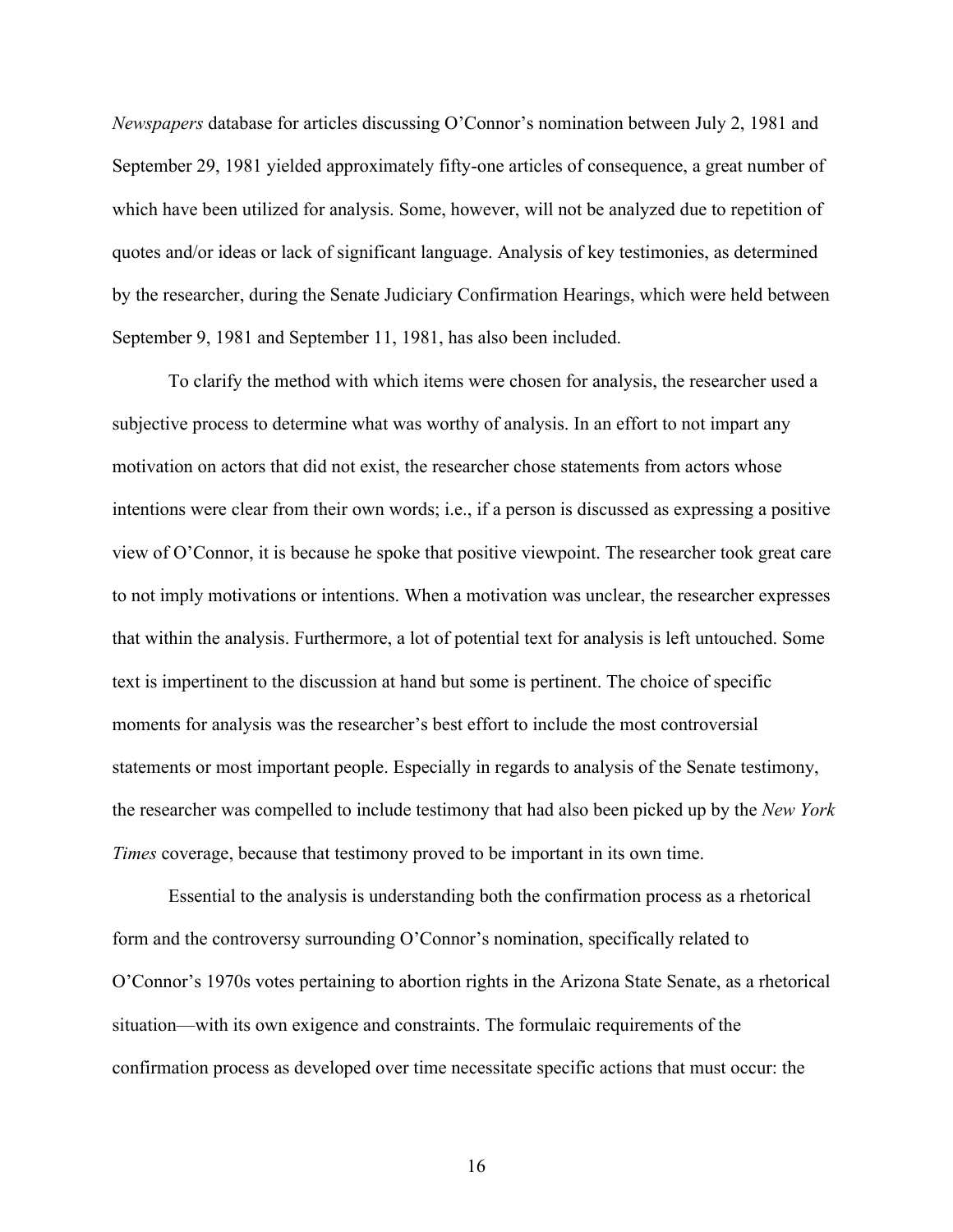President must nominate; the Senate must vet, hold hearings, and vote. All the language of controversy to be analyzed occurs within specific aspects of the formulaic process. The form by very reason of being affects the life of the controversy. When the form clearly affects the controversy, it will be specifically noted.

The life of the controversy, however, is the heart of the analysis. For clarity, the controversy will be tracked utilizing Bitzer's four stages of the rhetorical situation: origin, maturity, deterioration, and disintegration ("Functional Communication" 34-35). Stage 1, *Origin*, analyzes the historical and social context of O'Connor's nomination, as well as the period immediately prior to O'Connor's nomination. Stage 2, *Maturity*, analyzes the reaction to O'Connor's nomination prior to her September 1981 confirmation hearings, during which time her gender becomes a central point of discussion and the controversy about her record on abortion reaches critical mass, requiring a crafted rhetorical response. Stage 3, *Deterioration*, analyzes this response, specifically O'Connor's testimony to the Senate Judiciary Committee on September 9, 1981. Additionally, stage 3 is characterized as the final, unsuccessful push to use the controversy to defeat O'Connor's nomination. *Disintegration*, or stage 4, will be briefly discussed in chapter 4, along with concluding remarks.

## *Stage 1: Origin*

Bitzer explains that the first stage is the period during which the exigence is noticed, but the audience or constraints are not yet actualized (34). In other words, the origin period is the lead up to the controversy. To properly understand the origin, this section examines the historical and social context, which affect key constituents of the rhetorical situation, leading up to Reagan's July 7, 1981 nomination of O'Connor. Of course, the origin of the controversy surrounding O'Connor is absolutely affected by the form of the confirmation process. Prior to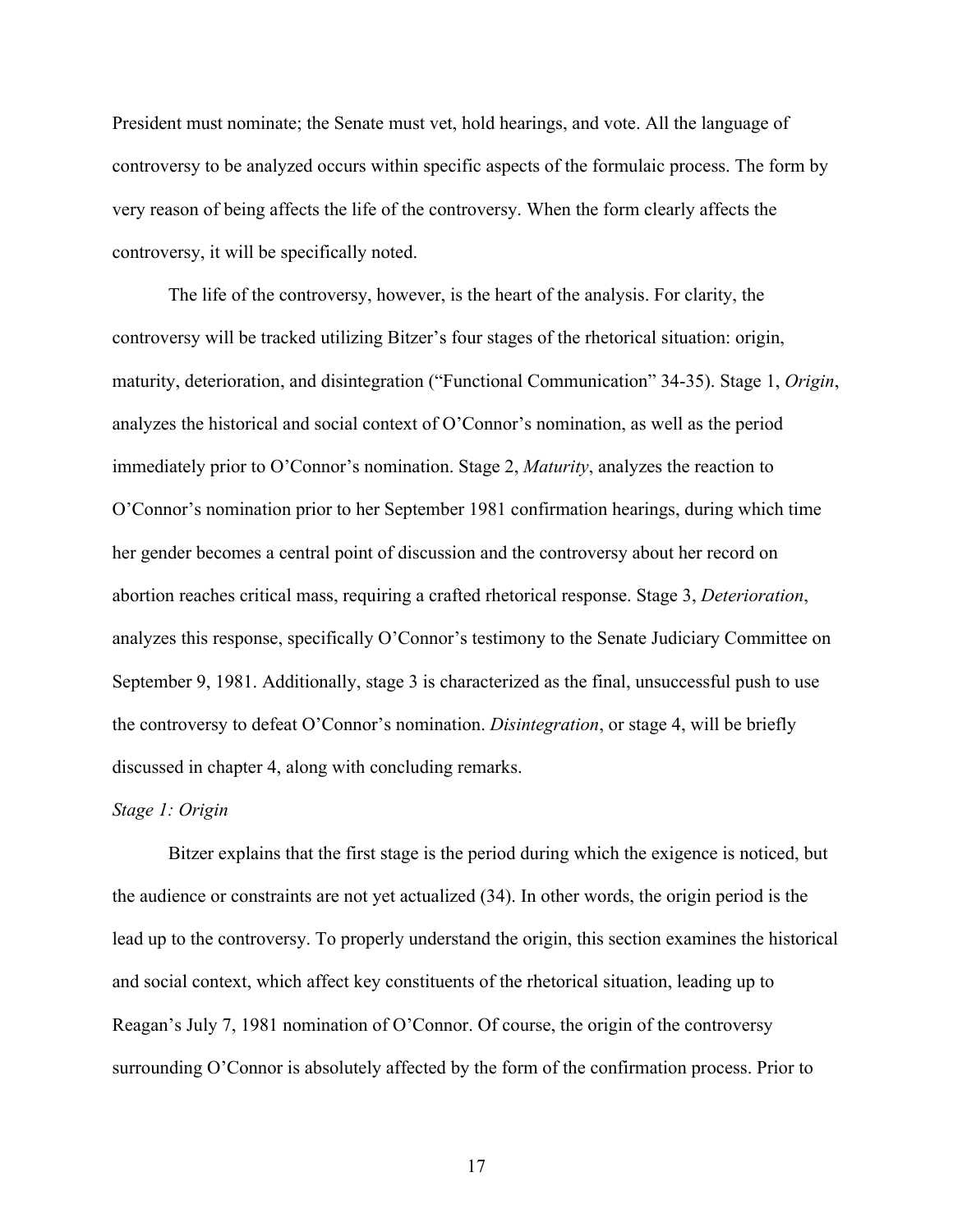her actual nomination, especially due to the little national exposure O'Connor had previously, the controversy surrounding her position on abortion had clearly not emerged. In fact, the main article published closest to her nomination on July 2, 1981, typifying the origin stage, gives zero indication that a controversy about O'Connor's voting record would emerge.

But before analyzing the language about O'Connor on a national level in the origin stage, the constituents, as well as the historical and social context, specific to this rhetorical situation need to be defined. The origin analysis is divided into four parts in order to better understand how O'Connor emerged as a candidate. The first subsection provides a brief biography of Sandra Day O'Connor, including explanation of the 1970 Arizona Senate votes that would become a point of contention in her confirmation process. The second subsection examines the unique constraint of being a Republican woman. The third subsection examines how abortion emerged as an issue within the conservative movement, which would necessarily affect the exigence of the confirmation process. The fourth subsection analyzes the media coverage in the lead up to O'Connor's nomination, when only rumors were circulating and issue had not yet been taken with her record on abortion rights.

#### **Sandra Day O'Connor**

Sandra Day O'Connor never let her gender hold her back. By the time she was nominated to the Supreme Court, O'Connor was used to breaking down barriers for women. While that might cause some to label her a feminist, O'Connor's career seemed to defy labels. While her background suggests a commitment to politically conservative ideology, *New York Times*  reporter John Crewdson described O'Connor as "a sometimes conservative with a moderate, even progressive streak, a determined woman but not a dogmatic one" (1). The controversy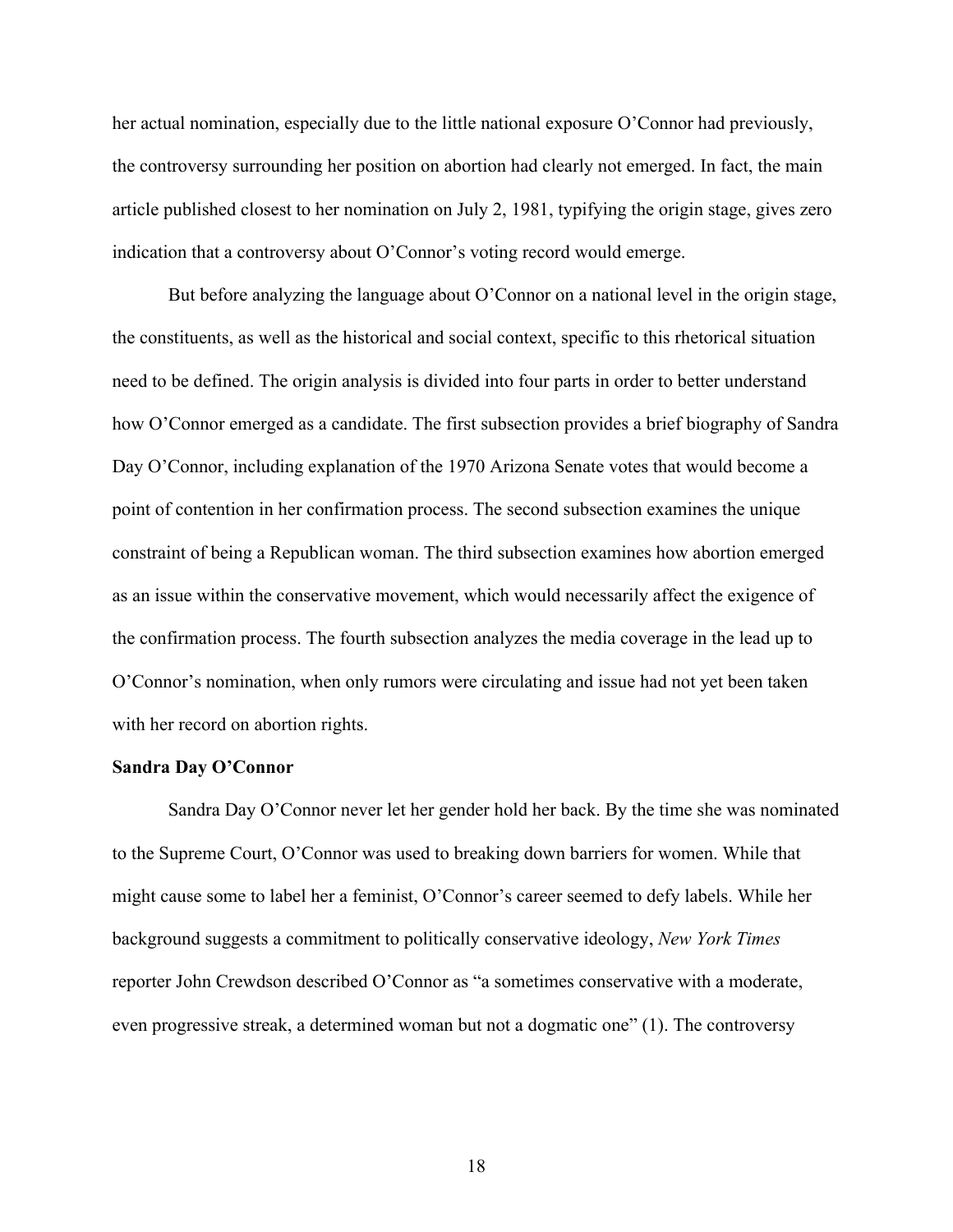surrounding her nomination would be a result of just a few label-defying votes, which social conservatives would label 'pro-abortion,' over the course of her groundbreaking career.

O'Connor (née Day) was born in 1930 to cattle-rancher Henry Day and his wife Ada Mae (Hirshman 3). O'Connor spent her early years and summers on the family's Lazy B Ranch in Arizona; however, O'Connor spent her school years in El Paso, Texas with her maternal grandmother in order to attend school (4). In 1946, O'Connor would leave the southwest to attend college and law school at Stanford University, from where she would graduate in 1952 (12). Yet, O'Connor was one of only four women in her class (13). Although she had distinguished herself as an editor of the law review, over forty law firms would reject the young attorney after her graduation, solely because they would not hire a woman (14).

Despite the initial setback, O'Connor would not be deterred, working for no charge in the San Mateo County attorney's office (18). For comparison, her classmate and future Supreme Court Chief Justice William Rehnquist clerked for Justice Robert Jackson of the Supreme Court post-graduation, an incredible honor for any young lawyer (18). Rehnquist graduated first in his class; O'Connor graduate third—hardly difference enough to warrant such divergent jobs (Ayres Jr. A13). O'Connor would eventually follow her husband, John O'Connor, whom she met at Stanford Law, to Europe, where he worked with the Army's lawyer corps (Hirshman 18). During his Army training, O'Connor recalled her first visit to the Supreme Court—her only visit prior to her nomination—in her 2013 book, *Out of Order: Stories From the Supreme Court*. O'Connor recalls, "It was a Saturday and the Court was closed. I snapped a picture of John as he stood on the marble steps. I remember thinking that was the closest I would ever get to the Supreme Court" (xi). It would be decades before she would return to those steps.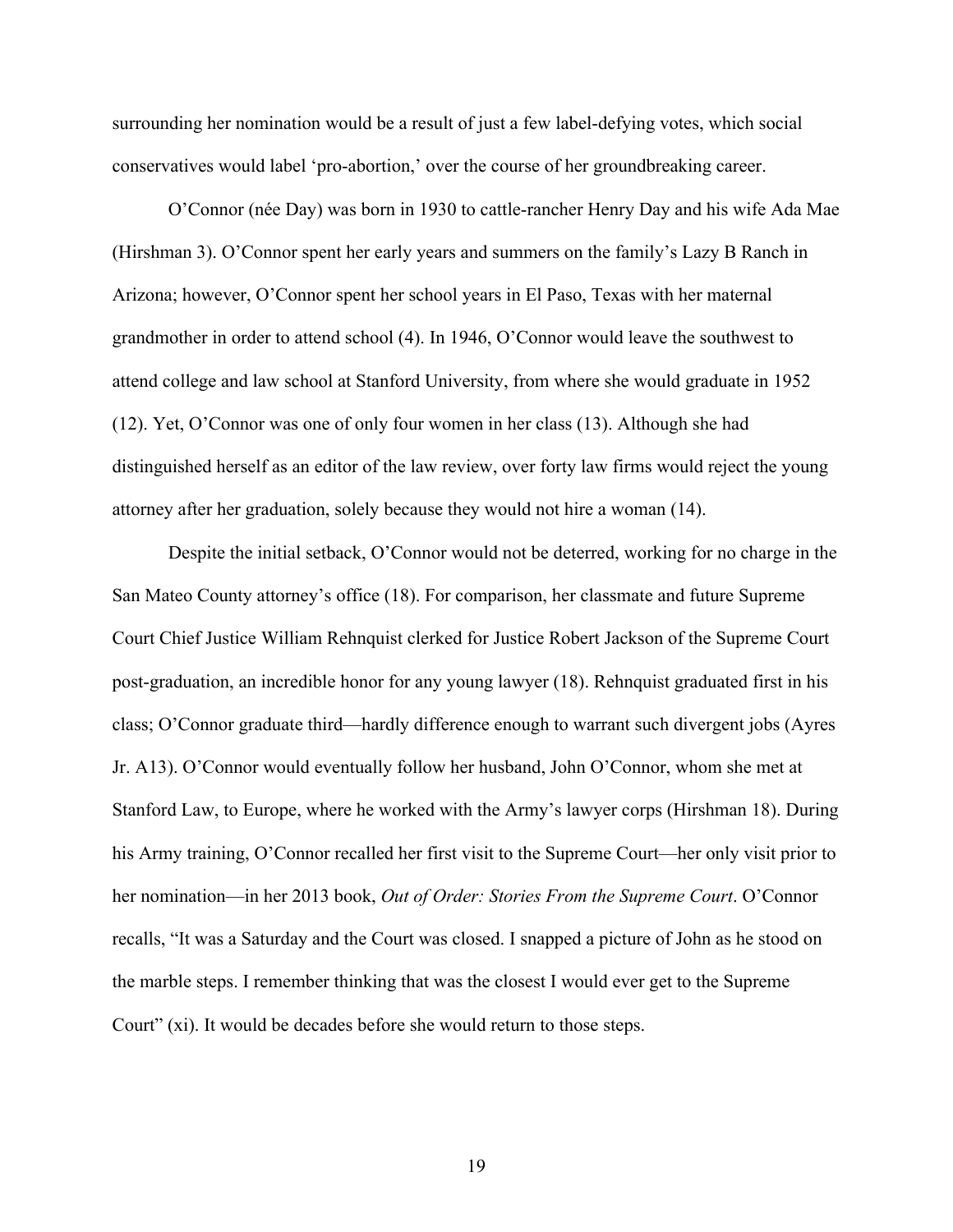After John's stint in the army, the O'Connors moved to Phoenix, Arizona, where they would begin involvement with local Republican clubs (Hirshman 19). O'Connor would open her own law practice for a short time, before leaving work to raise her young sons in the early 1960s (20). In the meantime, she began volunteering with the local Junior League chapter, during which time signs of her political acuity would emerge—she quickly was elected president (20). Additionally, O'Connor would develop a reputation as an incredible cook and hostess during this time period—a reputation that would stick to her even after she returned to work (20). In the mid-1960s, she would return to work as Assistant Attorney General, the first woman to gain that position (23).

O'Connor's involvement volunteering with Republican clubs would result in her appointment to a vacant state senate seat in 1969 (23). O'Connor recalls feeling the benefits of a burgeoning women's movement in this time period, "Many women around the nation were claiming more in terms of their desire to be treated equally and to have equal opportunities at work and I was the beneficiary, really, of a lot of that sentiment" (24). She would become Chair of the State, County, and Municipal Affairs Committee, which O'Connor biographer Linda Hirshman explains is "unprecedented for a newbie state senator" (24). This fast rise to power offers some explanation for O'Connor's election to Majority Leader in 1972, making her, as Hirshman puts it, "the first woman in America to sit in the leadership of her state's lawmaking body"—and O'Connor was at the top of the leadership (24). As both a general member and leader of the Arizona State Senate, O'Connor recalls never facing any issues regarding whether she should be in those positions as a woman, "Once I got in, I never had a further problem" (24). Later, however, her recollection would somewhat differ, "I was never one of the boys" (124).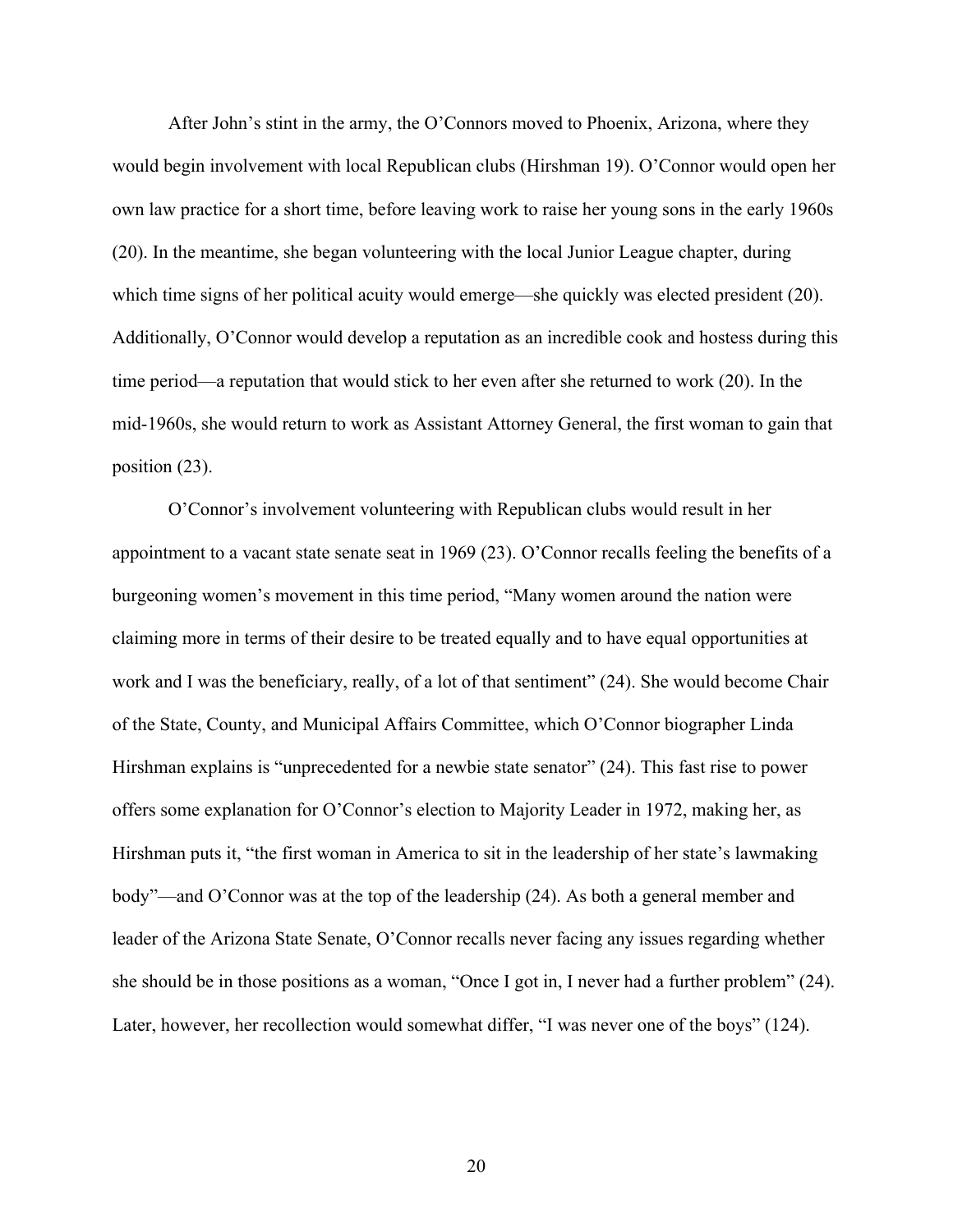Either way, issues concerning women's equality would be sites of contest during O'Connor's tenure.

In 1972, as majority leader, O'Connor oversaw the fight over Arizona's potential ratification of the Equal Rights Amendment (Hirshman 48). O'Connor was stuck in the middle she felt the Amendment had merit, but understood concerns being raised within her own party (49). Fellow Arizonian and Republican United States Senator Barry Goldwater wrote O'Connor personally to express his concerns with the Amendment (49). By the time O'Connor voted to send the Amendment to the floor for a vote, the conservative opinion had fully shifted against it. The Equal Rights Amendment would die in committee (49).

Between 1970 and 1974, O'Connor would deal with a handful of bills regarding abortion rights, which social conservatives would label as 'pro-abortion'—thus becoming the key points of protest against her confirmation to the Supreme Court (Crewsdon 22). As a member of the Arizona Senate Judiciary Committee, O'Connor voted in 1970 to approve a bill that would repeal criminal statutes against abortion (Crewdson 22). While O'Connor would argue that she did not remember this vote for a bill that died in committee, she would still be made to explain this vote in the confirmation hearings (Greenhouse, "O'Connor Hearings Open" B14). Further, in 1973, O'Connor would, along with nine colleagues, co-sponsor a bill "requiring that all medically acceptable birth control methods be made available to anyone, regardless of age" (Crewdson 22). Although O'Connor would vote for a bill "permitting doctors and other hospital employees to refuse to perform abortions" in the same year, unsurprisingly, this vote was ignored by critics during the confirmation process (22).

Likely in response to the 1973 Supreme Court decision *Roe v. Wade*, the Arizona State Senate introduced multiple bills concerning abortion in 1974, after O'Connor was elected the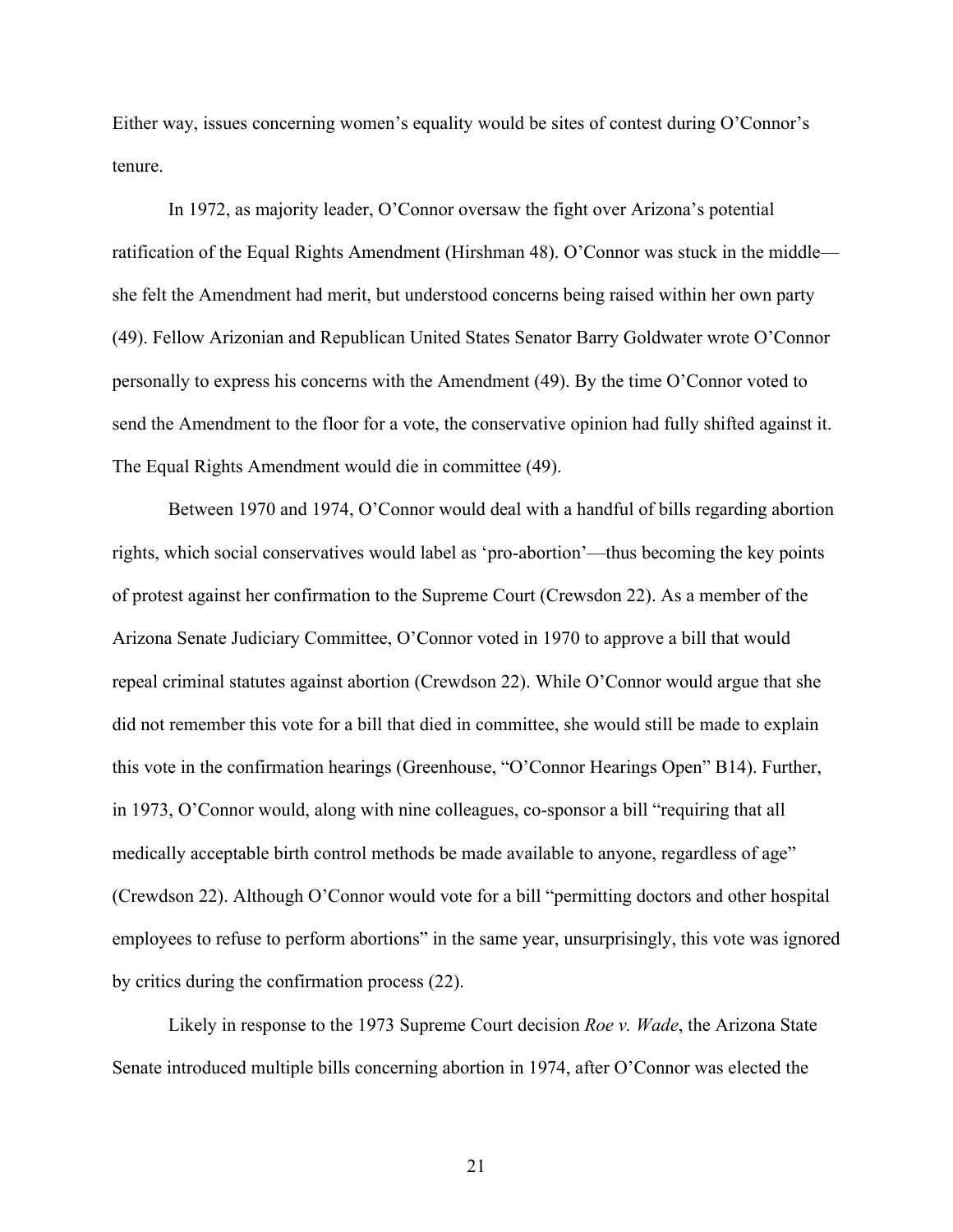Senate Majority Leader (22). During this year, O'Connor "voted against a measure to prohibit the use of public funds for abortion.… [and] she opposed a bill prohibiting abortions at the University of Arizona hospital" (22). Additionally, she opposed a bill that would call for an amendment criminalizing all abortion to the United States Constitution (22). While O'Connor would maintain that her opposition to these bills was procedural, rather than substantive, these votes would give her social conservative critics grave reservations about her nomination.

After one term as Majority Leader, O'Connor resigned from the state senate in 1974—the same year as her final controversial votes, moving quickly into a position as a state trial judge (Hirshman 124). In 1975, O'Connor's name would first appear on a short list for appointment to the Supreme Court—suggested by Patricia Lindh, White House Special Assistant for Women (127). Yet, it would not be until 1979 that O'Connor would be promoted out of trial court, with an appointment to the Arizona Court of Appeals (129). However, continued friendships with Justice Warren Burger, Justice Rehnquist, and Senator Goldwater kept her name circulating for federal promotion (131). When Justice Potter Stewart announced his retirement from the Supreme Court in 1980, all three men would campaign for her appointment (131).

## **The Constraint of Being a Republican Woman**

O'Connor's nomination came on the heels of the so-called second wave of feminism and the fight for the Equal Rights Amendment. No woman could speak in this time period without being affected by the societal reaction to the onslaught of new female voices within the public sphere. Moreover, O'Connor was not only constrained by reaction to the modern women's movement, she was constrained by her position as a Republican woman—a highly controversial and paradoxical role for a woman to play in the public sphere. Despite social conservative backlash to her record, O'Connor had a long career within the Republican Party. She would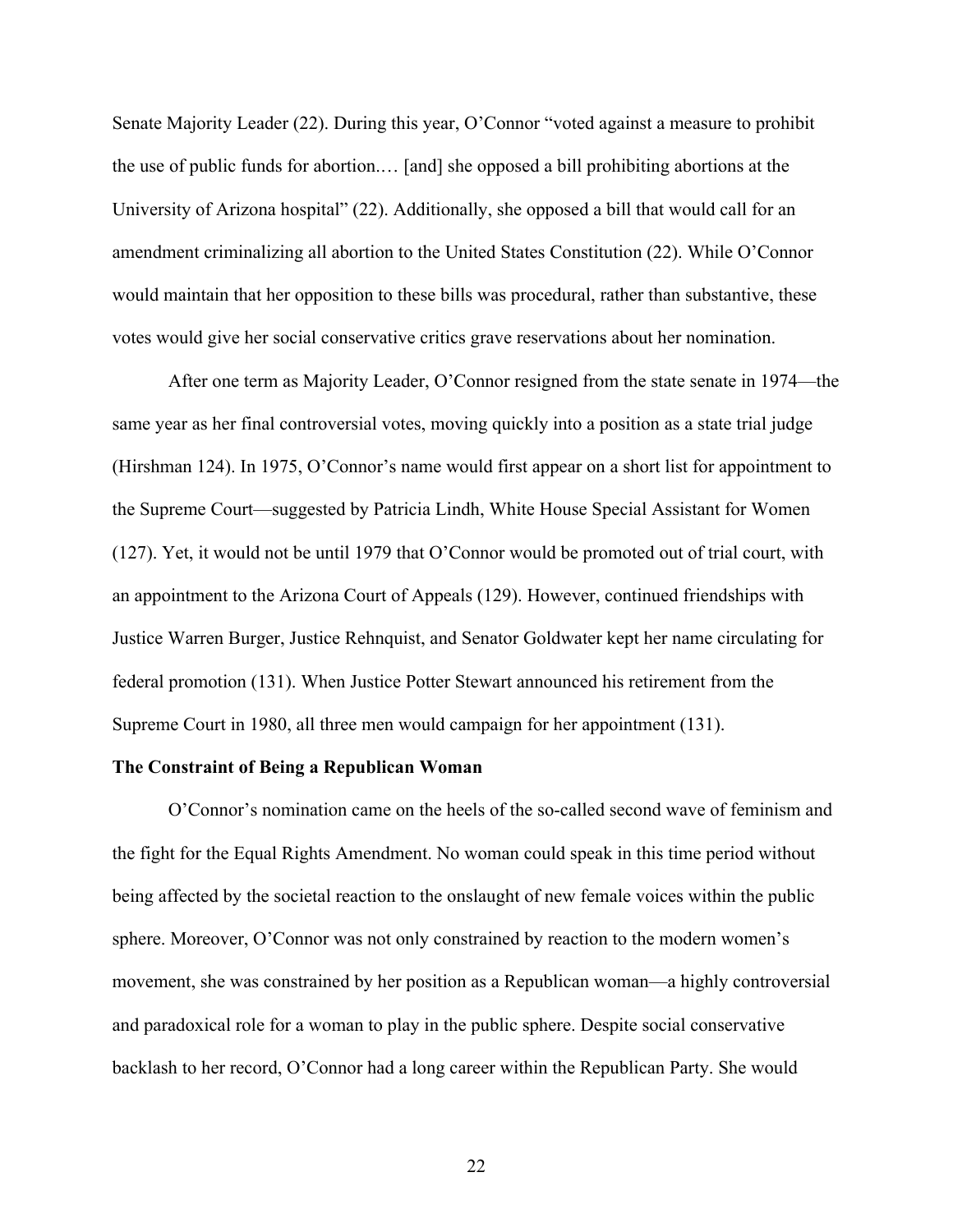hardly be considered a legal feminist icon like 1995 President William Clinton appointee Justice Ruth Bader Ginsburg. Feminists, however, would affect O'Connor's image, whether she considered herself one or not. In order to understand how her gender constrained the process, a look to the specific historical context for women that O'Connor's nomination occurs within that necessarily affects her rhetorical response—must be engaged.

Scholars often misinterpret the period between the 'completion' of the first-wave of feminism with passage of the Nineteenth Amendment in 1920, guaranteeing women the right to vote, and the 'beginning' of the second-wave of feminism around 1960. The idea of a forty-year female silence between a so-called 'completion' of one phase and the 'beginning' of another obscures four decades of women's political engagement in all political parties. While fewer women technically considered themselves feminists in this time period, feminist activism had not completely disappeared, nor had the work of women in general. For example, the Equal Rights Amendment (ERA) was first introduced in Congress in 1923, due to the work continued by Alice Paul and the National Woman's Party after the Nineteenth Amendment (Rosen xvii). Additionally, Republican women were calling for more representation within their party on the national political stage, although far more were joining grassroots groups (Rymph 40). While grassroots groups were outside the traditional party hierarchy, Republican women's groups "were explicitly connected to party politics" (40). By the late 1930s, Republican National Committee representative Marion Martin began to organize Republican women's clubs under the traditional party (70). The National Federation of Women's Republican Clubs formed in December 1937, which would become an incredible political force and make conservative icon Phyllis Schlafly a national figure (73).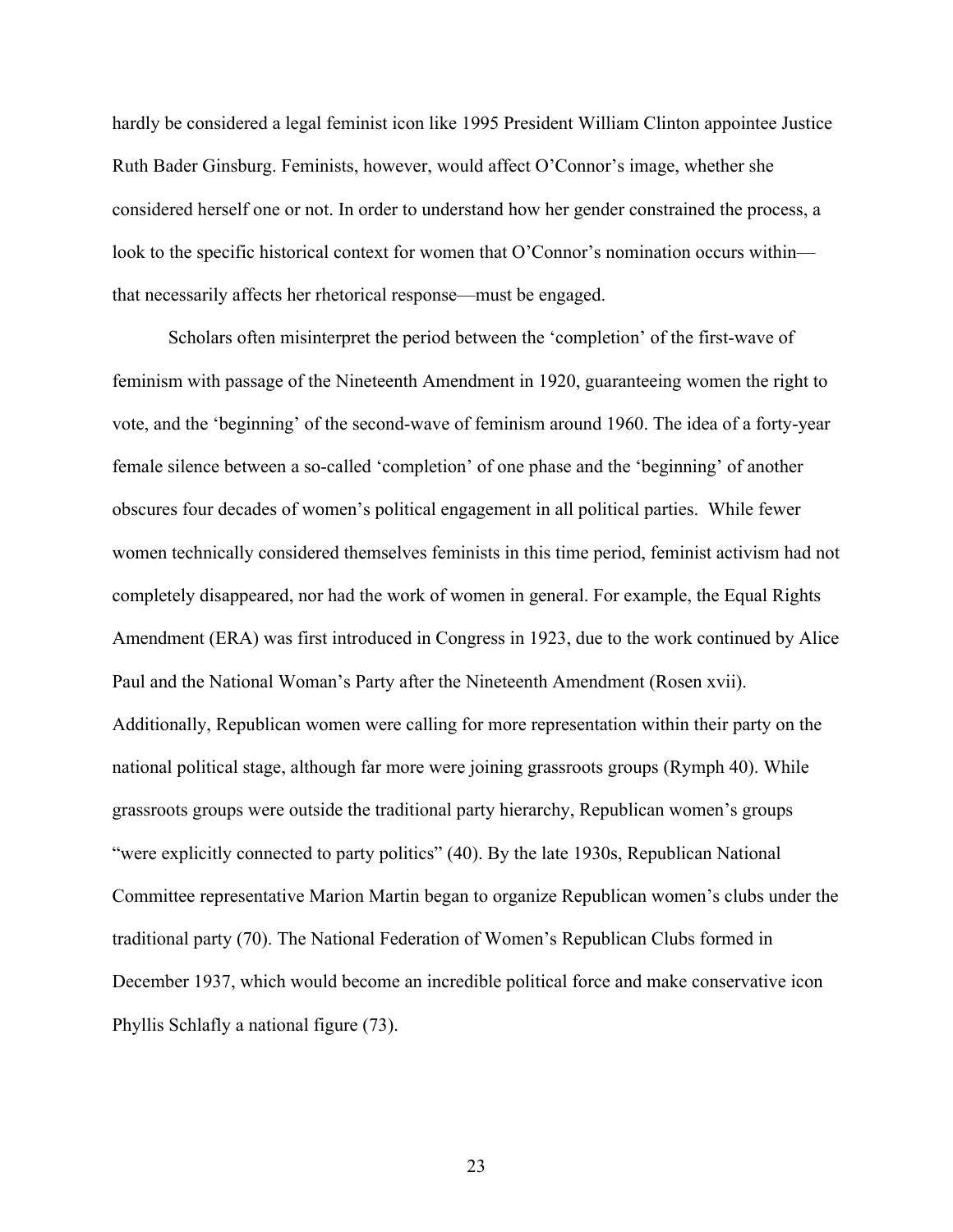World War II would be a catalyst launching women into the visible political spectrum. Women entered the workforce in immense numbers during the war—filling much needed labor positions while men were fighting abroad. Among some female Republicans, isolationism—a holdover from World War I—inspired perhaps millions of mothers to join local isolationist mothers' groups (106). Already mobilized and without a cause after World War II, many of these women joined more respected and established Republican women's groups, no doubt a contributing factor to the established groups' considerable strength in the 1960s and 1970s (107). Immediately following the end of the war, women who had entered the workforce to perform much-needed jobs were sent home to make room for a returning male workforce (Rupp and Taylor 12). The working public sphere abandoned women en masse; where women had been praised during wartime for their service, they were now being criticized for entering the workforce—even though they were needed at the time (14). After the initial decline, women steadily re-entered the workforce, increasing in number every subsequent year (13). This despite the fact that, between the years of 1945 and 1967, the percentage of Americans who approved of women working outside the home only increased from 18% to 44% (15). Born in 1930, O'Connor would come of age during this increase of women in the workforce.

The actual, gradual increase of women in the workforce is one of many reasons given for the resurgence of feminism—or women identifying as feminists—in the 1960s, because the workforce offered women independence and an identity outside that of wife and mother (12). This does not account for the damaging ideology used to keep women in the home, and shame felt by those who did not, in the late 1940s and 1950s. The idea that a woman's place was in the home was a deeply entrenched tenet of life in 1950s' America. Functionalism, which sought to "analyze social behavior or institutions in terms of the consequences or functions they have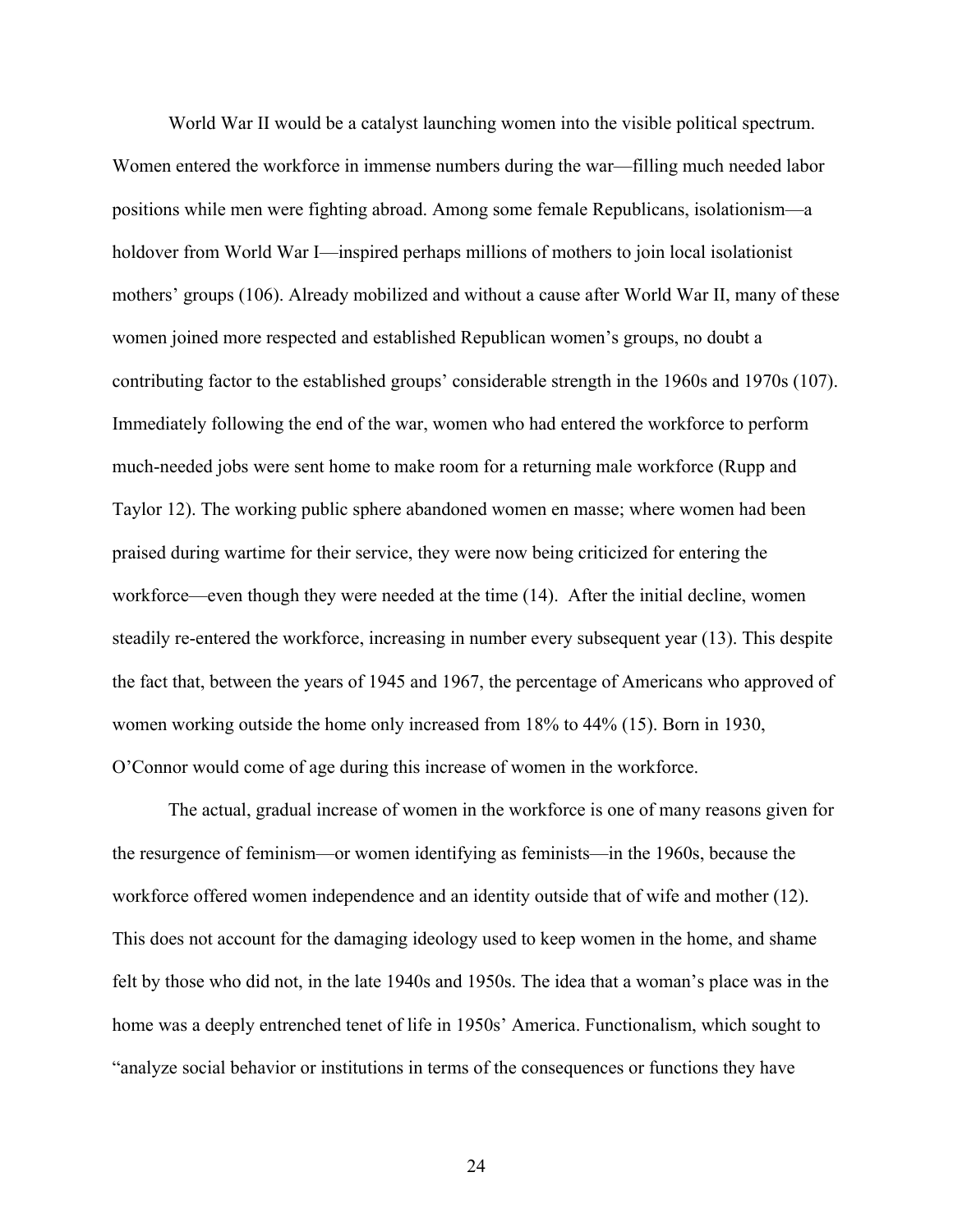maintaining the larger society or social system in which they exist," was applied to women's roles in society; thus, women came to be viewed as worthy only in their biological role as caretaker of her children, husband, and home, while men worked to provide for their families (14). O'Connor faced this stigma herself, when she was refused work after graduating law school (Hirshman 14).

O'Connor was an anomaly, with an education and a drive to fight through the harsh climate for working women. Many women were forced to remain within the home, while men were allowed voice and agency in the public sphere. Facing enormous societal pressure, for some women, this proper role was simply impossible to maintain—their families needed them to work in order to stay afloat (Rupp and Taylor 15). For some other women for whom this ideal was financially possible, having one's role devoted entirely to home and family became stifling (Friedan 18). However, Republican women's clubs members tended to relish in their identity as homemakers—as the clubs increasingly appealed to white, middle class, Protestant women (Rymph 112). Despite the hypocrisy of participating in politics and shunning women's interference in the male labor sphere, Republican women's clubs were increasingly influencing political action related to their morals—from opposing communism, to electing conservatives, to fighting against the ERA and abortion (6). Despite their profound effect on many issues, Republican women's work remained largely on the periphery of American consciousness prior to the resurgence of feminist activity within the political sphere. Women's political activity was mostly silenced on the national political stage.

This environment led Campbell to define any female rhetoric as an "oxymoron" (74). Campbell argues that, "insofar as the role of rhetor entails qualities of self-reliance, selfconfidence, and independence, *its very assumption is a violation of the female role*" (75, italics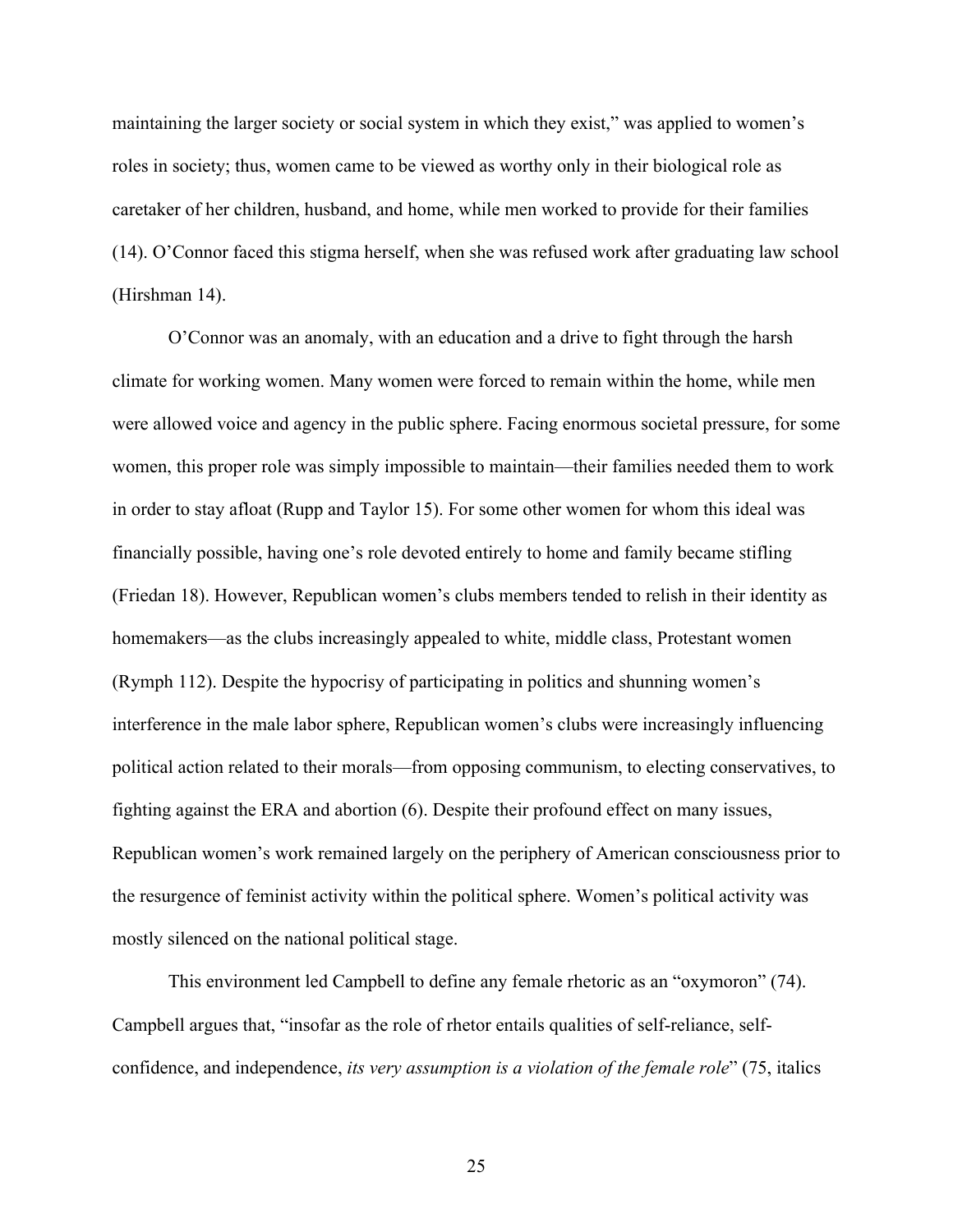hers). Campbell tied this argument to the emergence of consciousness-raising, a unique rhetorical form she refers to as "anti-rhetorical" (78). The 1960s, however, would see sharp increase in national political action by women of all parties, despite the extraordinary constraint of violating their gender by speaking at all. While no one could deny consciousness-raising's ability to constitute a positive female identity, many women chose to live the paradox—to violate their gender to speak within a male-dominated political sphere.

In late 1960, President John F. Kennedy announced his decision to form the President's Commission on the Status of Women (Rosen 64). The women involved in the commission were largely associated with liberal and labor organizations (65). Since the Equal Rights Amendment was first introduced in the 1920s, women associated with labor strongly opposed the bill, because they feared many of the protectionist laws, which they had fought for years to enact, would be wiped out (66). Thus, the Commission did little to fight for gender equality; however, for the first time, the federal government documented women's grievances, and the recommendations spawned commissions in every state (67). Documenting grievances would not be the end of the story.

While de facto not associated with the President's Commission, Republican women were not silent in the early 1960s. Grassroots Republican women's groups were credited in large part for the nomination of Barry Goldwater for President in 1964 (Rymph 169). After Goldwater ultimately lost, many of his most vocal supporters were purged from traditional groups, including the women's clubs (178). However, these women remained dedicated and organized Republicans; eventually, many would join the STOP ERA movement, started in 1972 by Phyllis Schlafly—a key target of the post-Goldwater purge, thanks to her 1964 pro-Goldwater book, *A Choice Not an Echo* (Critchlow 212). Thus, despite the early setback for the modern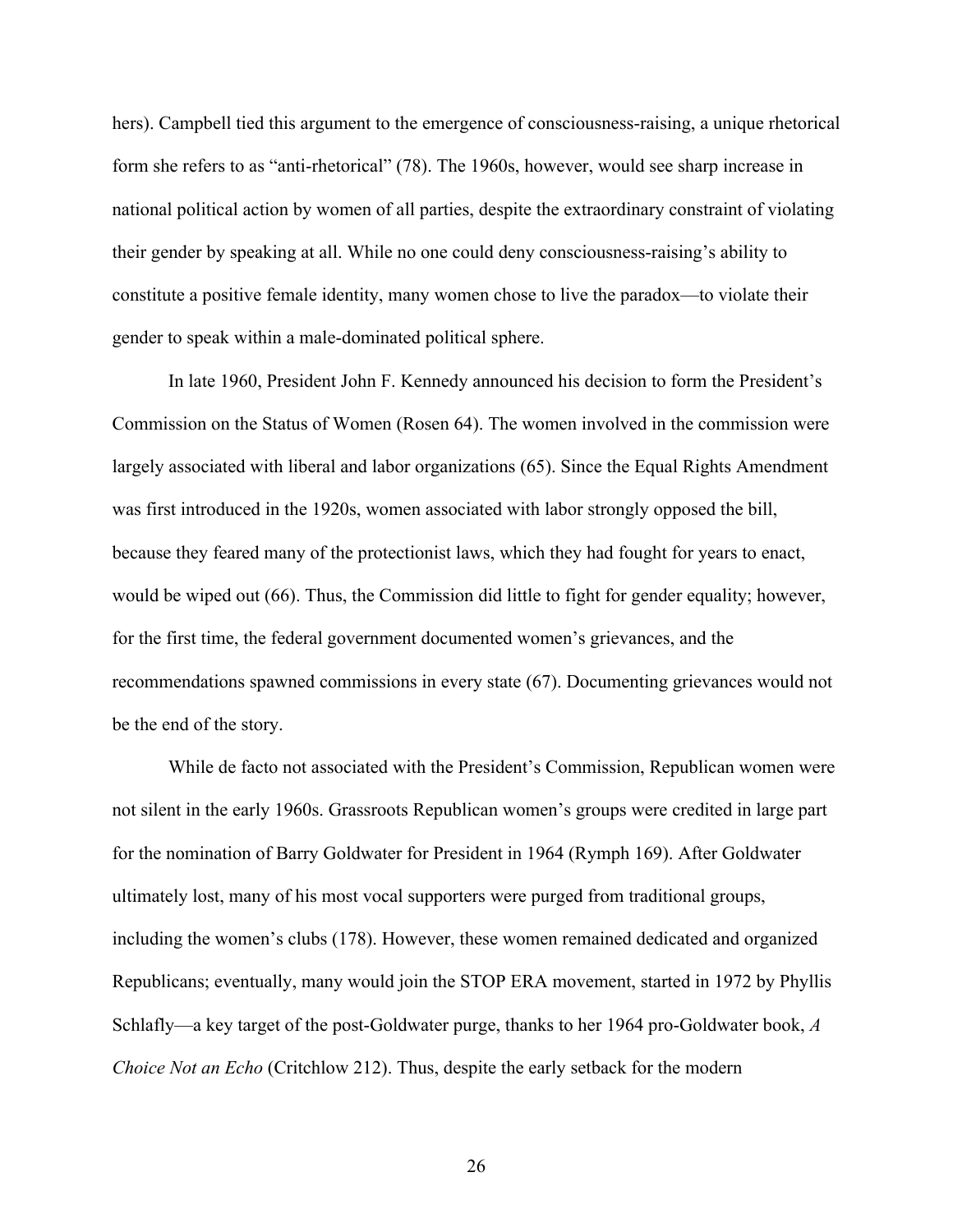conservative movement, the 1964 election is considered a spark for the burgeoning conservative moment—with organized women as its moral center.

After Title VII of the Civil Rights Act passed in 1964, placing women's employment equality in the hands of the Equal Employment Opportunity Commission (EEOC), women were finally able to petition the government to act upon their grievances (Rosen 73). However, in 1965, the EEOC would determine that sex-based job advertisements did not violate the Act—the Commission affirming that it would not take women's employment equality seriously (72). Frustrated by the EEOC's failure to act to protect women's legal rights, some women began to talk of a women's civil rights organization (74). In 1966, the National Organization for Women (NOW) convened, with Betty Friedan as its president (78). By 1967, NOW would officially endorse the ERA and the right to an abortion—both of which would become key issues all political women would have to confront (83).

Women quickly moved into the national political sphere. Congress passed the ERA in 1972, with many expecting quite ratification from the states (89). Backlash from conservative women was fast, with Schlafly's STOP ERA forming in the same year. In Arizona, as Senate Majority Leader, O'Connor would see the ERA fail to make it to a vote in the state senate, thanks in large part to the conservative backlash (Hirshman 49). Despite Arizona's failure, within a year, the ERA received ratification from thirty states before progress stalled (Rosen 332). Despite the fact that the modern feminist movement worked for progress on many issues, including sexual harassment and childcare, the media attached the ERA to the movement as if it were the only issue (90). Thus, when progress for the ERA stalled, the feminist movement was assumed to be set back. Even after receiving an extension in 1978, the ERA would be a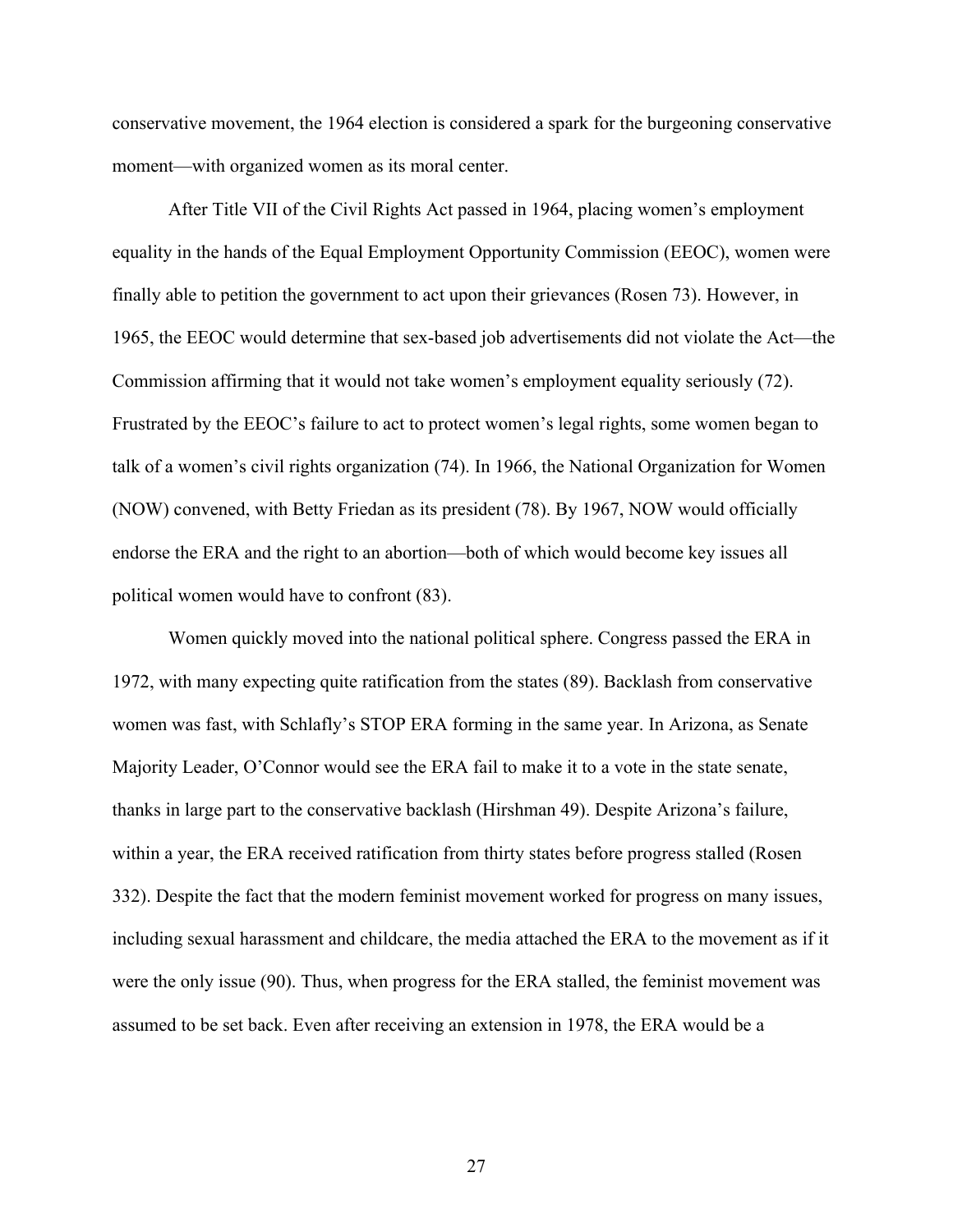pipedream by the time President Reagan nominated O'Connor, largely in part to organized conservative women (332).

Even without an ERA, women were more visible within the political sphere than ever; perhaps ironically, the first woman Supreme Court nominee would be a member of the party that had recently disassociated itself from women's equality. Thus, O'Connor's nomination came at a crucial turning point. With social conservatism fighting to define the ideology of the Republican Party, O'Connor's position as a Republican woman would constrain her rhetoric during the confirmation hearings. A modern feminist movement that thrust women into the political spotlight was on its last legs, with women from O'Connor's own party as the cause. Although O'Connor had fought for the ERA in Arizona, she began her political career within the very Republican women's clubs that had mobilized to defeat it. Arguably more centrist than moral conservatives, O'Connor was nominated at a time when what it meant to be a Republican was changing, while at the same time politics was abandoning women's equality en masse. O'Connor would be constrained to a new set of speaking rules for political conservatives in the spotlight; her status as a legitimate conservative woman would be in question by members of her own ideological camp. An emerging political uprising against abortion would be at the center.

## **Abortion Politics in the Conservative Movement**

Conservative women were not solely working toward defeating the ERA in the latter half of the 1970s. Like their feminist counterparts, they cared about more than one issue. As the conservative movement gained steam, it began to attach itself to an issue increasing in prominence in the nation's psyche—outlawing abortion. While O'Connor herself did not always toe the line of conservatism, the Republican Party was beginning to change its focus to moral conservatism. Arguably, President Reagan's election is the solidification of this crescendo—a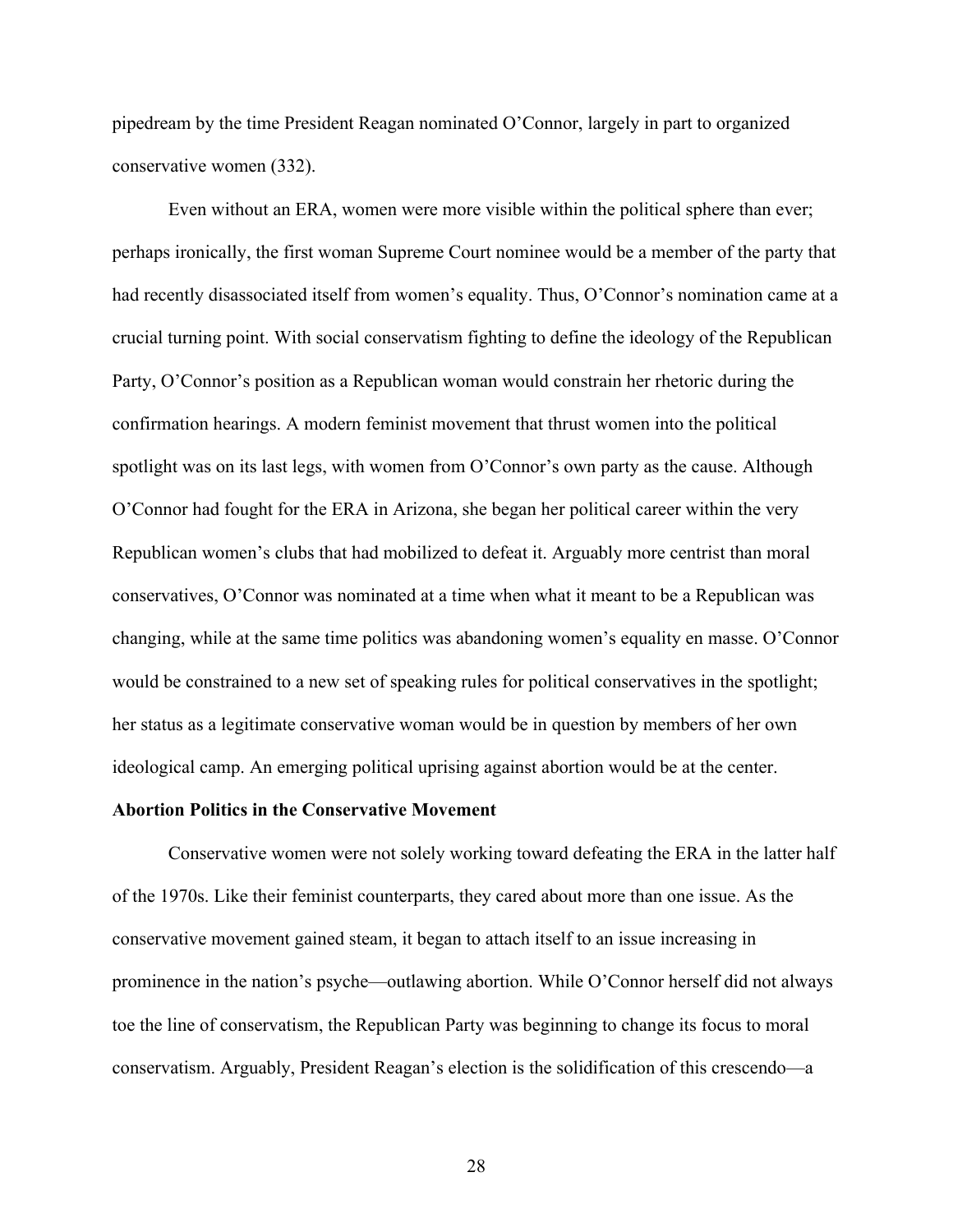moment of moral conservative triumph. Thus, O'Connor would have to answer to this conservative force; her political history and opinion on abortion, despite her public declarations that she opposed the practice, would matter like it never had before.

Abortion politics did not appear out of thin air; in fact, it was a byproduct of the moral conservative movement—one that was truly borne during the Cold War and the political crusade against communism. The Cold War would have a drastic effect not just on conservatism but also on women's role in a capitalist America. At the beginning of the Cold War, as a result of a rapidly growing economy, American families went nuclear in increasing numbers—generations within families began living separately for the first time (Brands 78). The nuclear family created an increasing demand for housing, crafting a new American landscape—the suburbs. The suburbs ushered in an age of isolation for the middle class American woman, with the suburban life's focus on domesticity (78). In this age of repression, activities that broke the perfect image of suburban domesticity—i.e., a wife happy to raise three to four children while her husband worked—had to be squashed.

Times of great repression, however, tend to breed revolutionary action. As feminism gained ground in the 1960s, women within the movement began to demand the legalization of abortion faster than ever, especially with the support of individual physicians who began advocating the legal system to overturn criminal sanctions against abortion (Reagan 16). In the early 1960s, around the same time Betty Friedan's 1963 book *The Feminine Mystique* shattered the illusion of the happy suburban housewife, feminist action began organizing around legalizing abortion. This action resulted in the infamous 1973 Supreme Court case, *Roe v. Wade*. Essentially, *Roe* answered the question, who has the liberty to governance a pregnancy and at what point of the pregnancy? At stake were the liberties of two parties: the woman and the State.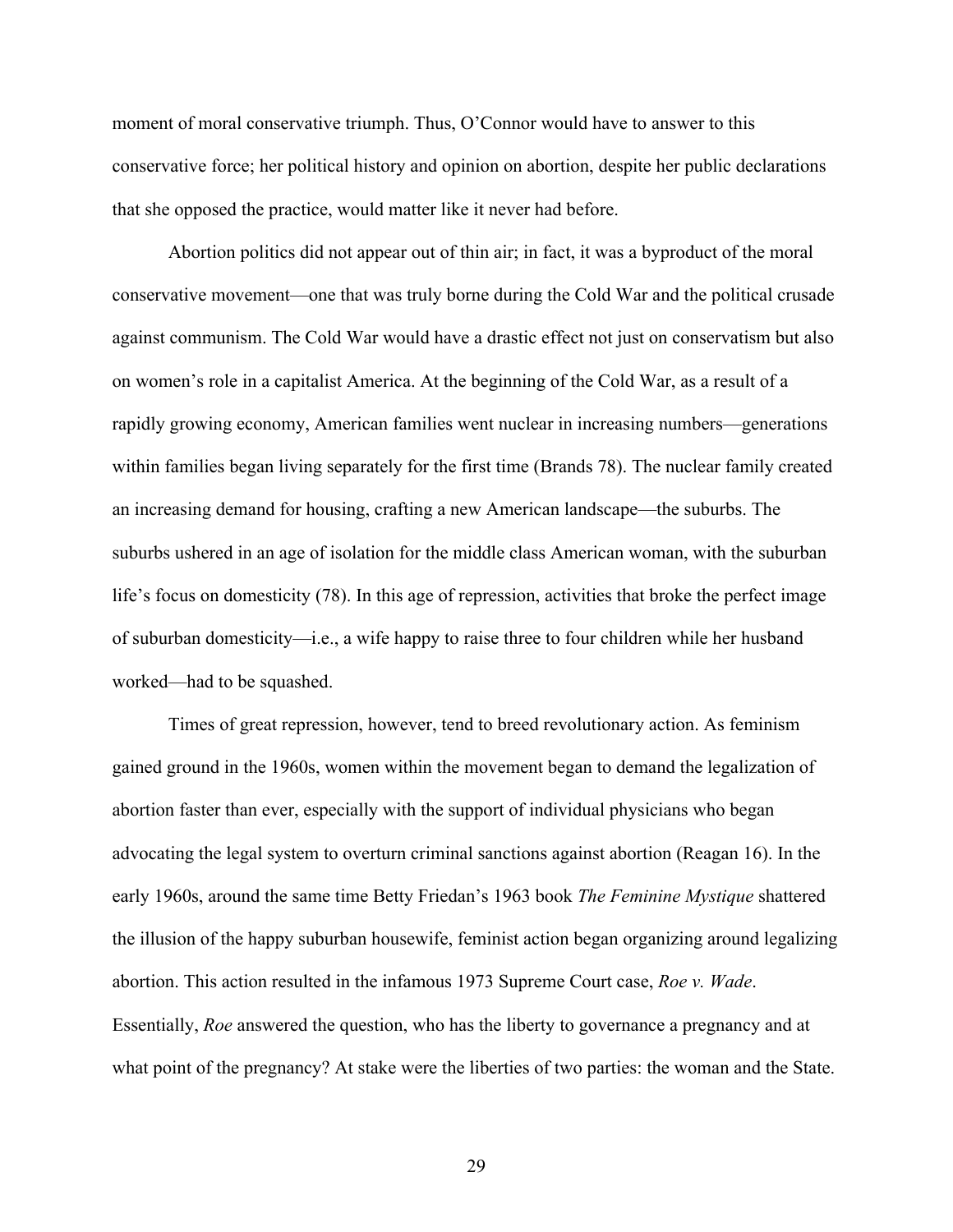The woman had liberty to govern her own body up to a definitive moment in pregnancy, that moment defined by the State (*Roe v. Wade*, 410 U.S. 113, 162 (1973)). Regardless, for the first time (arguably, the last time), the Court recognized that a woman had a fundamental right to an abortion—fundamental rights requiring the highest level of scrutiny (*Roe*, 410 U.S. at 153). Abortion rights are a natural site of controversy in how Americans should define liberty, as the fundamental right to an abortion was found in the Fourteenth Amendment's concept of personal liberty, through a right to privacy found therein (*Roe*, 410 U.S. at 153).

The liberty of the woman—her fundamental right—is balanced, however, against the right of the State to protect women's health—an act of paternalism that suggests the Court's does not believe that a woman can protect her own health—and to protect potential human life (*Roe*, 410 U.S. at 162). *Roe* was a breaking point, for a conservative movement that had been gaining steam. By 1975, the National Right to Life PAC organized and Phyllis Schlafly's Eagle Forum formed as a reaction against feminism, with advocating against abortion as one of their main goals (Rosen xxvii). Televangelist Jerry Falwell created the Moral Majority in 1979, which would become one of the major critics of O'Connor's nomination (Rosen xxx).

The 1980 presidential election would mark a turning point for conservative politics. Reagan would defeat incumbent Jimmy Carter. In 1976, Reagan had publically joined the increasingly powerful 'pro-life' movement, as well as withdrawn his support for the Equal Rights Amendment (ERA) (Rossinow 15). By 1980 and for the first time since 1940, the Republican Party no longer endorsed the Equal Rights Amendment in its party platform (Rosen xxxi). Thus, the Republican Party was taking a clear stance against the liberty of women, as conservatives within the party were redefining what it meant to be a Republican. While campaigning for office, Reagan promised "to appoint only those opposed to abortion" to the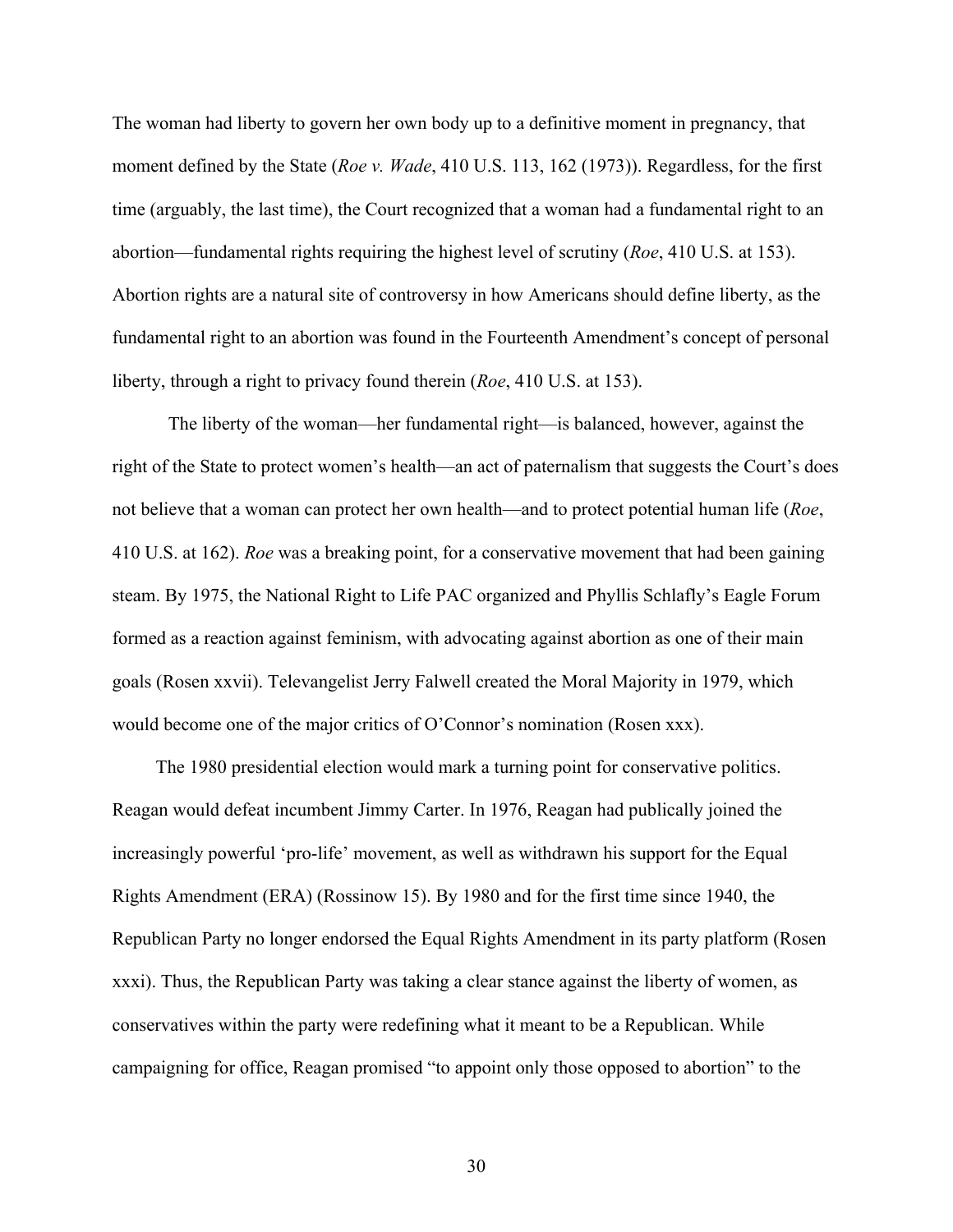Supreme Court (O'Brien 69). Yet, he also promised to nominate a female (O'Brien 70). For social conservatives, O'Connor's nomination seemed to break the former promise; her record on abortion, an issue fundamentally about liberty, called into question Reagan and the Republican Party's true commitment to socially conservative values.

## **Before the Storm**

Returning to the task of defining the constituents of the rhetorical situation, the  $e^{i\theta}$  exigence(s) must be noticed in stage one. In this particular case, the exigence is the need to nominate a worthy person to the Supreme Court. Worthiness refers to the person's ability to protect the interests of liberty, which, as has been discussed, is the essential purpose of putting a candidate through the form of the confirmation process. Particular to the controversy's origin, the conservative movements' focus on outlawing abortion rights is a broad exigence that cast a shadow over this particular nomination, due in large part to Reagan's public commitment to the growing right to life movement and promise to nominate a candidate clearly opposed to abortion rights. As abortion is largely about liberty, it is an issue ripe for consideration within the confines of the confirmation process as a rhetorical form.

However, the audience, another key component of a rhetorical situation, is not necessarily evident in the origin stage. Defining the audience within this particular situation is interesting and perhaps more complicated than one might think. Because of the nature of the confirmation process as a rhetorical form, the audience is set in stone, on the surface. Of course, Bitzer defines the audience in concrete terms, not as potential or actual hearers, but consisting "only of those persons who are capable of being influenced by discourse and of being mediators of change" ("Rhetorical Situation" 7). The audience must have agency to affect change. No doubt, prior to nomination, the president and his cabinet are the audience, listening to how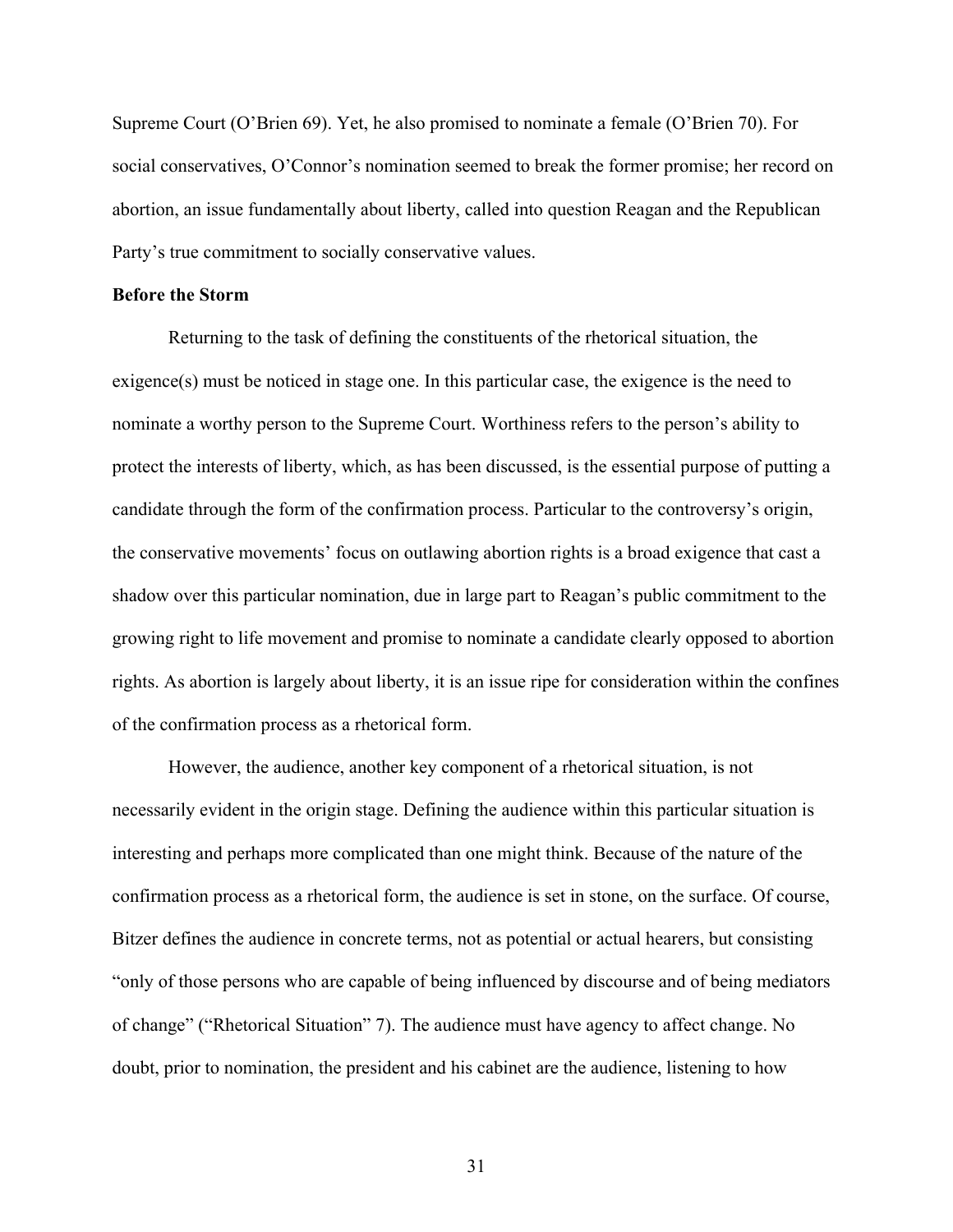potential candidates are received. In this moment, only the president has true capability to affect change. After the nomination, the audience shifts; only the Senate can affect change; they have the sole power to investigate and nominate.

However, this analysis is tracking the controversy, rather than the form. This necessarily complicates the idea of audience. Were analysis just to focus on form, there would be little question as to who the audience would be. When discussing the controversy, a secondary audience emerges: the critics of O'Connor's nomination. It is this audience that has yet to be actualized in the origin stage. The critics are a secondary audience because they do not, even once they emerge, have direct power to affect change. However, as will become evident in later stages, they have the power to influence the direct audience: the Senate. Critics have yet to emerge because the nomination has yet to be announced. Even more importantly, O'Connor's record had not yet been delved into.

O'Connor's record is the key constraint of the controversy, which has not yet been actualized in the origin stage. Critics' arguments live and die by the interpretation of her record on abortion. Without any public indication that O'Connor's previous dealings with abortion had been noticed prior to her nomination, it would be difficult to argue that the controversy exits the origin stage beforehand. Another constraint discussed in detail, O'Connor's gender, *was* noticed. However, this is the nature of the origin stage: some components of the rhetorical situation are present, some have yet to emerge. During this time period, the *New York Times* published one article about O'Connor's potential nomination, within which no mention of the coming controversy around her record on abortion is mentioned. Thus, the origin stage continues until the date of her nomination, when this record—a key constraint—as well as the critics of said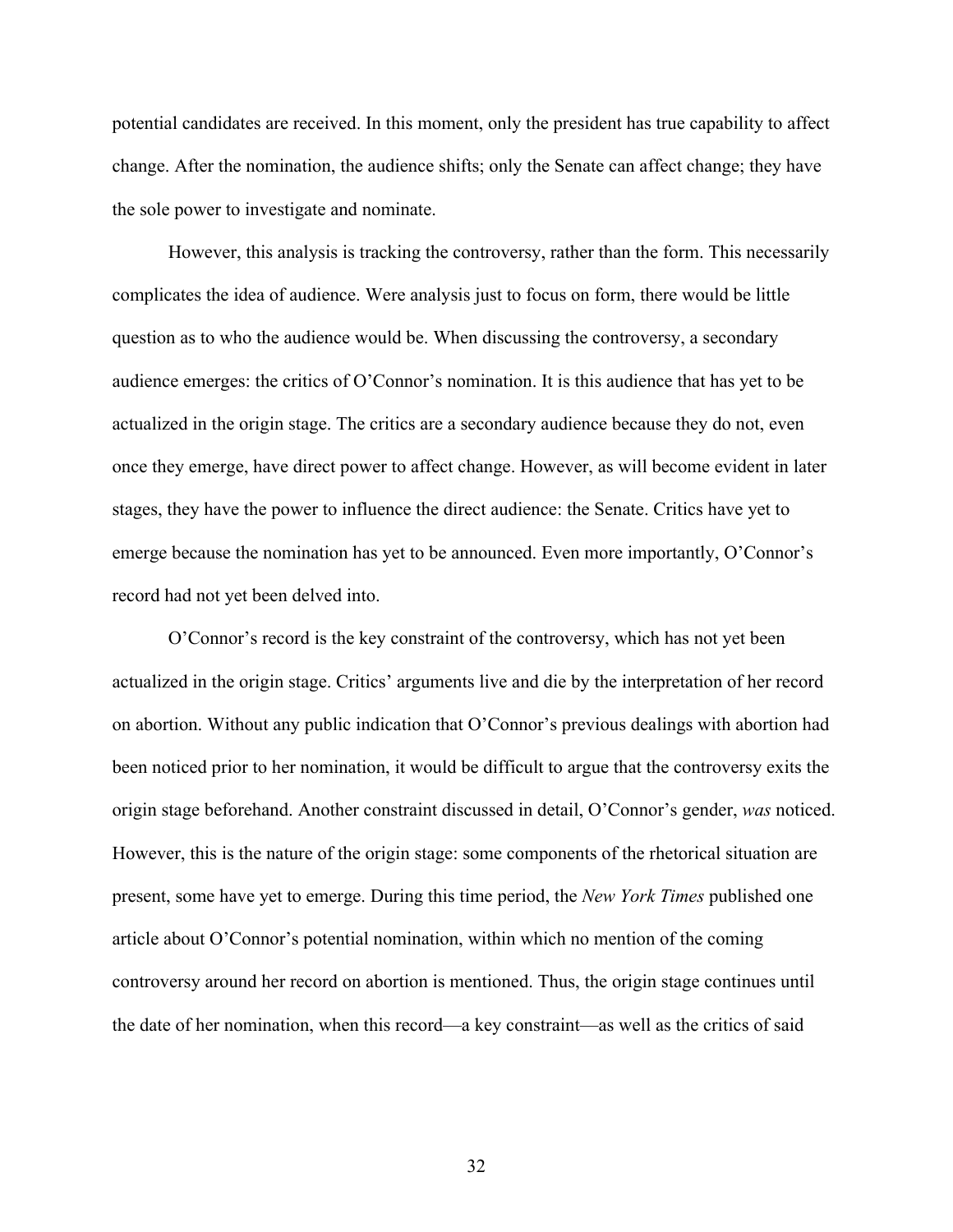record, begin to emerge. This is not to say that the controversy did not exist; however, it does not reach national significance until her nomination is set.

The July 2 article, "Arizona Judge, a Woman, Is High Court Contender," contains largely positive coverage (Burks A17). It is evident from the title alone that her gender has been noticed and will become a significant point of discourse throughout the nomination. Additionally, Reagan's campaign promise to nominate a woman is noted, without further explanation (A17). However, much of the article is dedicated to praise for O'Connor's reputation as a conservative Republican and skill as an attorney and judge, as well as praise for her good character and temperament. Only one instance of negativity regarding her potential is noted. Burks quotes Michael Hawkins, described as a former United States Attorney for Arizona, "Her weakness is that she has not a scintilla of experience with the Federal system" (A17). While Hawkins also states that his support for her potential nomination, it is fascinating that prior to her nomination the only potential negative noted is what would have been the best argument against her: her lack of experience. Yet, this particular issue would never reach critical mass.

Another aspect of this article that needs to be addressed is the potential bias of whom Burks chooses to quote. Like Hawkins, Burks also quotes Arizona's then governor, a former Arizona attorney general, and the endorsements of two Arizona newspapers, *The Arizona Republic* and *The Arizona Gazette* (A17)*.* This is not to say that there is no editorial value in quoting those who might know O'Connor best, but seeing as how Arizona might benefit, even if just in honor, by having a native daughter on the Supreme Court, exclusively quoting Arizonans might not account for potential critics. However, it is not clear whether critics had emerged at all. Controversy surrounding O'Connor's voting record and the battle over defining true conservatism would not emerge until Reagan's nomination. The backlash would be immediate.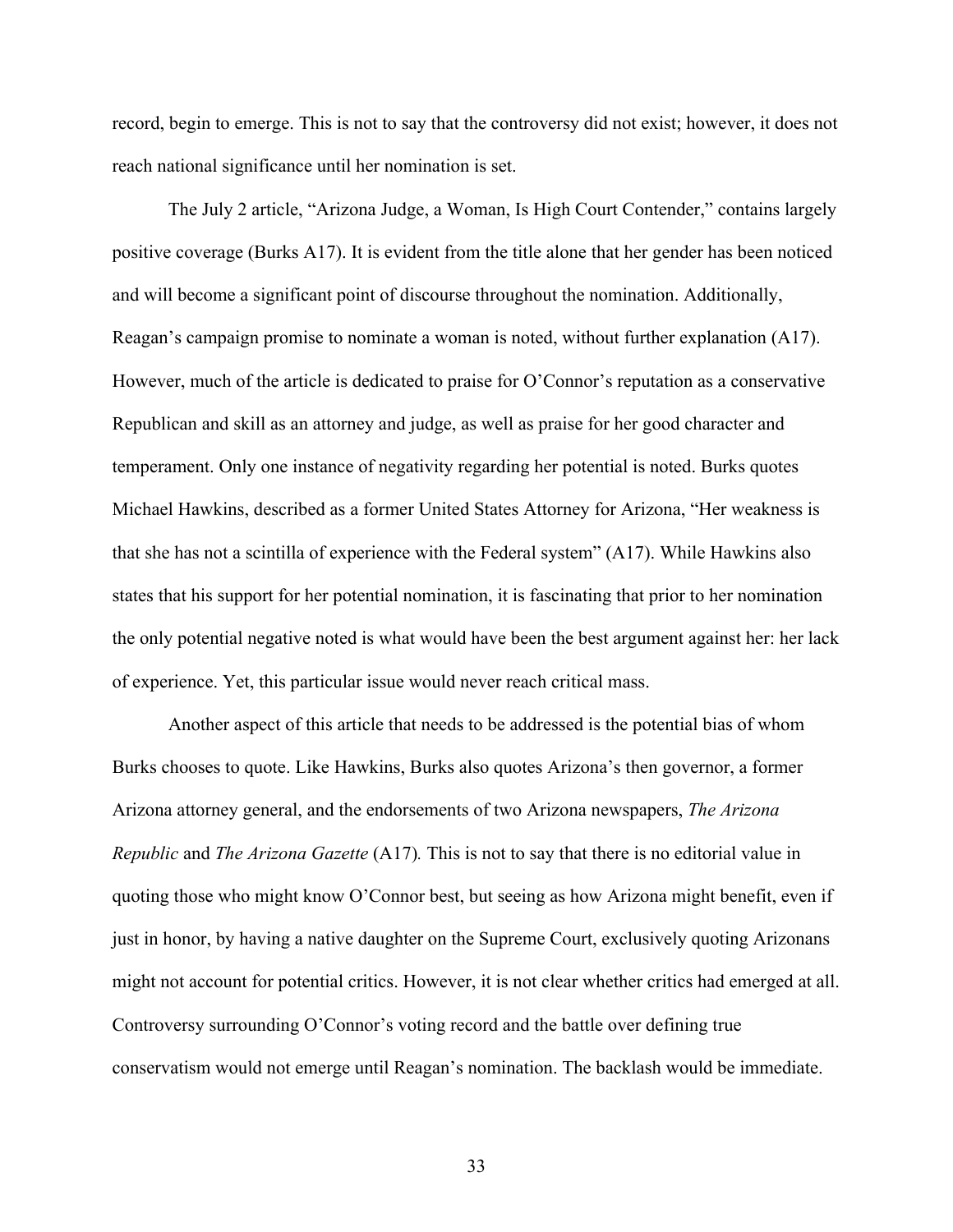## *Stage 2: Maturity*

Arguably, O'Connor's nomination comes at a very interesting political moment, a moment when liberalism was faltering and conservatism was booming—a time when feminism had lost its momentum and moral conservatives were beginning to have a dominant voice in American politics, with the ability to define issues most present in the national psyche. While O'Connor's nomination would be groundbreaking for women, it was not without tokenism or sexism. Furthermore, O'Connor's record would spark a political debate greater than her nomination: the battle to define the ideological core of the Republican Party. O'Connor's record could be manipulated, despite her public declarations to the contrary and her longstanding devotion to conservative values, to show support for abortion. In 1981, conservatives, specifically those aligning themselves with the Moral Majority, were turning their attention en force to outlawing abortion—an emerging crusade to regain control of women's bodies lost with the modern feminist movement and to define the morality of the nation. Although Reagan publically asserted that he was confident in O'Connor's position against abortion, the Moral Majority was not convinced (Weisman, "Reaction is Mixed" A1).

Had the controversies surrounding O'Connor not been about the battle over defining conservatism, critics would have used a much better argument that O'Connor should not be on the Court—experience. O'Connor had zero experience with federal law, working only within the Arizona state court system. A person does not need a law degree to understand that federal laws and state laws often diverge. This is important for a Supreme Court Justice, because the Supreme Court can only take cases admittable to federal court: that is, they can only take cases that involve a federal question or meet the requirements of diversity jurisdiction. As a state judge,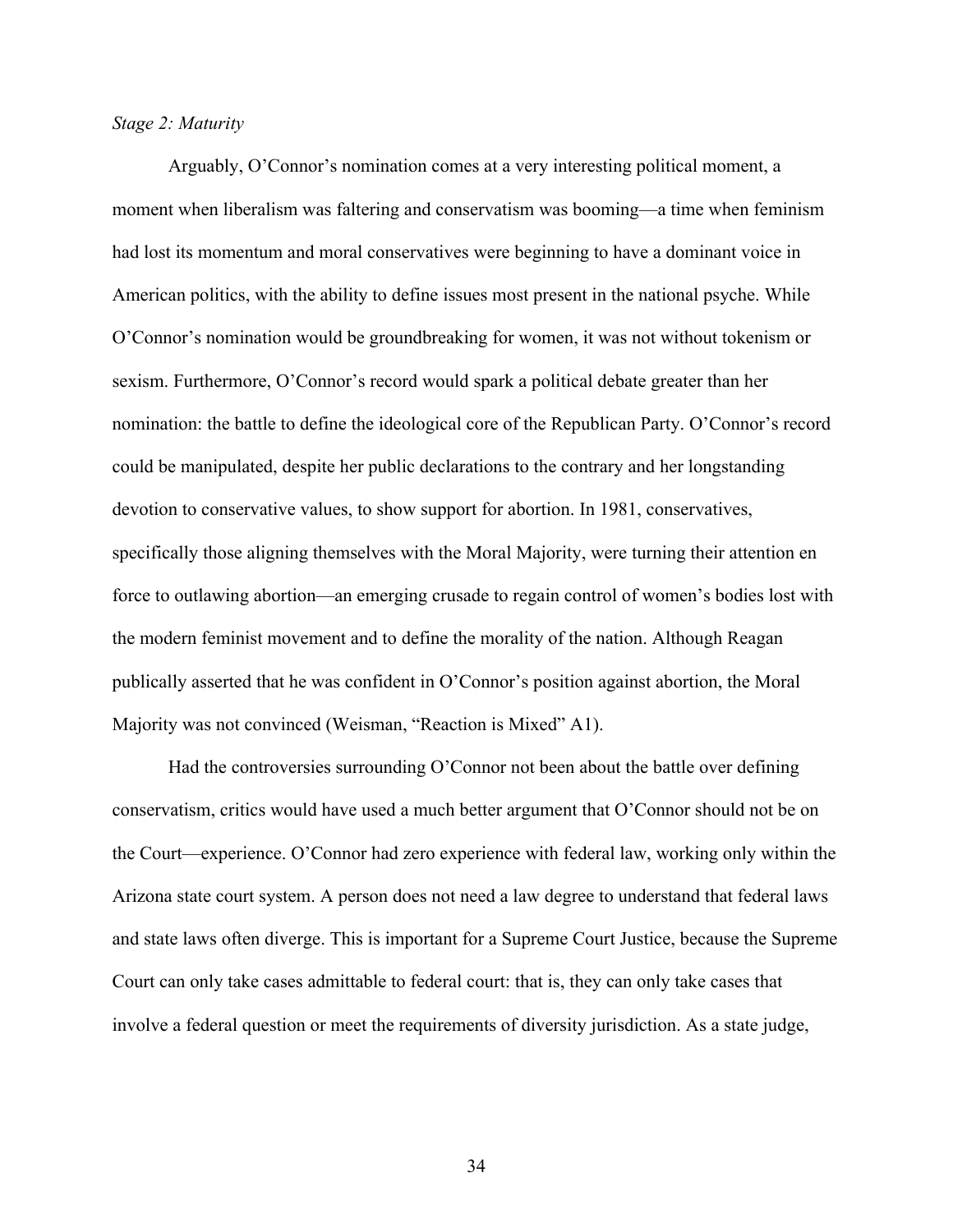O'Connor would not decide cases on the basis of federal law. Some would note this reality, yet her critics would ignore it—instead focusing in on her previous dealings with abortion.

When Reagan's announced the nomination of Sandra Day O'Connor on July 7, 1981, stage 2 of the rhetorical situation—the controversy surrounding O'Connor's nomination—began. Maturity is met when all the constituents of the rhetorical situation are present and can be identified: exigence(s), audience(s), and constraints. The exigences are clear: there exists a necessity to assess O'Connor's ability to protect liberty, and far right conservatives have grasped onto a broader issue that might indicate she cannot. The direct audience, the Senate, is now charged with examining O'Connor. The constraints of her gender and her record have entered the public conscious. Thus, this rhetorical situation has reached maturity. The maturity analysis is divided into two parts in order to better understand the two main issues of nomination. The first subsection analyzes the sexist language used by both O'Connor's supporters and critics, arguing that her gender clearly constrained and affected the process. The second subsection analyzes the controversy surrounding her record on abortion, arguing that her position was used by social conservatives to assess her ability to protect liberty and as a larger argument over the true definition of conservatism.

## **Reagan's Promise Kept: A Woman for the Court**

When O'Connor's nomination was announced, *New York Times* reporter Francis Clines argued that nominating a woman, while a feminist goal, "stirred little public interest;" specifically, a June 1981 *New York Times*/CBS News poll "showed that 72 percent of the public believed that it made no difference whether a man or a woman was appointed" ("Baker Vows" A12). . However, with the fight for the ERA coming to a close, as well as the supposed 'gender gap' amongst Reagan voters, it seems almost unbelievable that society had evolved to accept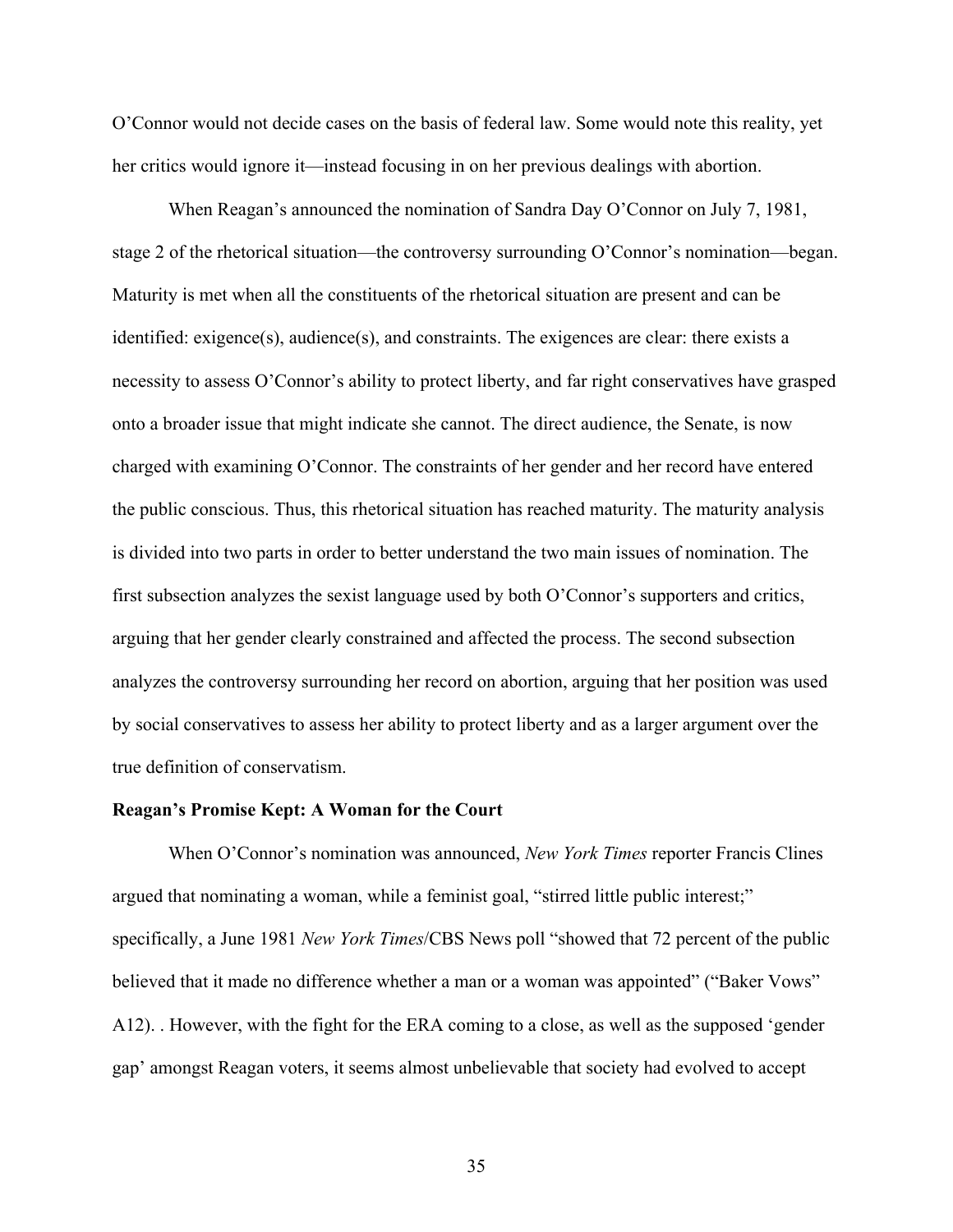women in publicly powerful roles. Despite the results of the poll, O'Connor's gender certainly had an impact on and constrained her nomination. Reagan was not only fulfilling a campaign promise to nominate a woman to the Court but he needed to tackle a negative public image that his administration lacked women; this combined with almost immediate bipartisan support of his nomination of the first woman to the Court, despite the fact that O'Connor had little national notoriety, suggests that O'Connor's qualifications would not be judged the same as a man's would be. Of course, this is not to say that O'Connor was not qualified; she had a long and wellrespected career on the Court. However, to support her based on gender alone is an insidious sexist act that unfortunately seems to have been the case. Furthermore, even O'Connor's supporters used sexist language to describe and speak to her, which reveals sexism was alive and well during her confirmation process, requiring a crafted rhetorical response to maintain her credibility.

At the end of nearly six months in office, a July 13, 1981 *New York Times* article, "Women Assail White House's Hiring," criticized the Reagan administration for only appointing 42 women to the over 400 positions requiring Senate confirmation (Raines A11). Such criticism highlights how essential O'Connor's confirmation was for Reagan's public image, especially considering his oft-discussed campaign promise, which had been noted by the media even during rumors of an O'Connor nomination. Same-day coverage of O'Connor's nomination suggests that Reagan "placed a high priority on finding a woman with conservative views for the Court" (Weisman, "Reaction is Mixed" A12). This alone is not enough to cry tokenism, but the actual process of finding O'Connor suggests the search was not long or deep enough to be based on qualifications alone. A July 8 article by *New York Times* reporter Steven Weisman noted that O'Connor was the only potential nominee that Reagan spoke to personally and that Reagan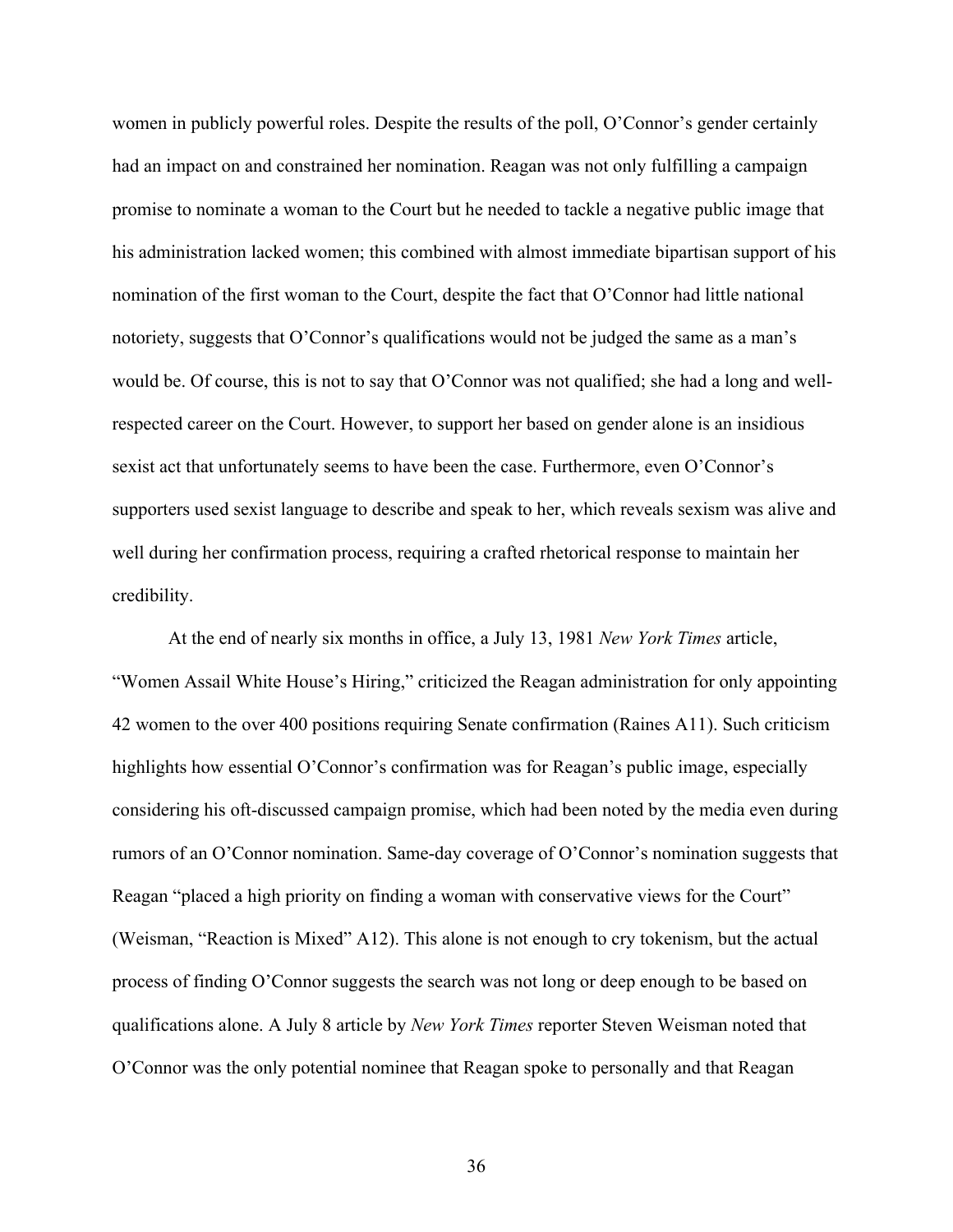would almost immediately agree to nominate her after the conversation (A12). The swiftness with which Reagan made the decision led many social conservative critics to believe that he did not have all the facts before nominating her (Clines, "September Vote on Nominee Forecast" A16). Furthermore, Reagan praised O'Connor's record, arguing she had a "long and brilliant record as a legislator and jurist," remaining silent on her lack of federal experience (Weisman, "Reaction is Mixed" A12). It seemed Reagan was content with the first woman who met his limited requirements, a woman with whose values aligned with the Republican Party, whether she was qualified or not (A12).

Reagan was not alone in the swiftness of his decision. Within hours of his announcement—not nearly the time it takes to truly evaluate the qualifications of the then unknown nominee, bipartisan support poured in, much of it praising the President specifically for nominating the first woman to the Court. In a July 8 article, *New York Times* reporter Francis Clines quotes Senate Republican Majority Leader Howard Baker, Jr., "I commend the President for the courage of his decision" ("Baker Vows Support" A1). The use of the word 'courage' here could be interpreted in multiple ways, yet Baker himself does not elaborate on his meaning. Is the nomination courageous because O'Connor is a woman? Regardless of the courage necessary to do so, he vowed to immediately to support her nomination.

Arguably, O'Connor's status as a republican woman seemed to gain her more support than perhaps a democratic woman would have received. No democrats spoke out against the nomination; in fact, many immediately praised O'Connor and Reagan's nomination of a woman. Ranking Democrat on the Senate Judiciary Committee Senator Joseph Biden said, "O'Connor seems eminently well qualified for the position, and I'm personally very glad that the President has named a woman to fill the vacancy" (Clines, "Baker Vows Support" A12). House Speaker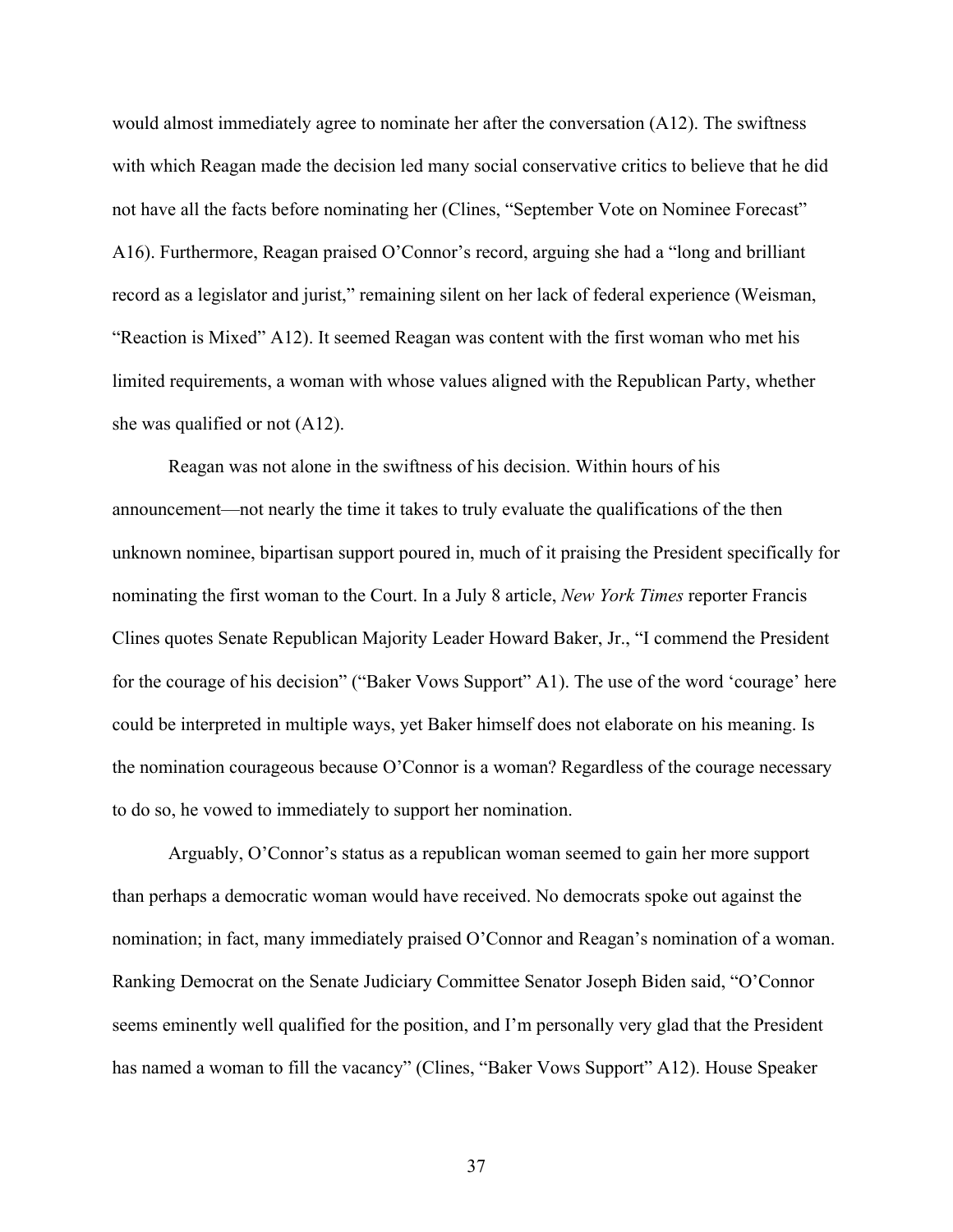Thomas O'Neill, Jr., known for almost always disagreeing with Reagan, called the nomination, "the best thing [Reagan's] done since he was inaugurated" (Smith A17). Representative Morris Udall, an Arizona Democrat, even went so far to say, "This is incredibly smart politics…With Ronald Reagan as President, the fact that you can get a woman appointed to the Court is remarkable" (A17). While the support for O'Connor can be read as positive, it is incredibly odd for a nominee to gain immediate, positive support from the opposing political party. Of course, the language used to support her heavily suggests this oddity was due to her gender, rather than a positive review of her judicial qualifications. It seemed that democrats would not be accused of voting against the first female Supreme Court Justice, whomever she might be.

O'Connor did not just face a sexist review of her qualifications; her supporters and critics alike often used sexist language to talk about and to talk to her. A July 15 article, "Judge O'Connor Makes Courtesy Call at Capital," concerning an O'Connor meeting at the Justice Department, describes her as "nervous and tightlipped"—hardly a description that a male candidate would ever receive (Rosellini A19). Worse still, at the same meeting O'Connor is asked if she feels like "a debutante, being introduced to all these people" (A19). A 'debutante' hardly conjures up the image on an intellectual equal to a Supreme Court Justice and is certainly an inaccurate depiction of a 51-year old woman. O'Connor's response was simple, a brilliant move that shut down the questioning, "No, I don't feel like a debutante" (A19).

Similar to calling O'Connor a 'debutante,' on multiple occasions her critics and supporters alike refer to her as a 'lady.' A supporter, oddly enough a Democrat, Alfredo Gutierrez, who succeeded O'Connor as Arizona Senate Majority Leader, called her "a terrific lady" the day after her nomination (Clines, "Baker Vows Support" A12). On the other side, Republican Senator Jesse Helms said, "I'm not going to prejudge the lady;" although, Helms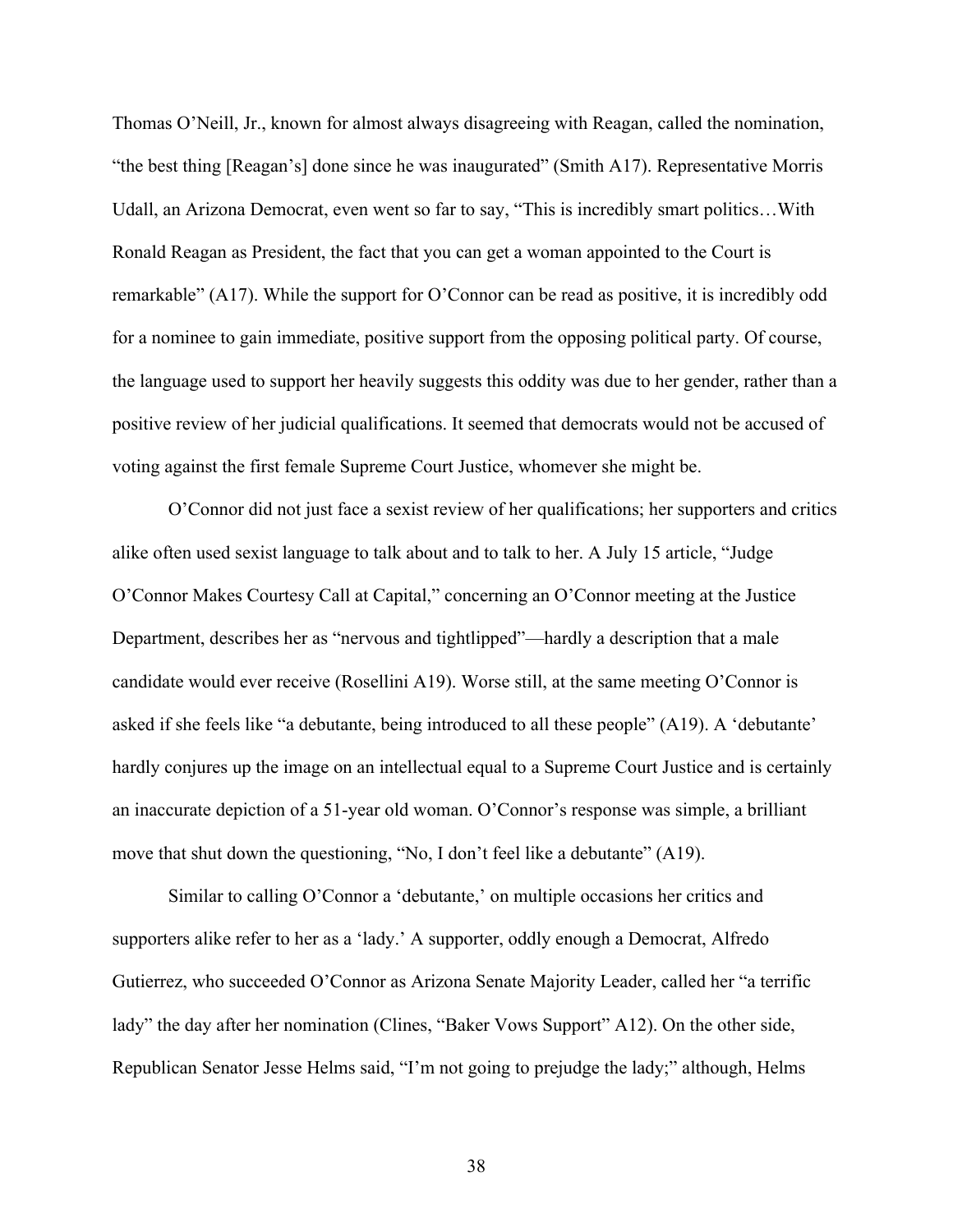would remain critical of her nomination (Clines, "September Vote on Nominee Forecast" A16). While these instances hardly seem intentionally nefarious, a 'lady,' like a 'debutante,' evokes an image of a young, naïve women—not the highly accomplished legislator and jurist, as well as married mother of three grown sons, that was O'Connor's true identity.

O'Connor's response to instances in which her gender is used to question her credibility, seems to be a crafted rhetorical maneuver. Arguably, the sexism of O'Connor's nomination is not remembered because she handled such situations so deftly. Unlike the 'pro-abortion' label that social conservatives would place on her, an attempt to label O'Connor a 'radical feminist' never took off (Crewdson 22). Crewdson labeled O'Connor a "less than ardent feminist," quoting a close friend of O'Connor and her husband about O'Connor's response to a males-only grill at the Paradise Valley Country Club to which they all belong: "[She] has often kidded that about how foolish it is that some women get so provoked about how they can't sit down with the boys and have a beer and a hamburger" (22). This testimony, as well as others'—e.g., Susan Freeman, another friend, who stated, "she's certainly not a radical feminist"—diffused any controversy about her taking too much liberties with her place as a woman (22). Had the all-male grill offended her or had she ardently supported feminist causes, the controversy surrounding her nomination might have been different. But O'Connor's public image had never been one of radical feminist, or just feminist, even as she knocked down public barriers to women's equality.

O'Connor should be credited with deft handling of sexism when she encountered it, either by sloughing it off or shutting it down succinctly. O'Connor did not engage, which—for better or worse for women as whole—was a remarkably successful rhetorical strategy. What O'Connor did not seem to diffuse so handily would be the controversy about her votes on abortion; by July 10, over 21 anti-abortion lobbying groups had vowed to fight her confirmation,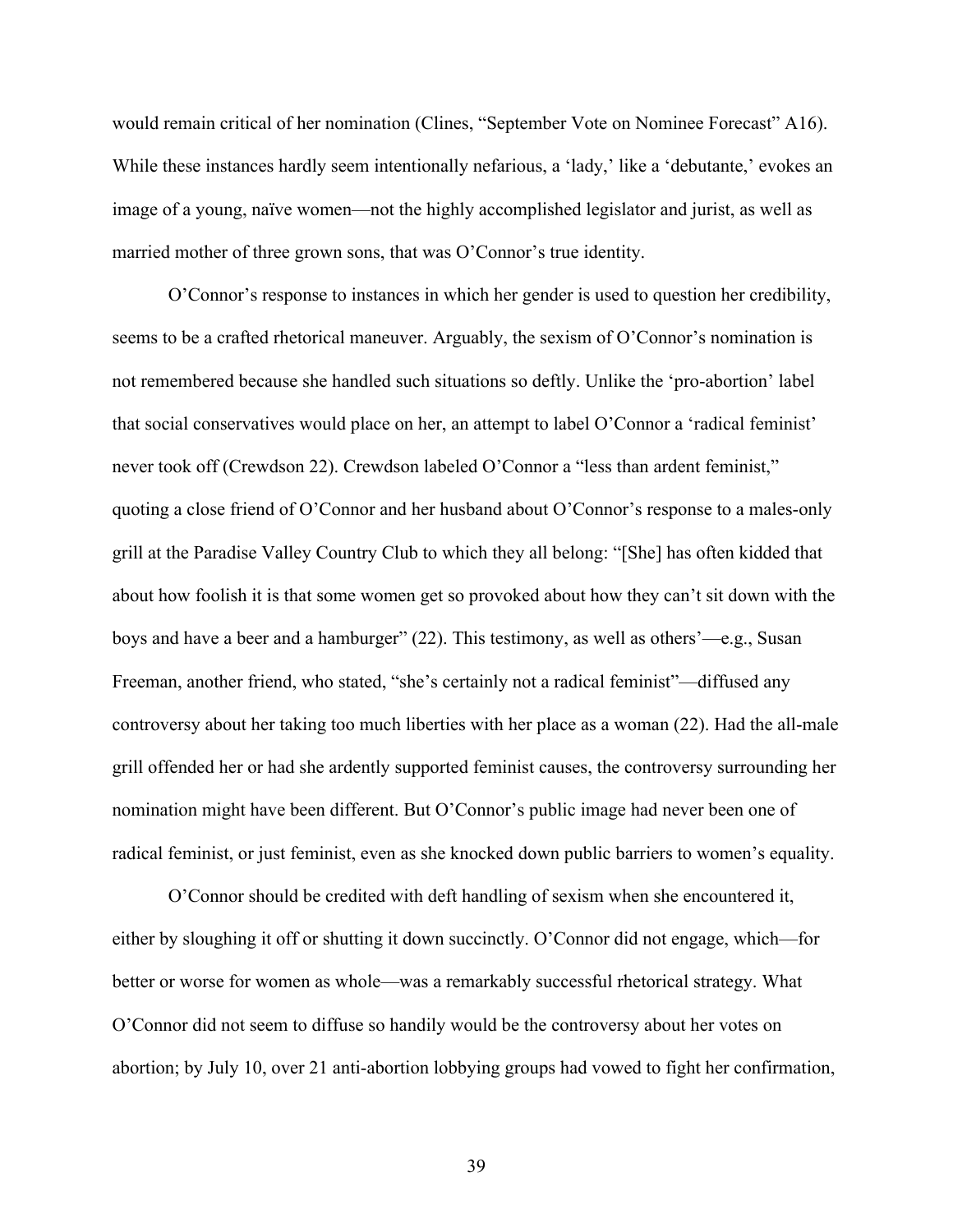including Jerry Falwell's Moral Majority ("Goldwater Tells Opponents" A11). With abortion being a feminist cause, it would be difficult to say that there is not a link between concern over O'Connor's views on abortion and her gender. Yet, it is odd that O'Connor's strategy of nonengagement with sexist comments succeeded, while the same strategy failed to work with her abortion record. Whether controversy around abortion was actually a placeholder for a genderbased attack could be inferred, but there is no direct evidence—largely because of O'Connor's strategy to not comment on any of it. What can be found, however, is an on-going argument during stage two amongst Republican males over O'Connor's record and conservatism in general.

## **Reagan's Promise Broken: A 'Pro-Abortion' Candidate**

While Reagan's nomination fulfilled his campaign promise to nominate a woman to the Court, many social conservatives felt the nomination betrayed a second promise, to nominate only anti-abortion candidates. O'Connor's nomination would be controversial from the moment Reagan announced it. Social conservatives would immediately utilize language of betrayal and cast O'Connor as 'pro-abortion.' For them, some of O'Connor's votes in the early 1970s as member of the Arizona State Senate indicated a moderate, even progressive, stance on abortion rights, which was unacceptable for any Reagan nominee to the Supreme Court. For the first few weeks following O'Connor's nomination, the controversy surrounding her record on abortion would make up the vast majority of media coverage. Not only would social conservatives use O'Connor's old votes as an assessment of her ability to protect liberty, through the specific issue of abortion, they would also craft larger argument over who would define what it meant to be a political conservative during Reagan's presidency.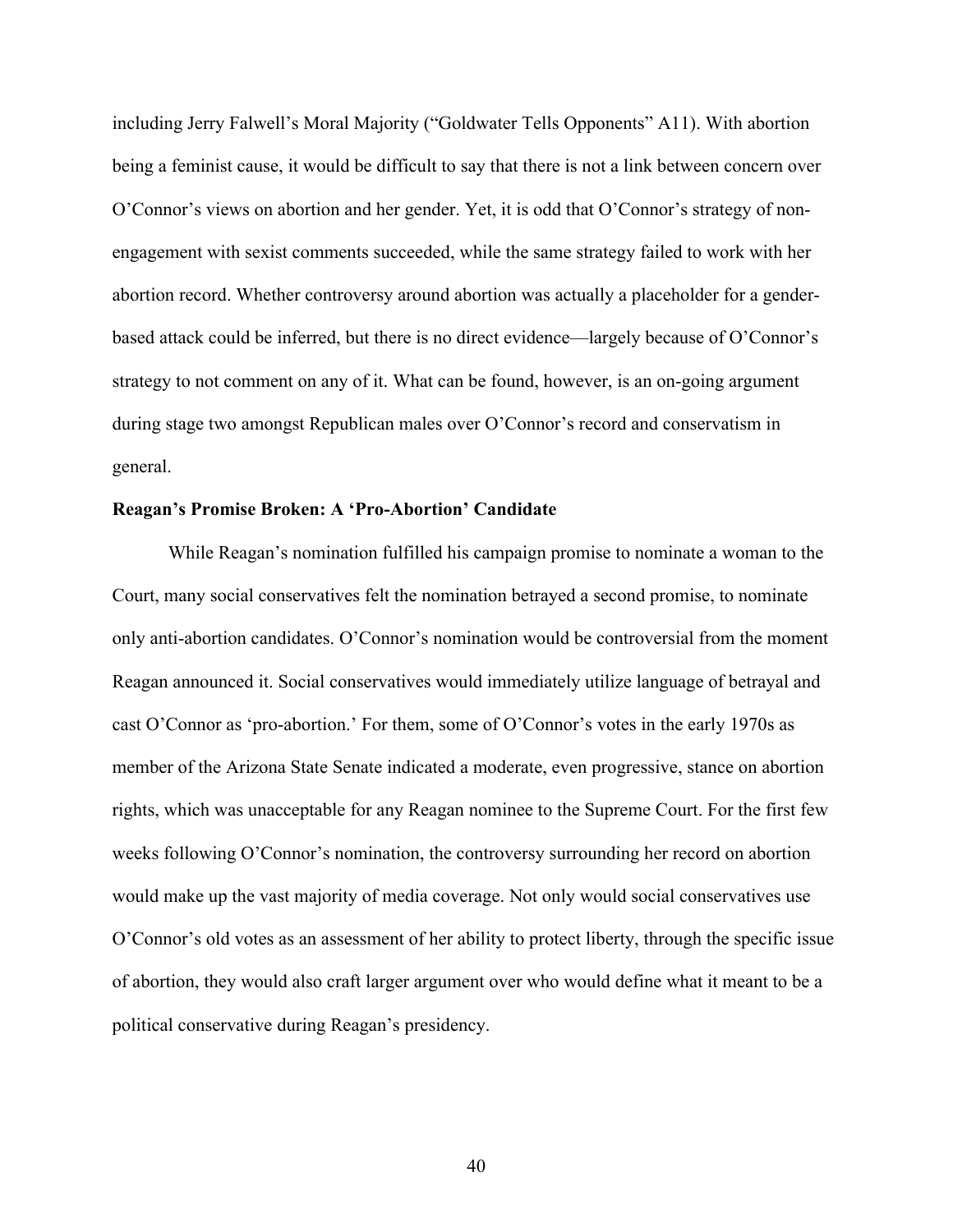In his July 7 remarks at the White House, Reagan described O'Connor as "a person for all seasons, possessing those unique qualities of temperament, fairness, intellectual capacity and devotion to the public good which have characterized the 101 brethren who have preceded her" ("Transcript of Remarks" A12). Reagan declined to answer the first two questions in response to his announcement, "Do you agree with her position on abortion?" and "The right to life people may oppose it, sir, and we just wonder if…?" (A12). By the third question, asking him whether he was satisfied with her 'right to life' position, Reagan chose to respond simply, "I am completely satisfied" (A12). Reagan then left the room before any further questions could be asked; all questions had concerned O'Connor's record on abortion.

Some Senators, specifically Jesse Helms expressed immediate concern about the nomination, with Clines reporting that he spent much of the announcement day "seeking reassurances" that O'Connor met social conservative qualifications (A12). That some Senators expressed doubts created an opening for O'Connor's critics to craft a negative image of O'Connor. The National Right to Life Committee immediately labeled O'Connor as "proabortion" and promised to "prevail upon senators to oppose this nomination" (A1). Paul Brown, of the Life Amendment Political Action Committee was quoted saying, "We feel betrayed by the President," and "We've been sold out" (A12). Paul Gemma of the National Pro-Life Political Action Committee explained, "We want to send the President a clear signal at how much of an insult this is" (A12). The pro-abortion label would stick to O'Connor like glue, a label for which she would have to craft a rhetorical response to lessen its impact. In this moment, perhaps, O'Connor did not have the foresight to respond, which may have subdued the controversy; a July 8 article took care to point out that she refused to answer question "related to the announced opposition to her appointment from the Right to Life Organization" ("Honored by Post" A12).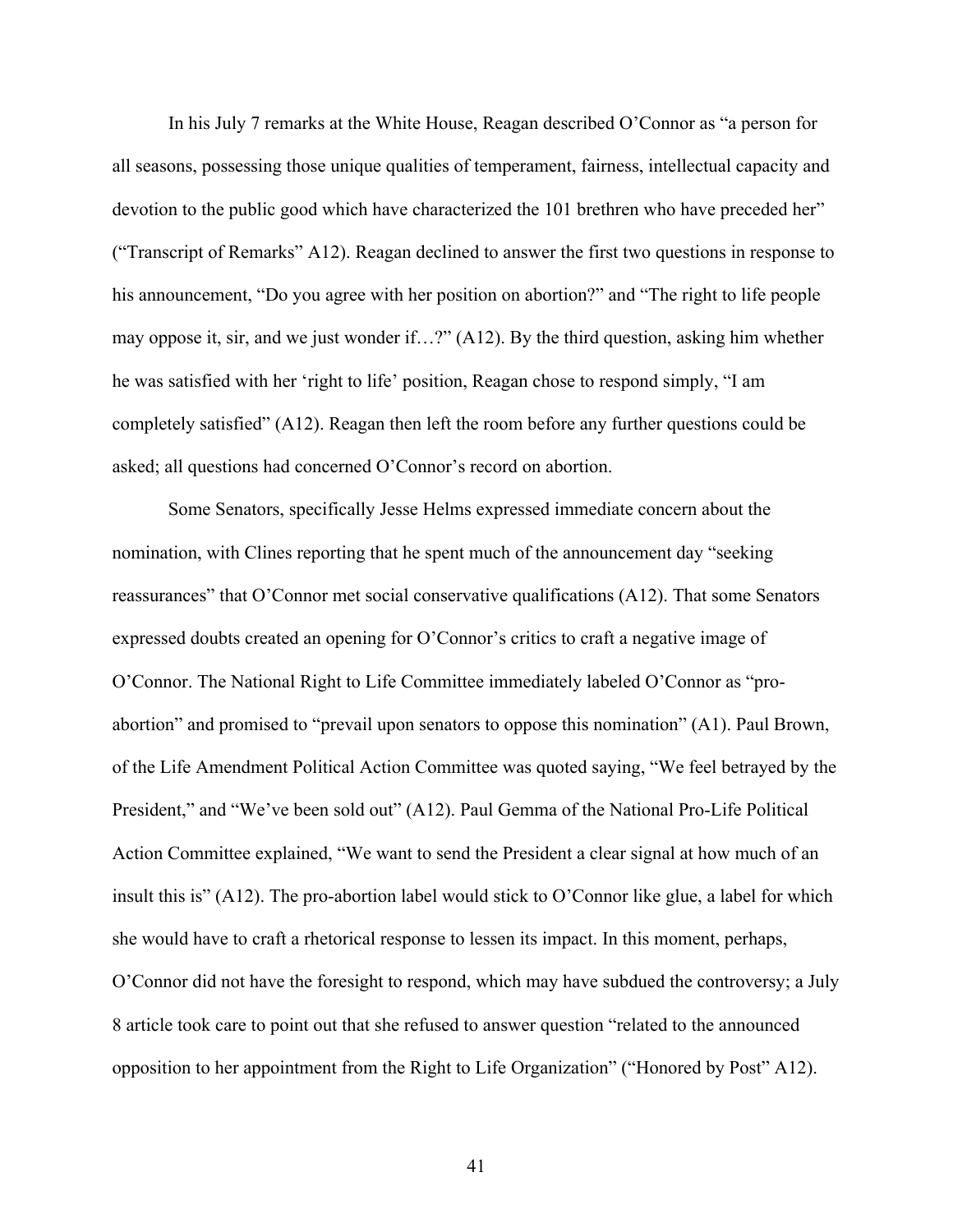At the most, O'Connor claimed she could not remember the questionable votes ("Goldwater Tells Opponents" A11).

A defense would come from an objectively unlikely source; described by Clines as "a rival Democrat," Alfredo Gutierrrez, denied any pro-abortion votes in her record, "That's absolutely not in the record. It just isn't there" ("Honored by Post" A12). Taking into account that no liberal outcry against O'Connor existed, with the language of betrayal, selling out, and insult from social conservatives suggests a much deeper goal of the controversy: to define what political conservatism really means. During stage one, O'Connor had been described as conservative without contest. Less than a week later, O'Connor was a betrayer of conservatism; Reagan had sold out his promise to nominate a pro-life candidate. Reagan tried to subdue the direct audience of any confirmation process, the Senate; he assured Senator Hatch that O'Connor considered abortion "personally abhorrent" (A12). This did little to settle the controversy. *New York Times Reporter* Hedrick Smith explains the fracture amongst conservatives: "the radical right wing…has provided his most zealous political support through the years and is now openly dismayed over Mr. Reagan's Court choice" (A17). But Reagan betrayed their trust and speaking to Senators alone would not be enough to quash the flames.

Labeled "Mr. Conservative," Senator Barry Goldwater made the most public defense of O'Connor on numerous occasions (Clines, "September Vote on Nominee Forecast" A16). Considering the ultra-conservative involvement in Goldwater's ultimately unsuccessful 1964 presidential bid, which brought names like Reagan and Schlafly to the national stage, Goldwater's treatment of O'Connor's critics suggest deep ideological troubles within the Republican party. As early as July 9, Goldwater is on the attack, "If they're going to start a fight, they're going to find Old Goldie fighting them like hell" (A16). The next day, on the Senate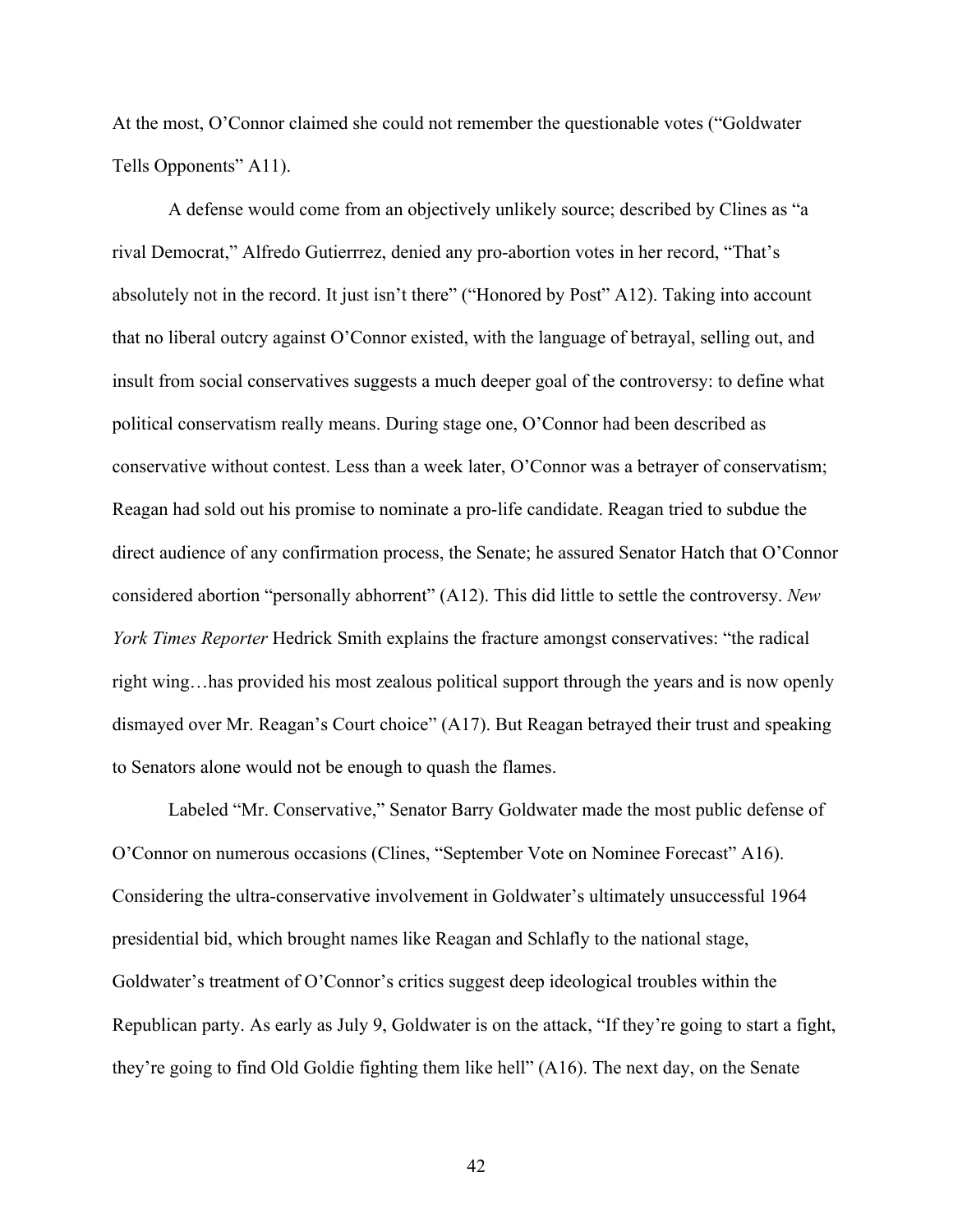floor, Goldwater would declare the controversy "a lot of foolish claptrap," further stating "The right-to-life groups are totally off base and should back off" ("Goldwater Tells Opponents" A11). Goldwater's support for O'Connor was so well-noticed that Clines, one of the key reporters of the controversy, referred to Goldwater as "The Father of the Bride," discussing in detail a moment in which O'Connor "squeezed [Goldwater's] fingers as if for sustenance," during a July 14 photo opportunity at Capital Hill (Clines, "About Washington" A14). Of course, this is another example of sexism rearing its ugly head against O'Connor, as if she needs a father figure to give her confidence; however, as with other instances of blatant sexism, O'Connor would not publically decry the use of such tropes against her.

Despite 'Mr. Conservative's' pleas to back off, the controversy surrounding O'Connor's record continued. On July 9, Clines reported that anti-abortion group leaders were meeting to "plan a common strategy" for opposing O'Connor ("September Vote on Nominee Forecast" A16). Part of this strategy seemed to be walking back on the initial claims of 'betrayal' against Reagan himself. Instead, a day after the 'betrayal,' conservative fundraiser Richard Viguerie explained, "He's a busy man who relies heavily on his staff, who have misled him" (A16). This turnaround over the course of just 24 hours could be the result of a strategic move by Reagan, who reportedly met with Helms—the Senator most opposed to O'Connor—as well as asked Jerry Falwell to consider supporting the nomination, although Falwell made clear "he did not commit himself" (A16). While Reagan was no longer the betrayer of conservative values, the movement against O'Connor was picking up steam.

At least initially, the controversy stirred up by anti-abortion groups was working. On July 9, *New York Times* reporter Steven Weisman reported that the White House press office received mostly negative calls and mails over the first two days since her nomination: "Telegrams and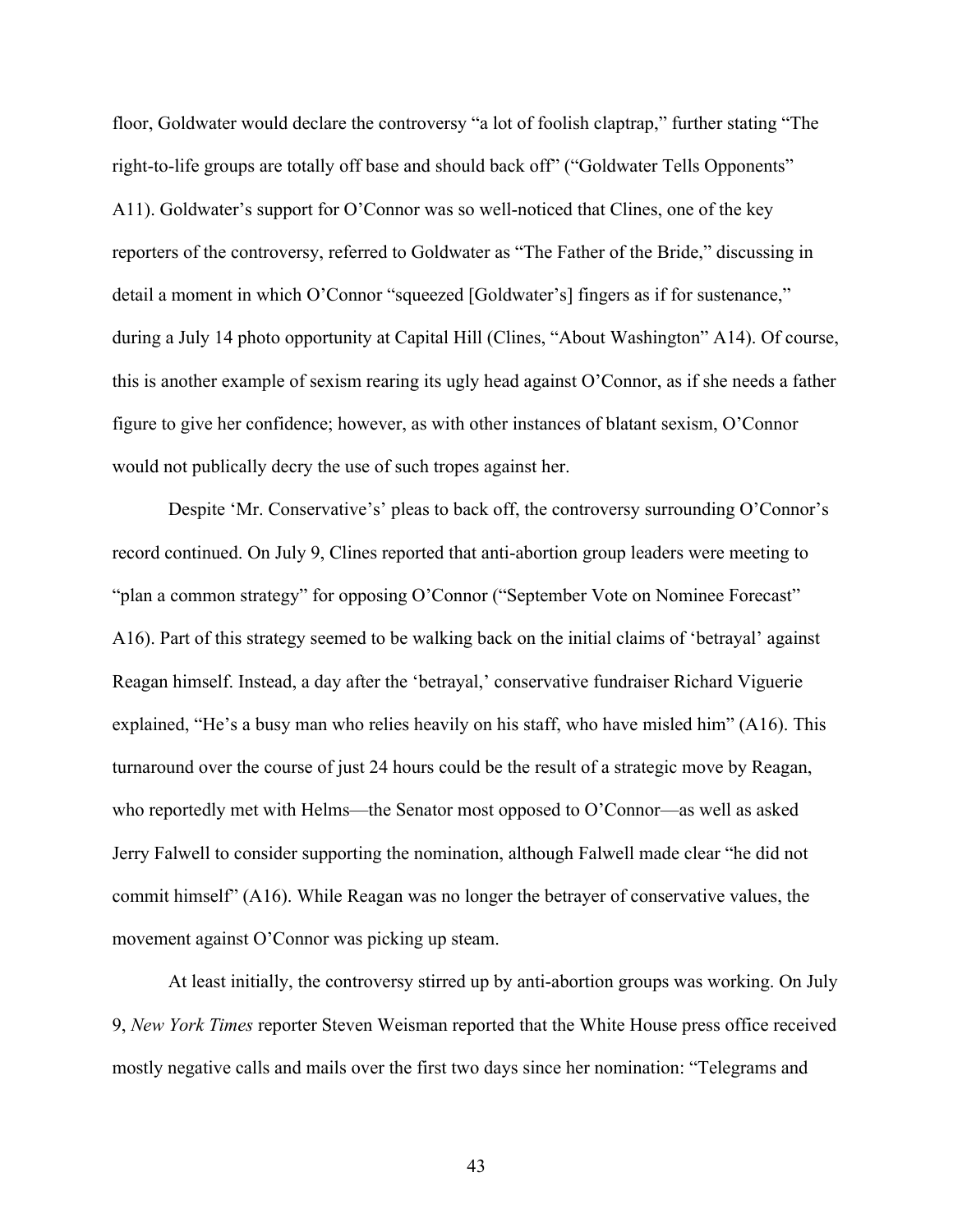mail had been 2,573 against, and 290 in favor, while telephone calls were 1,554 against and 263 in favor" ("White House Rebuts" A17). By July 10, only half of Senators publically supported O'Connor, while the other half chose to "[withhold] judgment pending confirmation hearings" ("Goldwater Tells Opponents" A11). Arguably, much of the initial backlash was due to the very little time O'Connor had been in the spotlight; after only two days, her record had not yet been publically vetted in detail. Furthermore, O'Connor's critics were quick to state, ambiguously, that there would be bombshells in her record; Paul Weyrich of the Committee for the Survival of a Free Congress was reported to say, "I think the decision was made without all the cards in the deck," suggesting there would be negative cards yet to be seen ("Goldwater Tells Opponents" A11).

Within days, the White House was working overtime to develop a strategy; however, strategic mistakes kept the controversy alive in the press. A policy not to comment on O'Connor's qualifications was announced and retracted within hours; as well, *New York Times*  reporter Howell Raines reported an unsuccessful attempt to suppress the information about overwhelmingly negative responses to her nomination ("Reagan's Shift to the Center" E1). Furthermore, an off-the-cuff joke by Deputy Chief of Staff Michael Deaver compared the White House's pre-nomination vetting of O'Connor to shopping for a car, "The President simply liked the first one he saw" (E1). The controversy amongst Republicans was at its peak, with Raines reporting, "the White House cannot so easily brush off conservative activists and Christian fundamentalists who believe Mrs. O'Connor is insufficiently opposed to abortion and women's rights" (E1). It did not seem the controversy would easily die down; on July 15, O'Connor faced a 'March for Life' demonstration while paying courtesy calls to Senators on Capital Hill ("Reagan Meets Court Nominee" A14).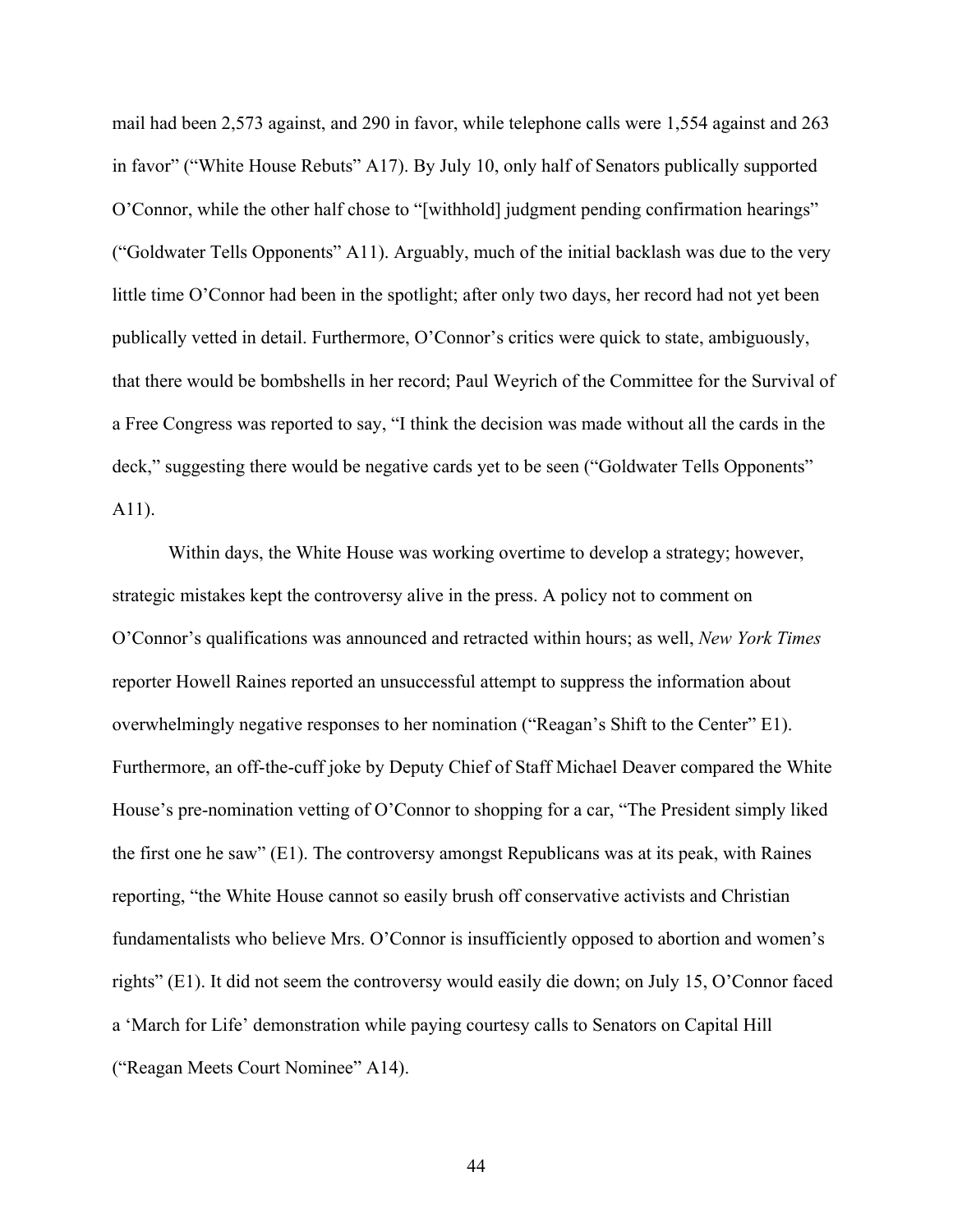Yet, the controversy was dying after its initial spark. Based on the available articles, it is difficult to pinpoint an exact cause. Anti-abortion groups still opposed her nomination, as will be seen in later analysis, but it seems by July 17 that most Senators and most Americans had warmed to the idea of O'Connor's nomination. A July 17 Associate Press-NBC News poll indicated that approximately 65% of Americans approved the nomination ("Judge O'Connor Talks" 24). Even Senator Helms was quoted saying, "I look forward to following this lady's career," which, while not an endorsement, is a far cry from opposition ("Judge O'Connor Meets" A24). While Jerry Falwell would not budge on his opposition, by July 19 stage two would come to an end, when a spokesman for the Moral Majority publically claimed, "We should have shut up and not said anything" (Herron and Wright E4).

Despite a roaring crescendo of controversy, it seemed the controversy all but disappeared. This could be due to the rhetorical form of the confirmation process itself. After her initial visits to Capital Hill, O'Connor would not return to the spotlight until her hearings began in early September. Aside from an August 20 announcement that the hearings would take place between September 9-11, 1981, O'Connor all but disappeared from the public eye ("Hearings on Court Nominee" A14). But the controversy was not over. The hearings were still to come.

## *Stage 3: Deterioration*

Stage 3 involves the deterioration of a rhetorical situation, a time when the audience may no longer care for the exigence or the speaker, another situation might trump the one at hand, or constraints might disappear or be rendered moot (Bitzer, "Functional Communication" 35). By early September, even some leaders of anti-abortion groups were backing off their initial outcry; *New York Times* reporter Adam Clymer explained some "said privately they do not want to make an all-out stand against the nomination because they expect it to be approved without much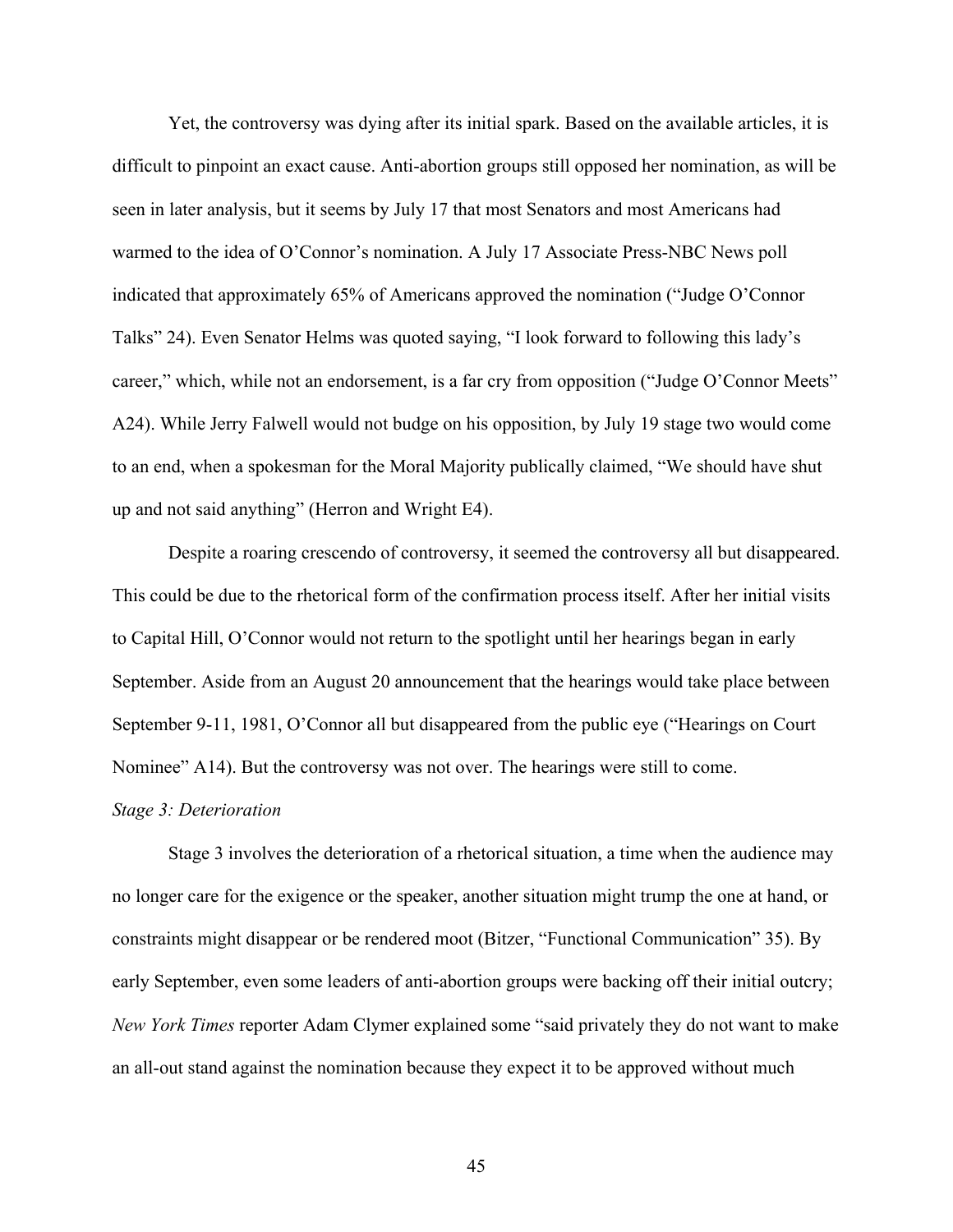difficulty and they do not want to appear weak" ("Nomination of Judge O'Connor Protested" A8). It seemed unlikely that the Senate would vote against O'Connor, whether due to her gender or the quick decline of the abortion controversy in the media or both; thus, the exigence of the confirmation process as a rhetorical form was seemingly complete—the Senate had vetted and accepted O'Connor as able to protect the interests of liberty. Yet, the exigence of this controversy—the battle to define conservatism—still existed, explaining why anti-abortion forces still protested her nomination and why some leaders began turning their attention to future fights with the Republican Party.

It is important to mark early September through O'Connor's confirmation hearings as the deterioration period, because anti-abortion forces still had an opportunity to defeat O'Connor, even if the Senate no longer seemed to care. Thus, O'Connor was still faced with a campaign against her, which requires a rhetorical response—one that she did in fact give during her hearings. Some of the initial language of betrayal reemerged: Gemma argued, "We're made to look like fools," while Clymer reports that Howard Phillips of the Conservative Caucus "suggested that President Reagan had broken his promises to appoint justices who opposed abortion" (A8). It seemed, however, that Reagan had gained an ally in none other than Jerry Falwell, who attempted to turn the controversy over conservatism's future to a constitutional amendment on abortion, while essentially removing himself from the larger fight against O'Connor (Clymer, "Right Wing Seeks Shift" 20).

Despite Falwell's defection from the anti-O'Connor camp, on September 9, the first day of O'Connor's confirmation hearings, *New York Times* reporter Linda Greenhouse noted that O'Connor "had to pass anti-abortion pickets to reach the hearing room" ("O'Connor Hearings Open" B14). Furthermore, within the first few minutes of her testimony, O'Connor was asked to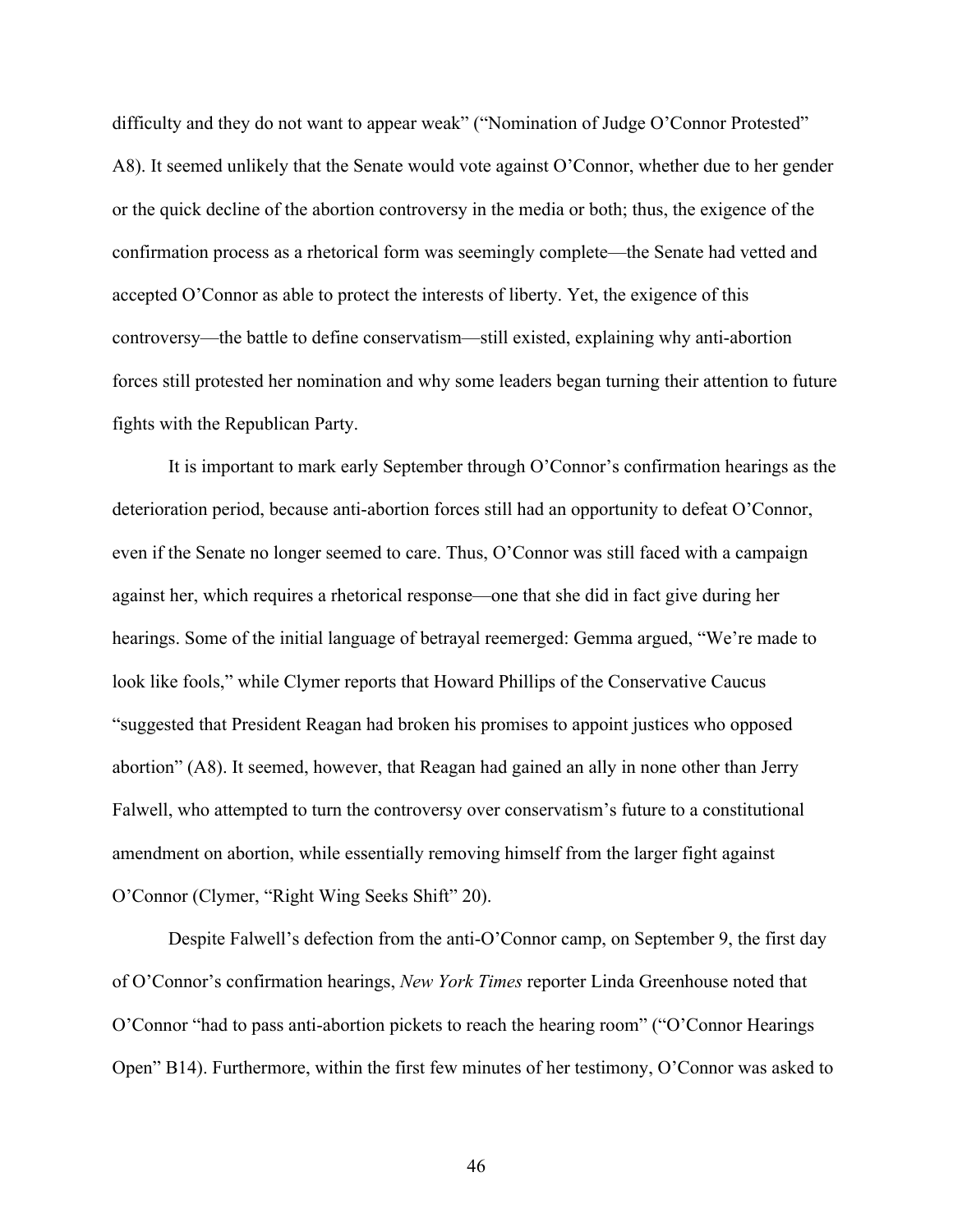explain her opinions on abortion, suggesting that the controversy had not been forgotten. She made her position on abortion absolute: "I am opposed to abortion as a matter of birth control or otherwise…. [the issue of abortion] is a valid one for legislative action, subject to any constitutional restraint or limitation" (*The Nomination of Sandra Day O'Connor* 61). Despite this clear assertion, O'Connor still faced questioning about her position and anti-abortion advocates continued to question her sincerity during the hearings. Greenhouse reported North Carolina Senator John East "tried repeatedly late in the [first] day to get the nominee to give her opinion of Roe v. Wade," but O'Connor refused on the basis that any future case would need to be decided on the facts, rather than personal ideology (Greenhouse, "O'Connor Hearings Open" B14).

Despite waning public interest, anti-abortion advocates had their fair share of time during the hearings. The hearings included testimony from Dr. John Willke, president of the National Right to Life Committee; Dr. Carl McIntire, president of the International Council of Christian Churches; Father Charles Fiore, chairman of the National Pro-Life Political Action Committee; Gordon Jones, executive director of United Families of America; and Anne Neamon, national coordinator of Citizens for God and Country and trustee of Truth In Press, Inc, all of whom questioned O'Connor's position on abortion, despite her clear assertions to the contrary prior to any of their testimonies. On September 11, 1981, the final days of the hearings, Senator Jeremiah Denton attempted to corner O'Connor on her abortion stance, and after over an hour of questioning stated, "I don't feel I have made any progress personally on the issue of where you stand on abortion" (*The Nomination of Sandra Day O'Connor* 249), despite her willingness to answer all of his questions.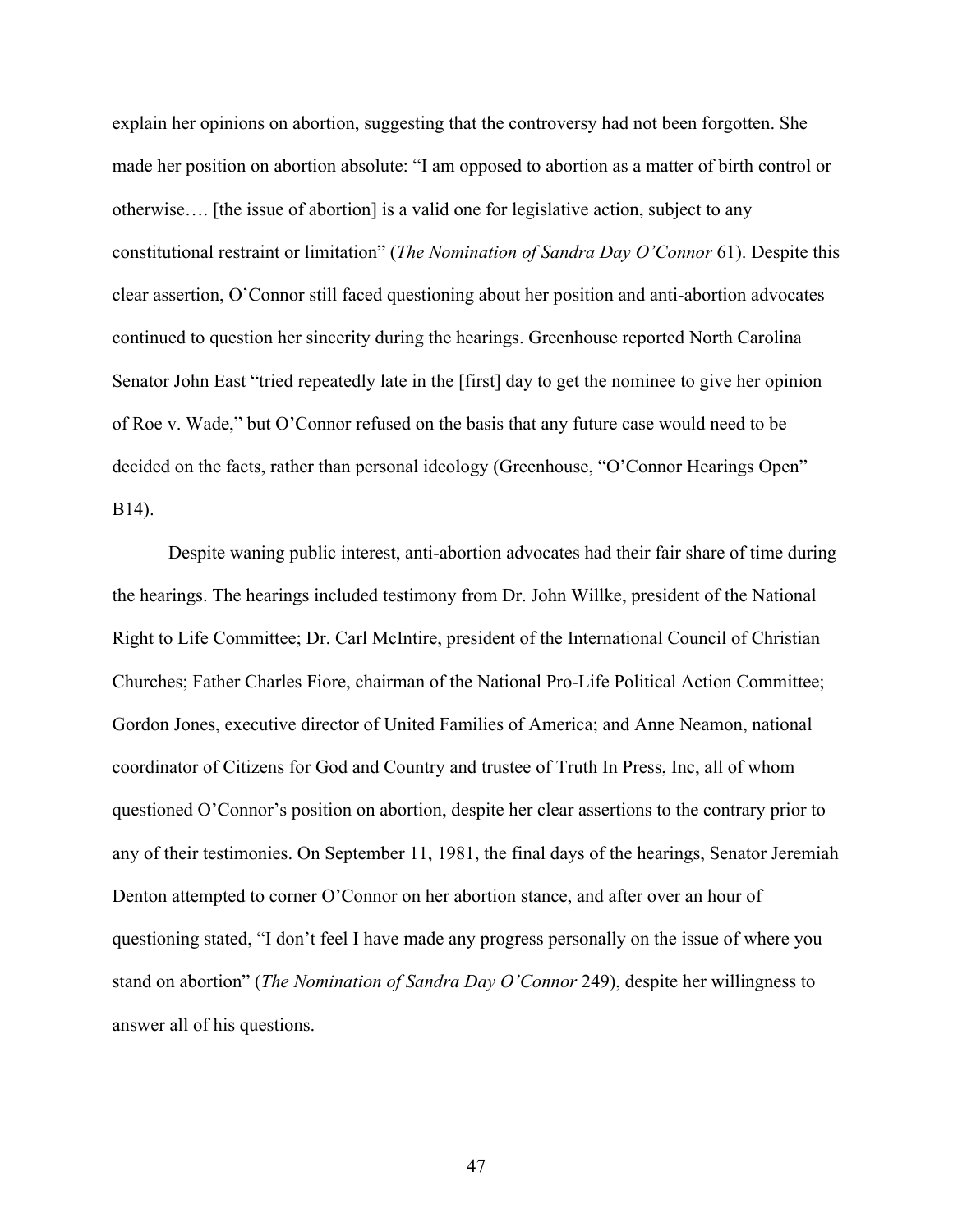Perhaps the most memorable testimony on the final day; a last push by anti-abortion advocates came from Dr. Carolyn Gerster, Vice President in charge of international affairs for the National Right to Life Committee (280). While Gerster lamented that it has taken over 200 years for a woman to be nominated to the Court, she explained that she did not share O'Connor's position on abortion, as she interpreted it (280). After admitting that she and O'Connor ran in the same Arizona social circle, Gerster asserted that the two "were in an absolute adversary position during 1973 and 1974," when some of O'Connor's controversial votes were cast. Gerster then characterized O'Connor's Arizona votes as "consistently supportive of legalized abortion" (281). Gerster even called O'Connor's stated anti-abortion stance "disturbing" in light of her "consistently proabortion [sic]" record (286). However memorable Gerster's comments would be, it seemed O'Connor's confirmation could not be stopped. By mid-afternoon on September 11, only Thurmond remained to hear any testimony, including that of Reverend Carl McIntyre, who lamented, "I want to protest coming down to this hearing and having only you to talk to" (345). Without even a physical audience present, it seemed the process of deterioration was complete. The rhetorical situation, the controversy surrounding O'Connor's nomination, was set to disintegrate. Greenhouse would remark, "It was an anticlimactic and unceremonious end to the stop-O'Connor effort" ("New Right Loses" A20).

## **CONCLUSION**

By the end of O'Connor's hearings, the controversy had disintegrated. Her confirmation by the Senate seemed all but certain; the *New York Times* reported, "She seems more than ever an excellent choice" ("A Judge Well Chosen" E20). By September 15, Greenhouse reported that the Senate Judiciary Committee approved the nomination, such that it could move to a full Senate vote ("Panel Approves Judge O'Connor" A16). On September 21, by a unanimous vote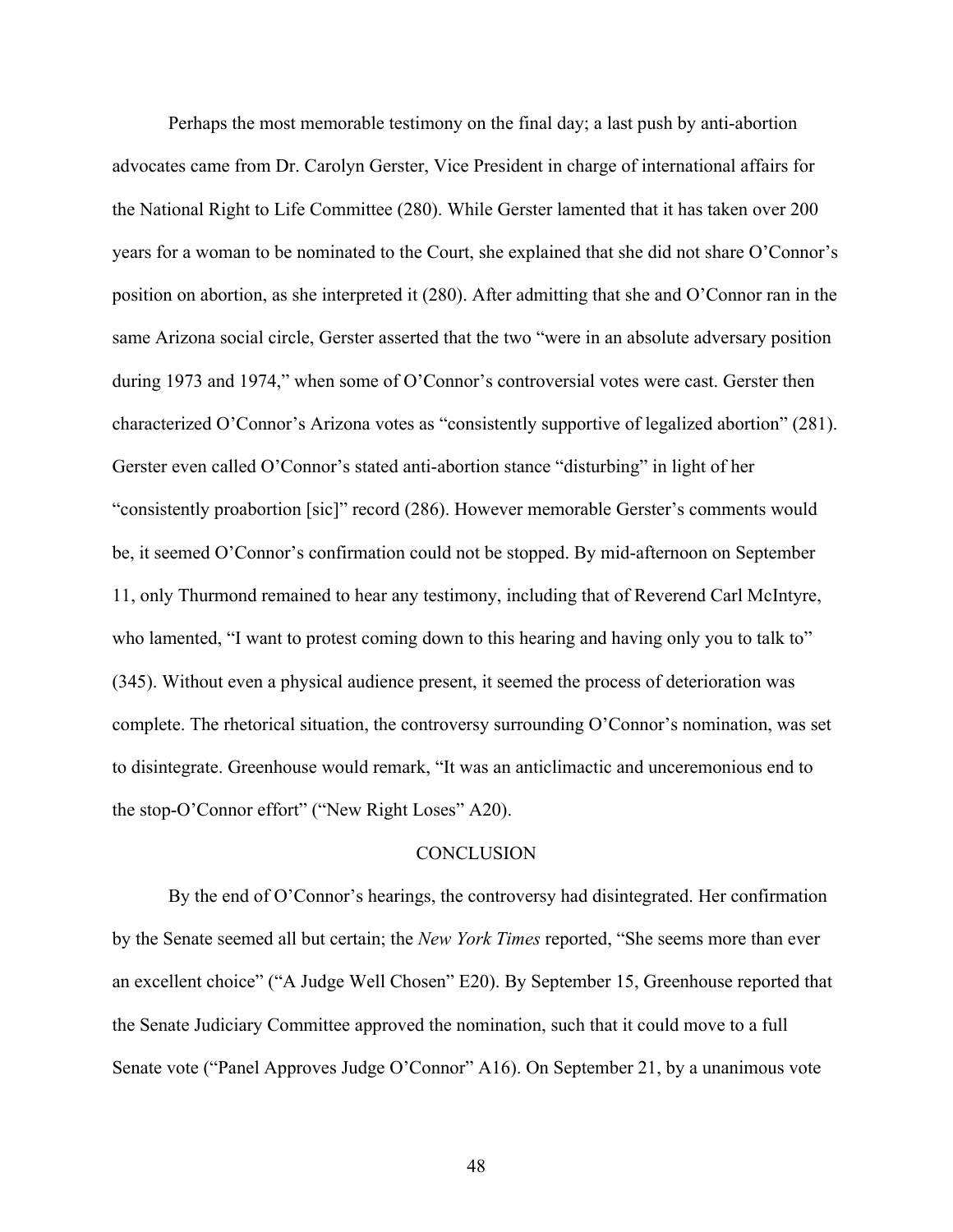of 99 to 0, the full Senate approved her nomination (Greenhouse, "Senate Confirms" A1). Despite the loss, the anti-abortion forces seemed more ready for battle than ever. Howard Phillips of the Conservative Caucus described the moral conservatives as "demoralized and dispirited," saying the loss "took the scales off our people's eyes" (Greenhouse, "New Right Loses A20). Greenhouse reported, "The taste of defeat has clearly given the new right a renewed taste for battle" (A20).

What is most striking about Justice Sandra Day O'Connor's confirmation process is how little research has actually been performed about it. The study of communication, rhetoric in particular because of its roots in Greek democracy, illuminates all aspects of the democratic process: how leaders are created, how controversies evolve, and how citizens perform within the rules and forms developed over time. In studying the federal government, little research has been performed on the judicial branch and the confirmation process that ensures only those worthy join its ranks. Because of the indirect relation to the democratic process, the justices and judges of the judicial branch have been little researched. Further, the most controversial candidates and processes, most often the failures, are given priority. While perhaps more interesting, should the failures really be the most researched? Without focusing on the successes, only half the battle is understood. Certainly, labeling something unworthy of study just because it is successful silences their perhaps excellent rhetorical maneuvers. Hopefully, this research shows that even successes are worthy of study and that behind a unanimous vote can be found a controversy that further explains the deep ideological divides within democratic society.

Despite the fact that the Senate unanimously confirmed Sandra Day O'Connor's appointment to the Supreme Court, making her the first female justice, the process of obtaining that result was far from trouble-free. The confirmation process of Sandra Day O'Connor was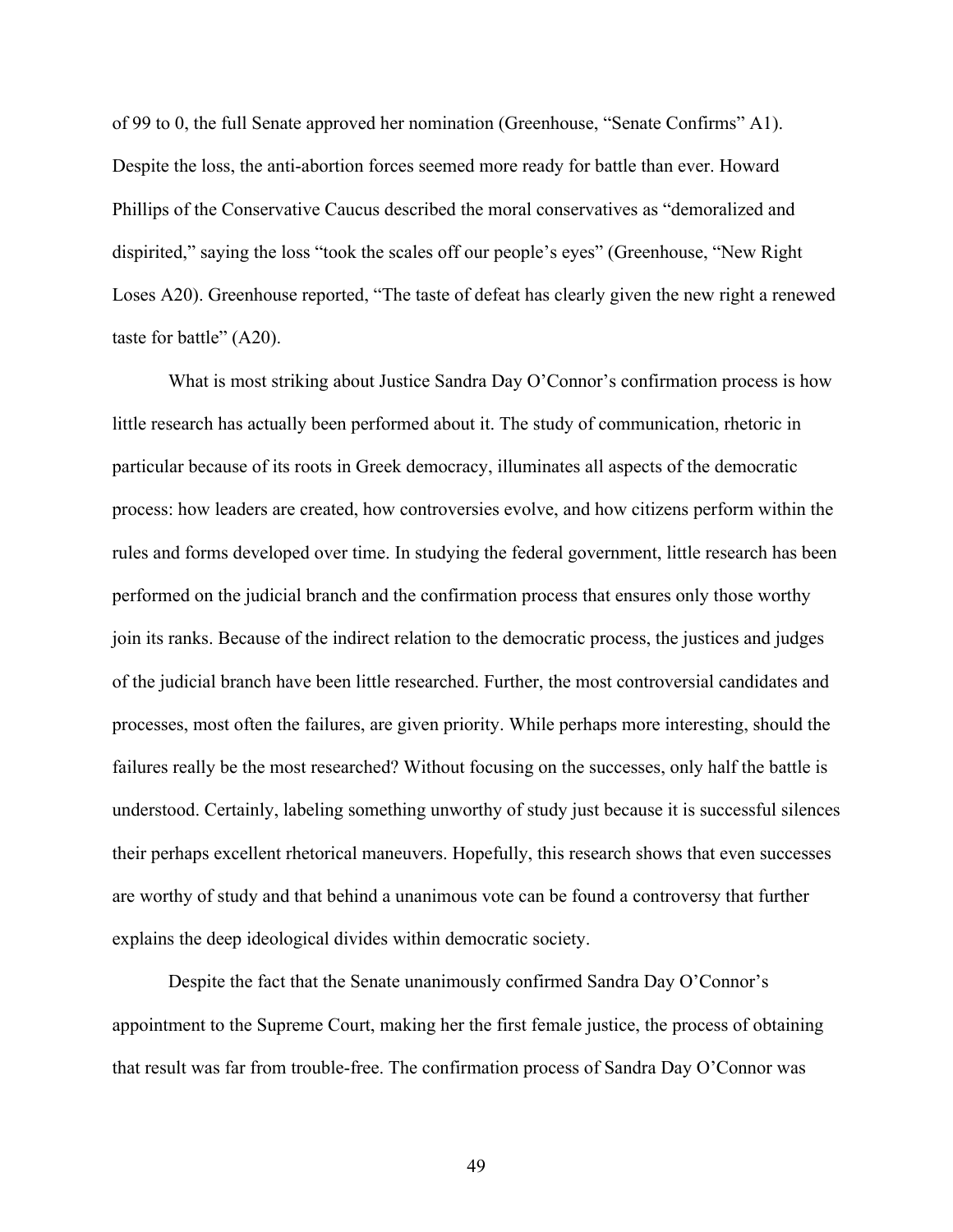caught in the storm of political and cultural change. As a constitutional prerogative, the confirmation process is a rhetorical form dedicated to the assessment candidate's ability to protect liberty; the rhetorical form necessarily complicated the life of the controversy surrounding her. Study of this process not only increases limited understanding of the rhetorical form, but it also complicates the historical narratives of both the women's and conservative movements. Through a rhetorical analysis of articles published about O'Connor's nomination, as well as testimonies to the Senate Judiciary Committee, this research finds that O'Connor's position on abortion was the issue through which social conservatives judged her ability to protect liberty as they defined it. Although her gender could not be discounted for its effect on narrative, ultimately, O'Connor's nomination was profoundly shaped by disagreement between traditional Republicans and an increasingly powerful social conservative faction over the future focus of political conservatism, with abortion as the issue driving the conflict forward.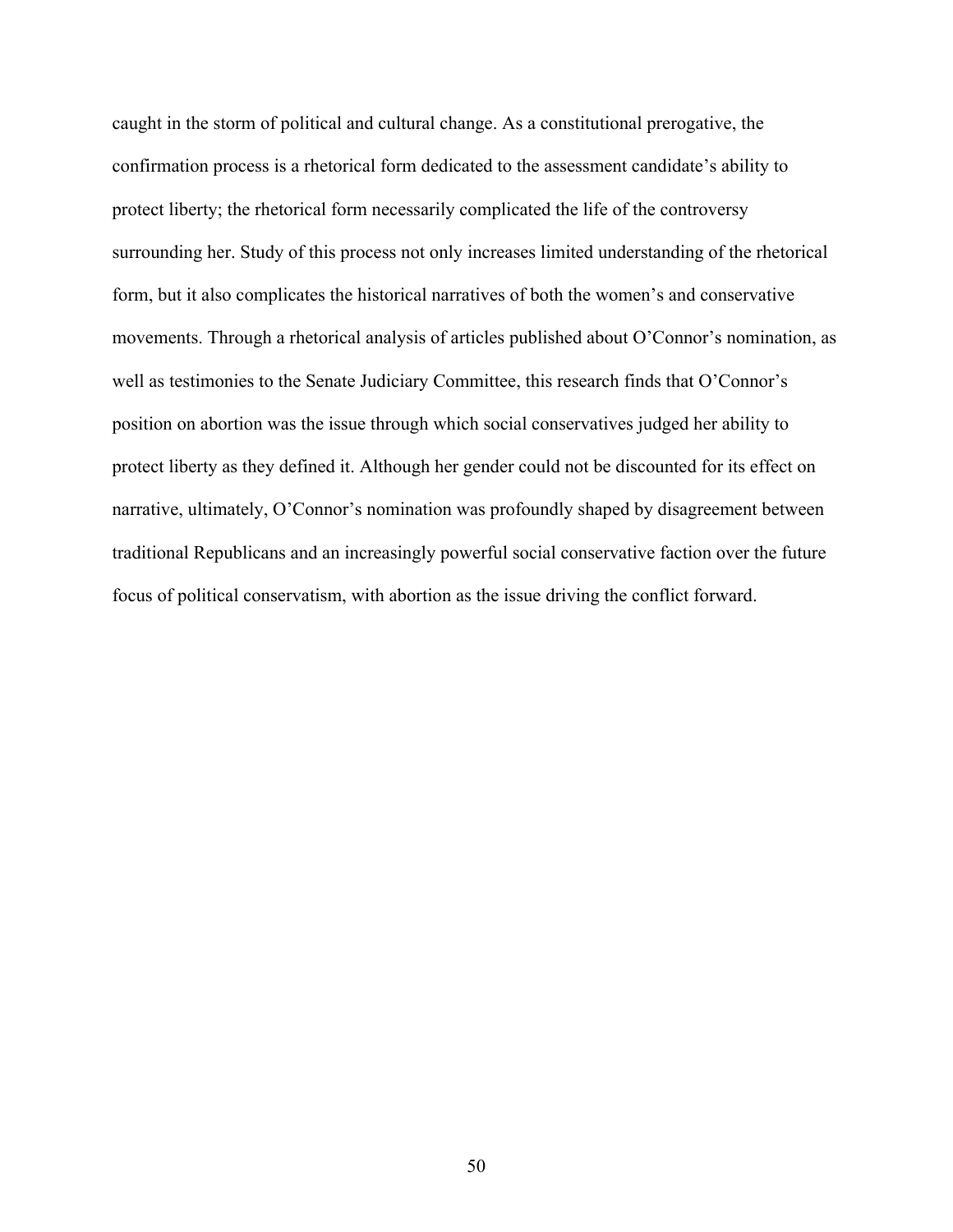## References

- "A Judge Well Chosen." *New York Times* 13 Sept. 1981: E20. *ProQuest Historical Newspapers: The New York Times with Index*. Web. 6 Nov. 2015.
- Aberbach, Joel & Bert Rockman. "The Appointments Process and the Administrative Presidency." *Presidential Studies Quarterly* 39 (2009): 38-59. Pdf.
- Associated Press (AP). "Judge O'Connor Talks with Potential Critics." *New York Times* 18 July 1981: 24. *ProQuest Historical Newspapers: The New York Times with Index*. Web. 6 Nov. 2015.
- ---. "Transcript of Remarks by Reagan and Nominee to High Court." *New York Times* 8 July 1981: A12. *ProQuest Historical Newspapers: The New York Times with Index*. Web. 6 Nov. 2015.
- Ayres Jr., B. Drummond. "'A Reputation for Excelling': Sandra Day O'Connor." *New York Times* 8 July 1981: A1, A13. *ProQuest Historical Newspapers: The New York Times with Index*. Web. 6 Nov. 2015.
- Bitzer, Lloyd. "Functional Communication." *Rhetoric in Transition: Studies in the Nature and Uses of Rhetoric*. Ed. Eugene White. University Park, PA: The Pennsylvania State University Press, 1980. 21-28. Print.
- ---. "The Rhetorical Situation. *Philosophy and Rhetoric* 1.1 (1968): 1-14. Pdf.
- Brands, Henry Williams. *American Dreams: The United States Since 1945.* New York: Penguin Books, 2010. Book.
- Burke, Kenneth. *A Grammar of Motives*. New York: Prentice-Hall, Inc, 1945. Book.
- Burks, Edward. "Arizona Judge, a Woman, is High Court Contender." *New York Times* 2 July 1981: A17. *ProQuest Historical Newspapers: The New York Times with Index*. Web. 6 Nov. 2015.
- Campbell, Karlyn Kohrs. "The Rhetoric of Women's Liberation: An Oxymoron." *Quarterly Journal of Speech* 59 (1973): 74-86. Pdf.
- Clines, Francis. "About Washington: Smile, You're on Capital Camera." *New York Times* 15 July 1981: A14. *ProQuest Historical Newspapers: The New York Times with Index*. Web. 6 Nov. 2015.
- ---. "Baker Vows Support for Nominee." *New York Times* 8 July 1981: A1, A12. *ProQuest Historical Newspapers: The New York Times with Index*. Web. 6 Nov. 2015.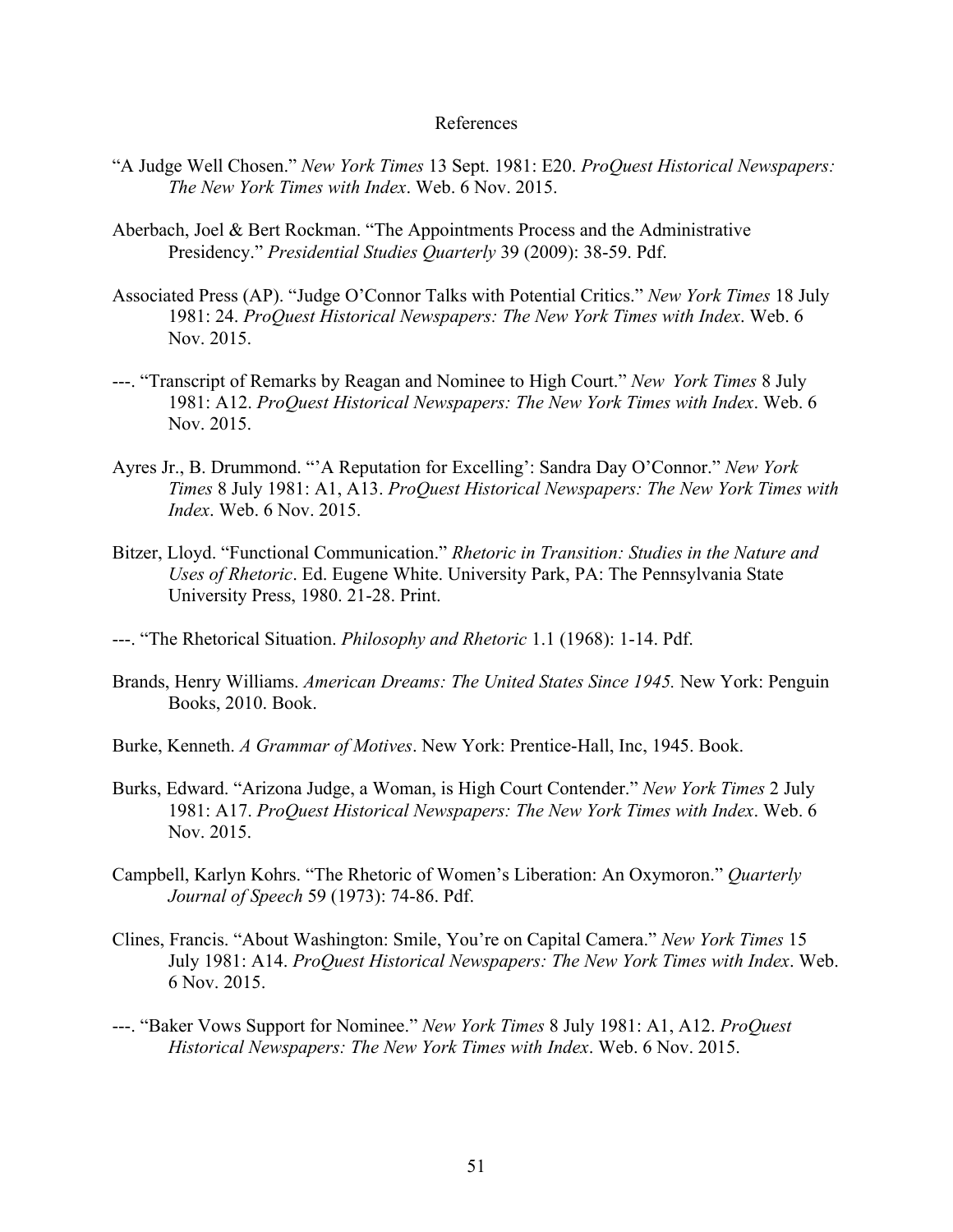- ---. "September Vote on Nominee Forecast." *New York Times* 9 July 1981: A16. *ProQuest Historical Newspapers: The New York Times with Index*. Web. 6 Nov. 2015.
- Clymer, Adam. "Nomination of Judge O'Connor Protested by Abortion Foes at Rally." *New York Times* 4 Sept. 1981: A8. *ProQuest Historical Newspapers: The New York Times with Index*. Web. 6 Nov. 2015.
- ---. "Right Wing Seeks Shift by Reagan: Conservatives Demand Stress on 'Moral Issues' Instead of Economic Program." *New York Times* 6 Sept. 1981: 20. *ProQuest Historical Newspapers: The New York Times with Index*. Web. 6 Nov. 2015.
- Crewdson, John. "Nominee for High Court: A Record Defying Labels." *New York Times* 12 July 1981: 1, 22. *ProQuest Historical Newspapers: The New York Times with Index*. Web. 6 Nov. 2015.
- Critchlow, Donald. *Phyllis Schlafly and Grassroots Conservatism: A Woman's Crusade*. Princeton, NJ: Princeton University Press, 2008.
- Friedan, Betty. *The Feminine Mystique.* New York: W.W. Norton & Company, 1963. Book.
- Goldstein, Joel. "Choosing Justices: How Presidents Decide." *Journal of Law & Politics* 26 (2011): 425-495. Pdf.
- Greenhouse, Linda. "New Right Loses on Judge but Gains New Zeal." *New York Times* 17 Sept. 1981: A20. *ProQuest Historical Newspapers: The New York Times with Index*. Web. 6 Nov. 2015.
- ---. "O'Connor Hearings Open on a Note of Friendship." *New York Times* 10 Sept. 1981: B14. *ProQuest Historical Newspapers: The New York Times with Index*. Web. 6 Nov. 2015.
- ---. "Panel Approves Judge O'Connor: Only One Committee Member Withholds Vote—Senate Confirmation Expected." *New York Times* 15 Sept. 1981: A1, A16. *ProQuest Historical Newspapers: The New York Times with Index*. Web. 6 Nov. 2015.
- ---. "Senate Confirms Judge O'Connor; She Will Join High Court Friday." *New York Times* 21 Sept. 1981: A1, A25. *ProQuest Historical Newspapers: The New York Times with Index*. Web. 6 Nov. 2015.
- Jasinski, James. *Sourcebook on Rhetoric: Key Concepts in Contemporary Rhetorical Studies.* 1st ed. 2001. Book.
- Hamilton, Alexander, James Madison, and John Jay. *The Federalist Papers*. Auckland: The Floating Press, 2011. eBook.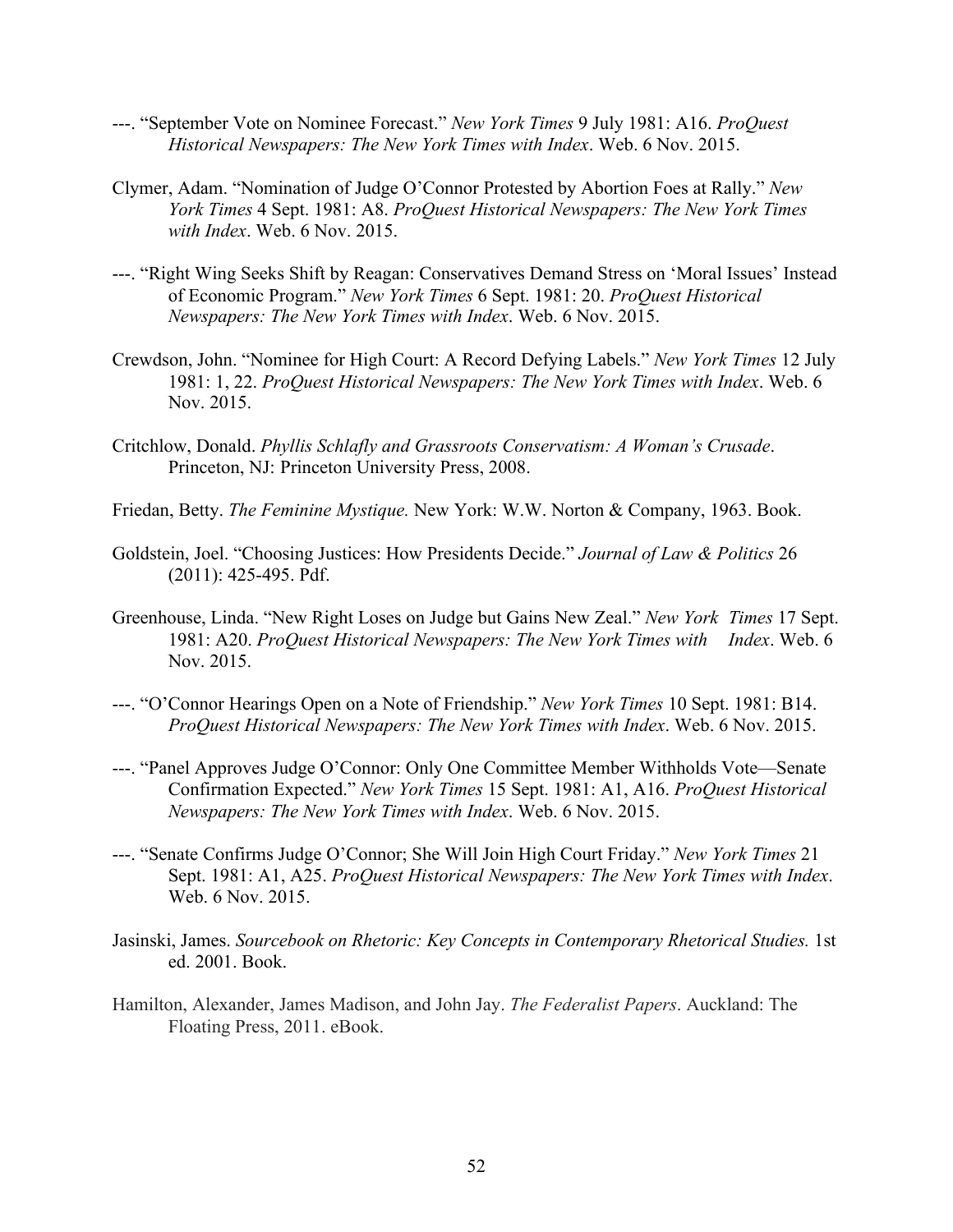- Herron, Caroline Rand and Michael Wright. "The Nation: Mrs. O'Connor Makes the Scene." *New York Times* 19 July 1981: E4. *ProQuest Historical Newspapers: The New York Times with Index*. Web. 6 Nov. 2015.
- Hirshman, Linda. *Sisters in Law: How Sandra Day O'Connor and Ruth Bader Ginsburg Went to the Supreme Court and Changed the World.* New York: HarperCollins, 2015. Book.
- "Honored by Post, Nominee Declares: But Judge Declines to Answer 'Substantive Questions' at Brief News Conference." *New York Times* 8 July 1981: A12. *ProQuest Historical Newspapers: The New York Times with Index*. Web. 6 Nov. 2015.
- *Marbury v. Madison*, 5 U.S. 137 (1803). Pdf.
- Massaro, John. *Supremely Political: The Role of Ideology and Presidential Management in Unsuccessful Supreme Court Nominations.*" Albany, NY: State University of New York Press, 1990. 114-115, 124-131. Print.
- Mayer, Jane and Jill Abramson. *Strange Justice: The Selling of Clarence Thomas.* New York: Penguin, 1994. Book.
- O'Brien, David. *Storm Center: The Supreme Court in American Politics.* New York: Norton, 1993. Book.
- O'Connor, Sandra Day. *Out of Order: Stories from the History of the Supreme Court.* New York: Random House, 2013. Book.
- Parry-Giles, Trevor. *The Character of Justice: Rhetoric, Law, and Politics in the Supreme Court Confirmation Process.* East Lansing, MI: Michigan State University Press, 2006. Book.
- Raines, Howell. "Reagan's Shift to the Center Raises Clamor on the Right." *New York Times* 12 July 1981: E1. *ProQuest Historical Newspapers: The New York Times with Index*. Web. 6 Nov. 2015.
- ---. "Women Assail White House's Hiring." *New York Times* 13 July 1981: A11. *ProQuest Historical Newspapers: The New York Times with Index*. Web. 6 Nov. 2015.
- Reagan, Leslie. *When Abortion Was A Crime: Women, Medicine, and Law in the United States, 1867-1973.* Berkeley, CA: University of California Press, 1997. eBook.

*Roe v. Wade*, 410 U.S. 113 (1973). Pdf.

Rosen, Ruth. *The World Split Open*. New York: Penguin Putnam Inc., 2000. Book.

Rosselini, Lynn. "Judge O'Connor Makes Courtesy Call at Capital: The Courtesy Ritual Planning Strategy." *New York Times* 15 July 1981: A1, A19. *ProQuest Historical Newspapers: The New York Times with Index*. Web. 6 Nov. 2015.